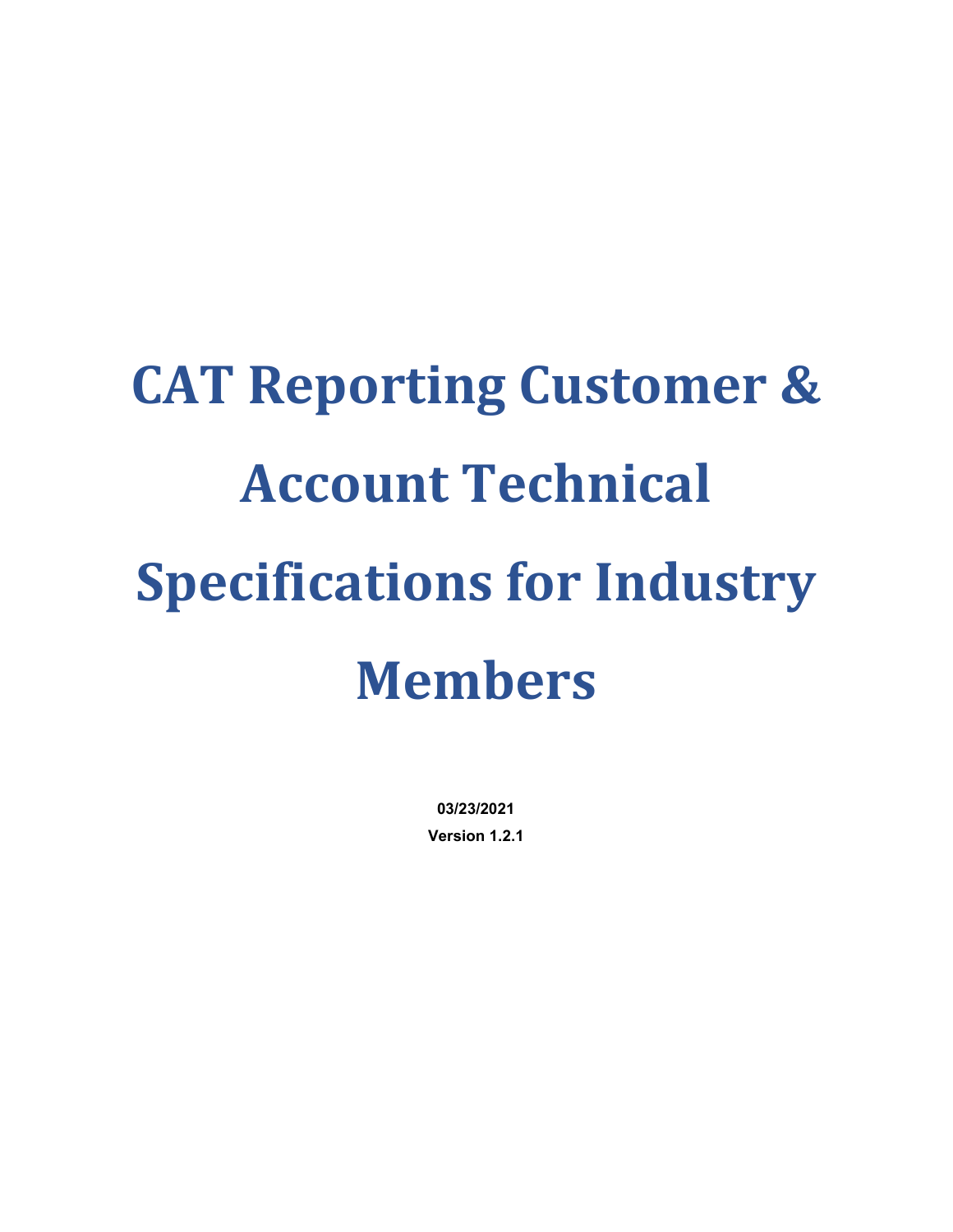# **Table of Contents**

| $\mathbf 1$ . |  |        |                                                                   |  |  |  |  |  |  |  |
|---------------|--|--------|-------------------------------------------------------------------|--|--|--|--|--|--|--|
|               |  |        |                                                                   |  |  |  |  |  |  |  |
| 2.            |  |        |                                                                   |  |  |  |  |  |  |  |
|               |  |        |                                                                   |  |  |  |  |  |  |  |
|               |  |        |                                                                   |  |  |  |  |  |  |  |
|               |  |        |                                                                   |  |  |  |  |  |  |  |
|               |  | 2.2.1. |                                                                   |  |  |  |  |  |  |  |
|               |  | 2.2.2. | Large Trader ID (LTID) and Unidentified Large Trader ID (ULTID) 3 |  |  |  |  |  |  |  |
|               |  |        |                                                                   |  |  |  |  |  |  |  |
|               |  |        |                                                                   |  |  |  |  |  |  |  |
|               |  |        |                                                                   |  |  |  |  |  |  |  |
|               |  | 2.3.2. |                                                                   |  |  |  |  |  |  |  |
| 3.            |  |        |                                                                   |  |  |  |  |  |  |  |
|               |  |        |                                                                   |  |  |  |  |  |  |  |
|               |  |        |                                                                   |  |  |  |  |  |  |  |
| 4.            |  |        |                                                                   |  |  |  |  |  |  |  |
| 5.            |  |        |                                                                   |  |  |  |  |  |  |  |
|               |  |        |                                                                   |  |  |  |  |  |  |  |
|               |  | 5.1.1. |                                                                   |  |  |  |  |  |  |  |
|               |  | 5.1.2. |                                                                   |  |  |  |  |  |  |  |
|               |  | 5.1.3. |                                                                   |  |  |  |  |  |  |  |
|               |  | 5.1.4. |                                                                   |  |  |  |  |  |  |  |
|               |  |        |                                                                   |  |  |  |  |  |  |  |
|               |  |        |                                                                   |  |  |  |  |  |  |  |
|               |  | 5.3.1. |                                                                   |  |  |  |  |  |  |  |
|               |  |        |                                                                   |  |  |  |  |  |  |  |
|               |  |        |                                                                   |  |  |  |  |  |  |  |
|               |  | 5.4.1. |                                                                   |  |  |  |  |  |  |  |
|               |  | 5.4.2. |                                                                   |  |  |  |  |  |  |  |
|               |  |        |                                                                   |  |  |  |  |  |  |  |
|               |  | 5.5.1. |                                                                   |  |  |  |  |  |  |  |
|               |  | 5.5.2. |                                                                   |  |  |  |  |  |  |  |
|               |  | 5.5.3. |                                                                   |  |  |  |  |  |  |  |
| 6.            |  |        |                                                                   |  |  |  |  |  |  |  |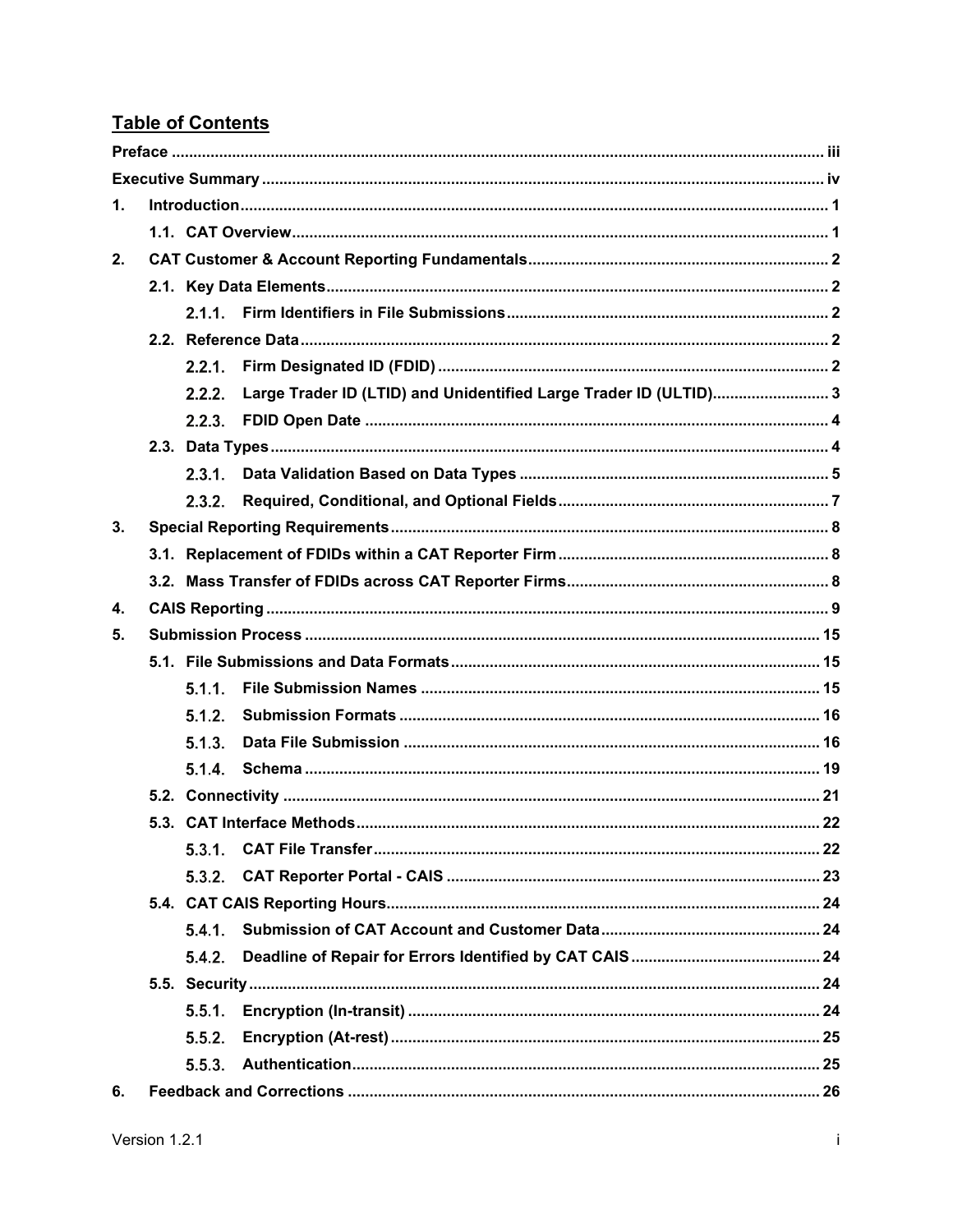|    |     | 6.1.1  |                                                                    |  |
|----|-----|--------|--------------------------------------------------------------------|--|
|    |     | 6.1.2. |                                                                    |  |
|    |     |        | 6.1.3. JSON Examples of Feedback File for file acknowledgement  30 |  |
|    |     |        |                                                                    |  |
|    |     |        |                                                                    |  |
|    |     |        |                                                                    |  |
|    |     |        |                                                                    |  |
|    |     |        |                                                                    |  |
|    |     |        |                                                                    |  |
|    |     | 6.4.2. |                                                                    |  |
| 7. |     |        |                                                                    |  |
| 8. |     |        |                                                                    |  |
|    |     |        |                                                                    |  |
|    |     |        |                                                                    |  |
|    |     |        |                                                                    |  |
|    |     |        |                                                                    |  |
|    |     |        |                                                                    |  |
|    | B.2 |        |                                                                    |  |
|    | B.3 |        |                                                                    |  |
|    |     |        |                                                                    |  |
|    |     |        |                                                                    |  |
|    |     |        |                                                                    |  |
|    |     |        |                                                                    |  |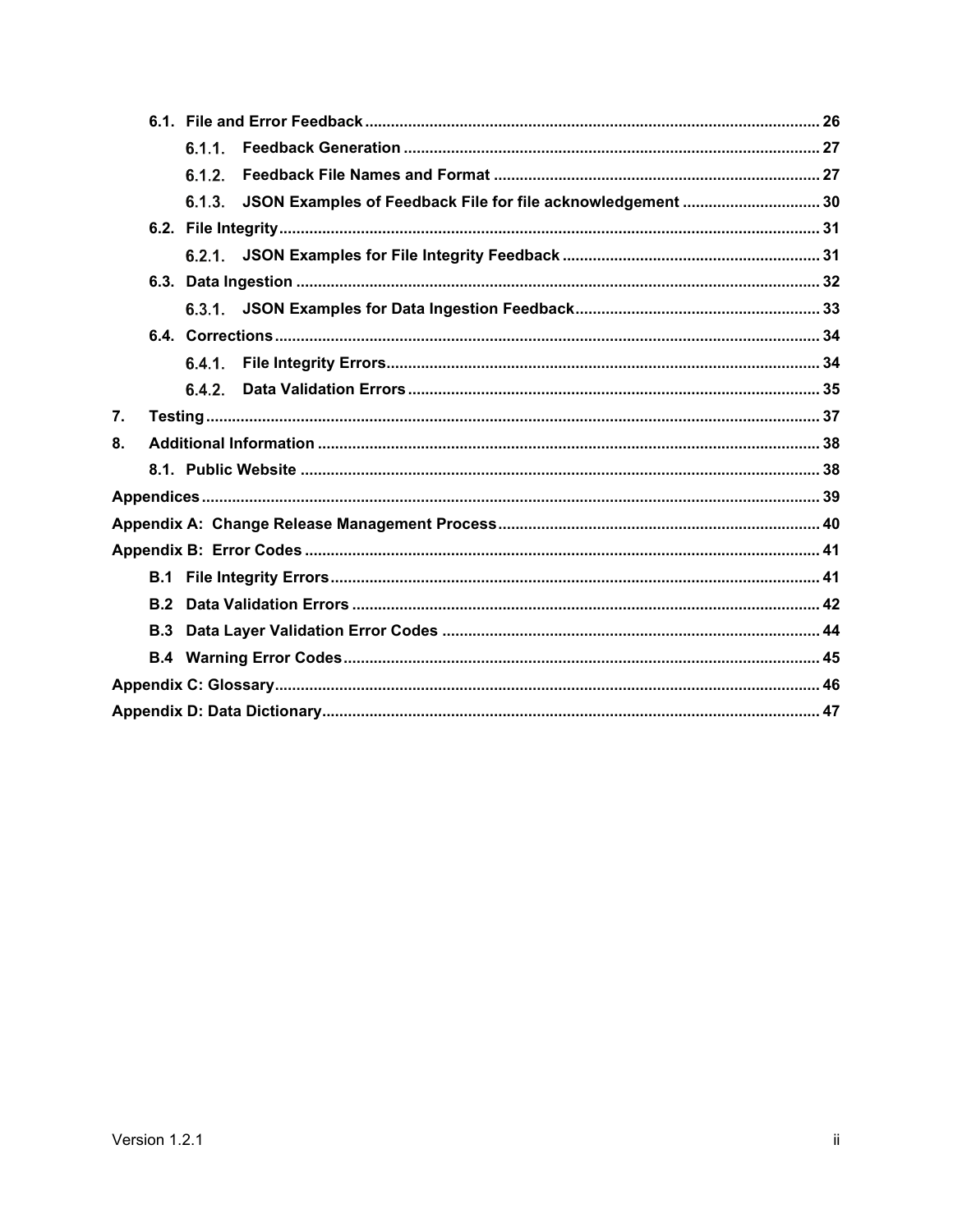#### <span id="page-3-0"></span>**Preface**

Rule 613 of the Securities Exchange Act of 1934 requires national securities exchanges and national securities associations ("SROs") to submit a national market system plan to the Securities and Exchange Commission ("Commission" or "SEC") to create, implement, and maintain a consolidated audit trail (the "CAT") that would allow regulators to more efficiently and accurately track all activity in U.S. equity and listed options markets. Pursuant to Rule 613, the SROs filed with the Commission the National Market System Plan Governing the Consolidated Audit Trail ("CAT NMS Plan"), which was approved by the Commission on November 15, 2016.

Under Rule  $613(q)(2)$ , each member of a national securities exchange or national securities association is required to comply with all the provisions of the CAT NMS Plan. Relatedly, as mandated under Rule 613, the CAT NMS Plan requires each SRO to adopt rules requiring its members to comply with Rule 613 and the CAT NMS Plan, and to agree to enforce compliance by its members in that regard. Accordingly, each SRO has adopted rules requiring its members to comply with Rule 613 and the CAT NMS Plan. See, e.g., FINRA Rule 6800 Series.

The SROs jointly own Consolidated Audit Trail, LLC, which was formed by the SROs to arrange for and oversee the creation, implementation, and maintenance of the CAT as required under Rule 613. Thus, the CAT is a facility of each SRO.

This initial Customer and Account Technical Specification represents the first of a two phase approach to Industry Member reporting of Customer and Account data. The first phase is intended to include only the subset of required Customer and Account information necessary to capture Large Trader IDs (LTID). Key dates are as noted below. The Participants propose to seek a modification of the requirements of the CAT NMS Plan from the Commission to reflect the phased approach for Industry Member CAT reporting described in these Customer and Account Technical Specifications.

| <b>Compliance Dates:</b><br>4/2021 Required for Phases 2a, 2b, and 2c (Large<br><b>Industry Members)</b><br>12/2021 2d Options and Small Firms | <b>Full Customer and Account Reporting</b><br>Go live July 2022 |
|------------------------------------------------------------------------------------------------------------------------------------------------|-----------------------------------------------------------------|
| FDID, FDID Account Opening Date, LTID and LTID                                                                                                 | Remainder of account information and all customer               |
| <b>Effective Date</b>                                                                                                                          | information                                                     |

#### **Table 1: Industry Customer & Account Specifications Phased Approach**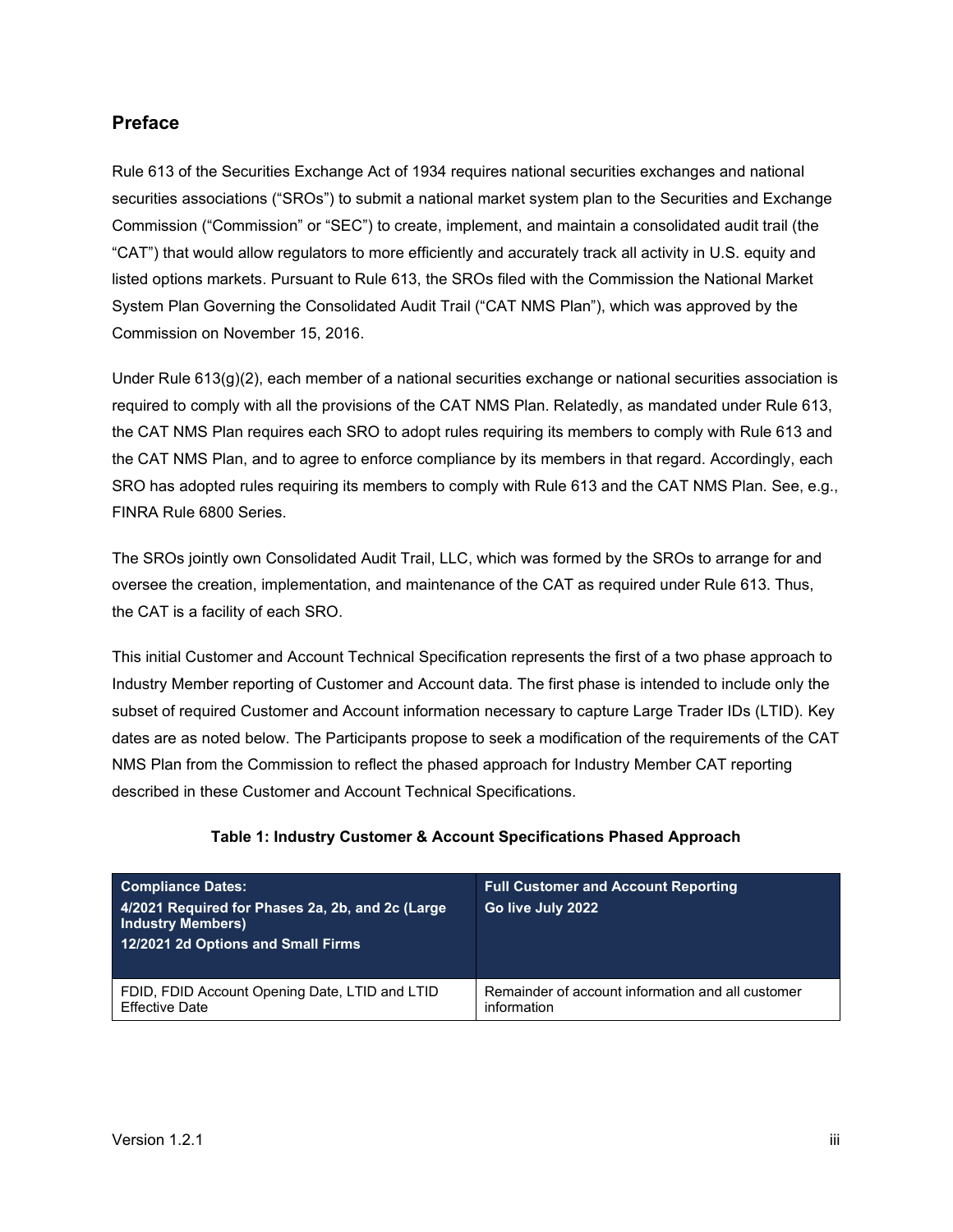# <span id="page-4-0"></span>**Executive Summary**

This document describes the requirements for the reporting of customer and account data to CAT by Industry Members, including detailed information about data elements and file submission. It also describes how Industry Members submit files to CAT, including access instructions, network and transport options, and testing requirements. The initial version of the CAT CAIS Reporting Technical Specification only includes information regarding account and Large Trader ID (LTID) data submission, in accordance with the modified timeline to accelerate account and LTID reporting.

A separate companion document containing detailed reporting scenarios entitled CAT CAIS Industry Member Reporting Scenarios should be used as a guide for determining how the field values laid out in this document must be applied when reporting various scenarios for customer and account data.

| <b>Version</b>      | <b>Date</b> | <b>Author</b>                    | <b>Description</b>                                                                                                                                                                                                                                                                                                                                                                                                                                                                                                                                                                                                                                                                                                                                                                                                                                 |  |  |  |  |
|---------------------|-------------|----------------------------------|----------------------------------------------------------------------------------------------------------------------------------------------------------------------------------------------------------------------------------------------------------------------------------------------------------------------------------------------------------------------------------------------------------------------------------------------------------------------------------------------------------------------------------------------------------------------------------------------------------------------------------------------------------------------------------------------------------------------------------------------------------------------------------------------------------------------------------------------------|--|--|--|--|
| <b>DRAFT</b><br>1.0 | 12/13/2019  | Consolidated<br>Audit Trail, LLC | Initial draft                                                                                                                                                                                                                                                                                                                                                                                                                                                                                                                                                                                                                                                                                                                                                                                                                                      |  |  |  |  |
| 1.0                 | 1/31/2020   | Consolidated<br>Audit Trail, LLC | Publication of initial version                                                                                                                                                                                                                                                                                                                                                                                                                                                                                                                                                                                                                                                                                                                                                                                                                     |  |  |  |  |
| 1.1                 | 4/17/2020   | Consolidated<br>Audit Trail, LLC | Addition of Boolean data type<br>Addition of fdidEndDateNULL, fdidEndReasonNULL,<br>replacedByFDIDNULL, ItidEndDateNULL, and<br><b>ItidEndReasonNULL</b> attributes<br>Removal of NULL acceptable values from fdidEndDate,<br>fdidEndReason, replacedByFDIDNULL, ItidEndDate, and<br><i>ItidEndReason</i> attributes<br>Addition of <i>failed Correction Items</i> array in Feedback file<br>Modified guidance on nullifying previously populated attributes<br>Modified submission and feedback examples to include<br>additions/removals of attributes<br>Modified schema field descriptions<br>Replacement of CAT CAIS Reporter Portal with CAT Reporter<br>Portal - CAIS<br>Addition and modification of Error Codes<br>Separation of Data Validation Warnings from Data Validation<br>Errors<br>Addition of Data Layer Validation Error Codes |  |  |  |  |
|                     |             |                                  | Addition of optional Group attribute for submission file names<br>Replaced usage of Status with Feedback for feedback file                                                                                                                                                                                                                                                                                                                                                                                                                                                                                                                                                                                                                                                                                                                         |  |  |  |  |
| 1.1.1               | 6/30/2020   | Consolidated<br>Audit Trail, LLC | Inclusion of 'Entity ID' as example in FDID Definition<br>Inclusion of 'ENTITYID' as a valid FDID Type<br>Replacement of FDIDs included in Special Reporting<br>Requirements to clarify replaced By FDID usage<br>Correction of CAT CAIS Validation Warnings table Error Code<br>numbering                                                                                                                                                                                                                                                                                                                                                                                                                                                                                                                                                         |  |  |  |  |

#### **Table 2: Revision / Change Process**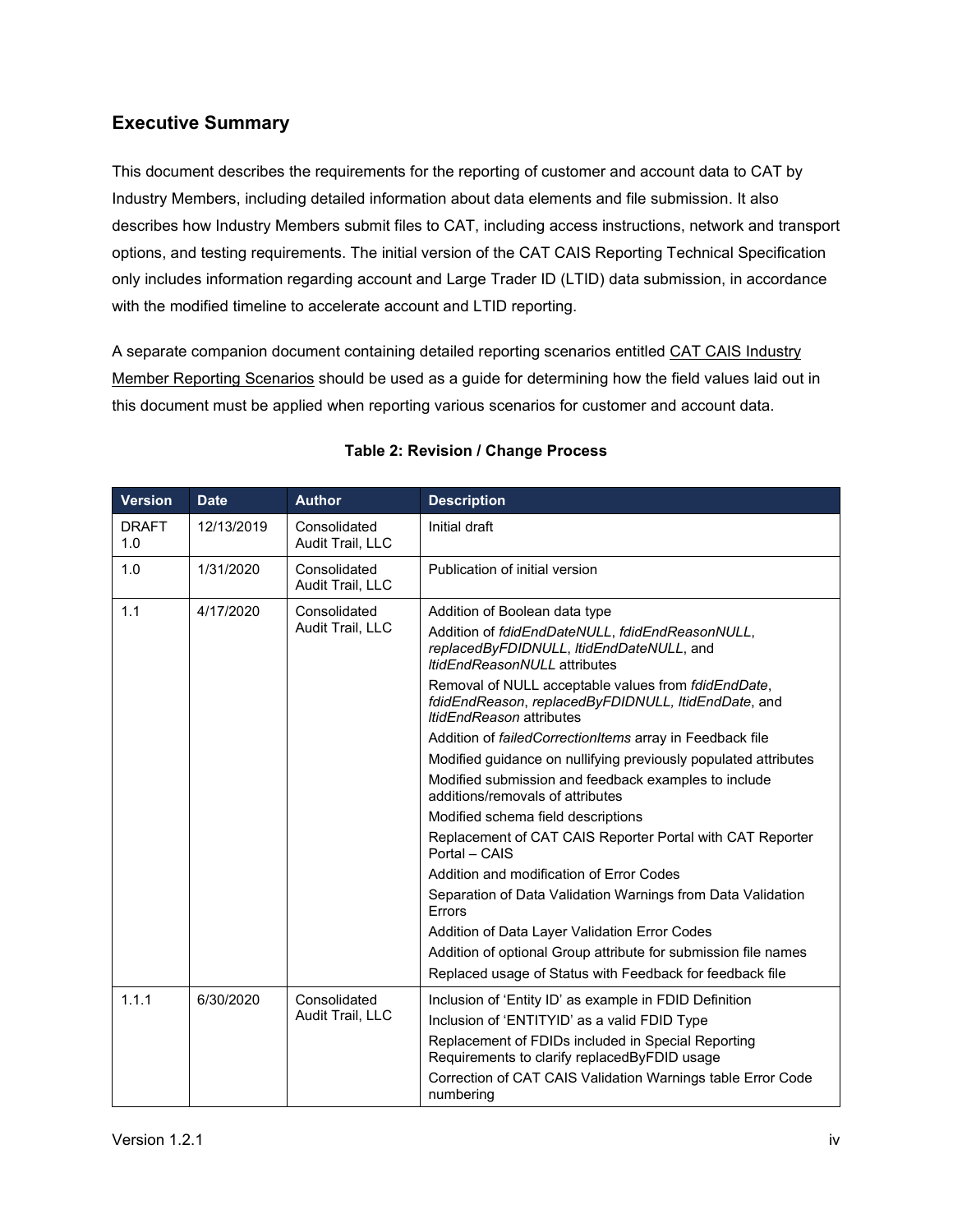| <b>Version</b> | <b>Date</b> | <b>Author</b>                                                                                                                | <b>Description</b>                                                                                                                                                                                         |  |  |  |  |
|----------------|-------------|------------------------------------------------------------------------------------------------------------------------------|------------------------------------------------------------------------------------------------------------------------------------------------------------------------------------------------------------|--|--|--|--|
|                |             |                                                                                                                              | Clarification of 'Trading Day' as 'CAT Trading Day' and definition<br>of 'CAT Trading Day'                                                                                                                 |  |  |  |  |
|                |             |                                                                                                                              | Explicit listing of 'false' as an acceptable value for Boolean<br>attributes                                                                                                                               |  |  |  |  |
|                |             |                                                                                                                              | Inclusion of Error Code 22006 for duplicated largeTraderID<br>within a single FDID record submission                                                                                                       |  |  |  |  |
| 1.1.2          | 12/2/2020   | Update to the Unsigned data type to be the same range as a 63-<br>bit unsigned integer rather than a 64-bit unsigned integer |                                                                                                                                                                                                            |  |  |  |  |
|                |             |                                                                                                                              | Updated firmDesignatedID data type from Alphanumeric to Text<br>to bring in line with Transaction reporting. Also results in<br>changes to data type for replacedByFDID and<br>correctingFirmDesignatedID. |  |  |  |  |
|                |             |                                                                                                                              | Modification of the Feedback File to include submitter UserName<br>and remove integrityErrorCode                                                                                                           |  |  |  |  |
|                |             |                                                                                                                              | Renamed rejectionID within the failedCorrectionItems array to<br>failedRejectionID, to clarify purpose                                                                                                     |  |  |  |  |
| 1.2            | 2/22/2021   | Consolidated                                                                                                                 | Modification to ULTID format validation                                                                                                                                                                    |  |  |  |  |
|                |             | Audit Trail, LLC                                                                                                             | Removed correctingLargeTraderID attribute from the Correction<br>Actions list                                                                                                                              |  |  |  |  |
|                |             |                                                                                                                              | Corrected link for Connectivity Supplement                                                                                                                                                                 |  |  |  |  |
| 1.2.1          | 3/23/2021   | Consolidated<br>Audit Trail, LLC                                                                                             | Modifications to remove LTID date validation comparisons<br>against FDID dates - retirement of Error Codes 22025, 22026,<br>22027, 23002, and 23003                                                        |  |  |  |  |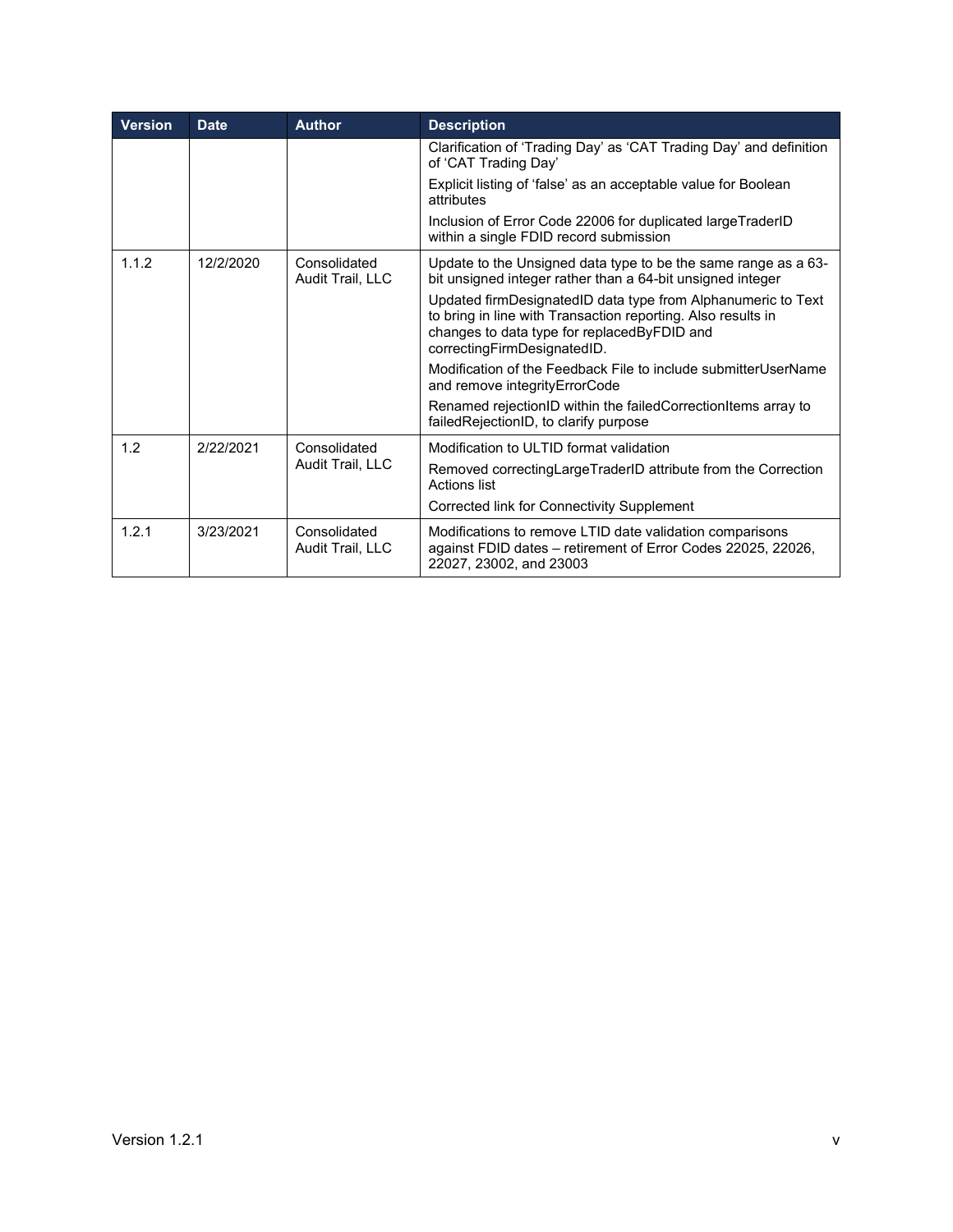#### <span id="page-6-0"></span>**1. Introduction**

#### <span id="page-6-1"></span>**1.1. CAT Overview**

The Securities and Exchange Commission (SEC) approved Rule 613 under the Securities Exchange Act of 1934, which requires national securities exchanges and national securities associations (collectively, the Participants) to submit a national market system plan to create, implement, and maintain a consolidated audit trail [\(CAT NMS Plan\)](https://www.catnmsplan.com/wp-content/uploads/2017/03/CAT-NMS-Plan-Current-as-of-7.24.17.pdf) that would capture customer and order event information for orders in NMS Securities and OTC Equity Securities (Eligible Securities), across all markets, from the time of order inception through routing, cancellation, modification, execution, and allocation. The SEC approved the CAT NMS Plan on November 15, 2016.

In accordance with SEC Rule 613, the CAT NMS Plan requires a Central Repository that will comprehensively track orders throughout their lifecycle and identify the Participants and Industry Members handling them, as well as the account holders and authorized traders for any account that originates an order (Customers[1\)](#page-6-2). Specific data elements will be submitted to the Central Repository by Participants, Industry Members, and CAT Reporting Agents. CAT Reporting Agents may be third-party firms reporting on behalf of other entities, or may be outside parties that are not required to submit data to the CAT, but from which CAT may receive data per the CAT NMS Plan, such as the Securities Information Processors (SIPs).

The CAT NMS Plan also requires the selection of an entity as the Plan Processor to be responsible for performing the processing functions required by Rule 613 and the Plan. The Operating Committee of Consolidated Audit Trail, LLC, a governing body composed of representatives of the Participants, oversees the operation of the CAT. The duties of the Operating Committee are further described in Article IV of the CAT NMS Plan.

The CAT Customer & Account Information System (CAIS) is the separate system for submission of customer and account data. In accordance with the phased approach to data submission, initial CAIS files will only include the account records and elements.

Refer to SEC Rule 613, available at:<https://www.sec.gov/rules/final/2012/34-67457.pdf> for more details. Refer also to CAT NMS Plan, available at: [https://www.catnmsplan.com/home/about-cat/cat-nms](https://www.catnmsplan.com/home/about-cat/cat-nms-plan/index.html)[plan/index.html.](https://www.catnmsplan.com/home/about-cat/cat-nms-plan/index.html)

<span id="page-6-2"></span><sup>&</sup>lt;sup>1</sup> Customers are defined in SEC Rule 613(j)(3) as: (i) the account holder(s) of the account at a registered broker-dealer originating the order; and (ii) any person from whom the broker-dealer is authorized to accept trading instructions for such account, if different from the account holder(s).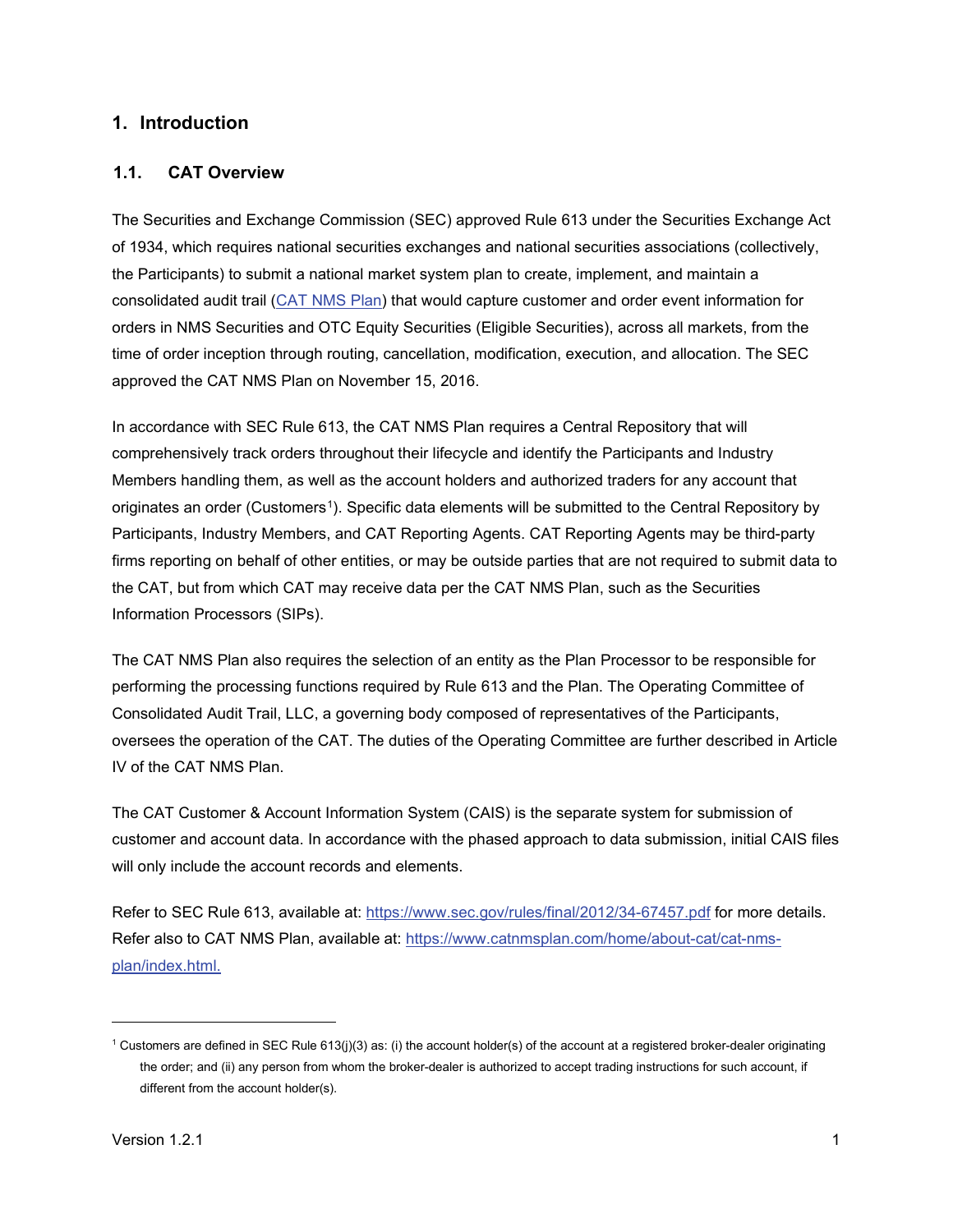# <span id="page-7-0"></span>**2. CAT Customer & Account Reporting Fundamentals**

#### <span id="page-7-1"></span>**2.1. Key Data Elements**

The sections below describe the key data elements of CAT used in CAT CAIS submission files. In accordance with the phased implementation schedule, only Account data elements are included in the CAIS Technical Specification at this time.

#### <span id="page-7-2"></span>**Firm Identifiers in File Submissions**

The CAT submissions process relies on certain firm identifiers to determine whose data is being reported, to determine and verify the authorization of the submitter of the data, and to obtain and verify the authorization of the third party that may take action on the data.

#### **CAT Reporter CRD**

The CAT Reporter CRD is the Industry Member's Central Registration Depository (CRD) number, used to ensure all account and customer reporting activity of a single Industry Member CAT reporter can be consolidated at the firm level in CAT CAIS.

#### **CAT Submitter ID**

The CAT Submitter ID is a CAT assigned identifier for a firm that submits data to CAT. The Submitter ID uniquely identifies the Submitter and may be a different identifier than the CAT Reporter CRD. CAT Reporters may submit data for themselves or may authorize a separate Submitter firm to report on the CAT Reporter's behalf.

Authorization between CAT Reporters and Submitter is granted through a reporting relationship that will be entered by the CAT Reporter using the CAT Reporter Portal. When a file is received, CAT CAIS will verify that the CAT Reporter has authorized the Submitter to submit on their behalf.

#### <span id="page-7-3"></span>**2.2. Reference Data**

#### <span id="page-7-4"></span>**Firm Designated ID (FDID)**

FDID is defined in Section 1.1 of the CAT NMS Plan as a unique identifier for each trading account. Industry Members must assign a single FDID to each trading account that is unique within the firm and unique across time (with limited exceptions, such as closed accounts). For example, if an Industry Member uses multiple vendors for reporting, the Industry Member must ensure that the same FDID is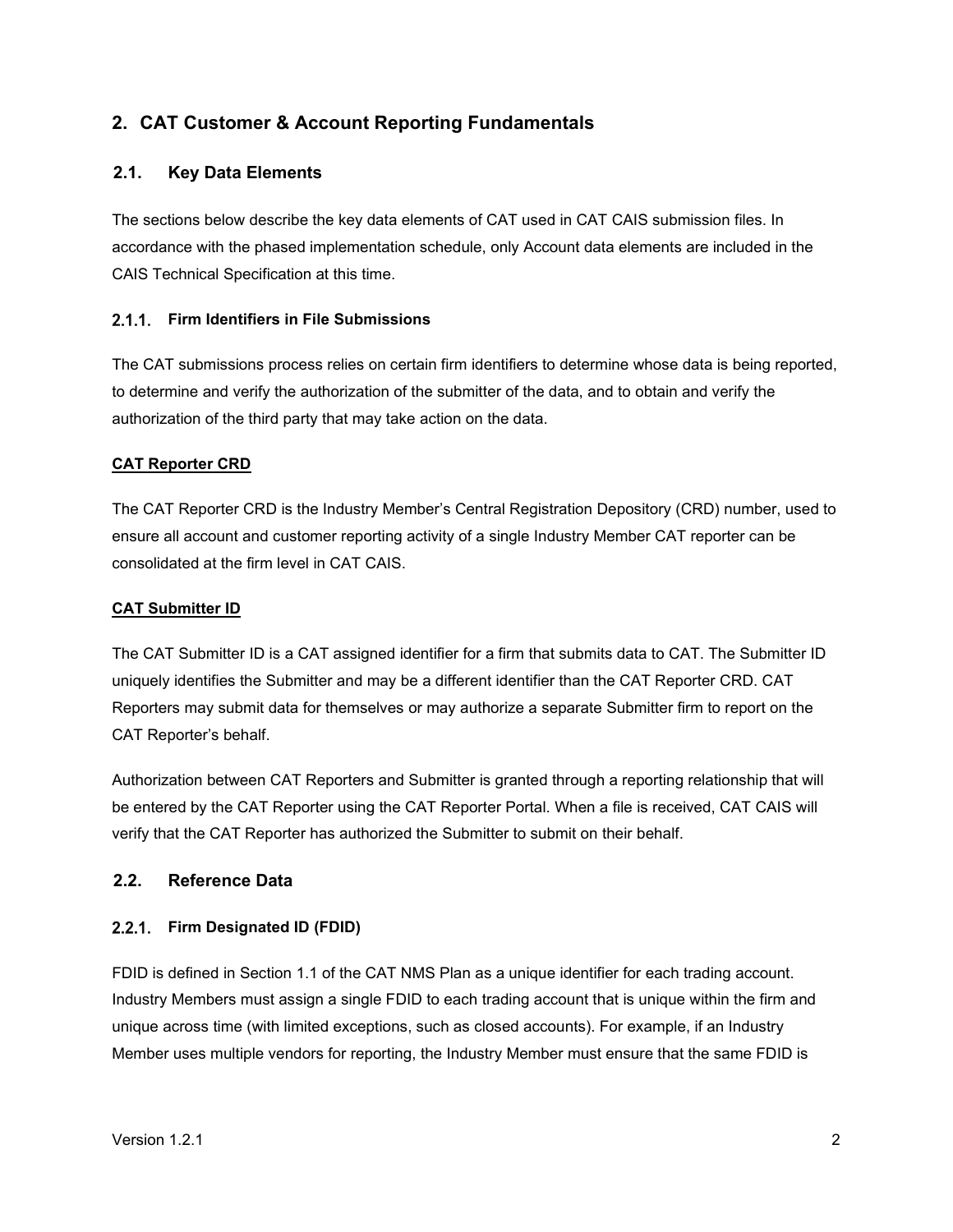used by all vendors submitting Reportable Events to CAT involving the same unique trading account at the Industry Member.

Examples of what an FDID would represent include:

- Individual Customer Account Number
- Institutional Customer Account Number
- Account Number of Average Price Account Designated for a Specific Customer (e.g., Master Account or agency Representative Order scenarios)
- Account Number of Firm Average Price Account Shared Across Customers (e.g., Master Account, Account Used For Agency Representative Order Flows)
- Entity ID of the firm when an employee of the firm is exercising discretion over multiple customer accounts
- Proprietary Trading Account Number
- Firm assigned identifier representing a trading relationship (Relationship ID) can be used when the trading account structure is unavailable at the time the order was placed
- Firm assigned identifier (Entity ID<sup>[2](#page-8-1)</sup>) representing the firm's discretionary relationship with the client when an employee of the Industry Member is exercising discretion over multiple client accounts and creates an aggregated order for which a trading account number of the Industry Member is unavailable at the time of order origination

An actual account number may not be used as the FDID for a customer account for CAT reporting. See [CAT FAQ M2](https://catnmsplan.com/faq/index.html#faqFDID) for more information on the prohibition on use of actual account numbers. Refer to the [CAT](https://catnmsplan.com/wp-content/uploads/2019/04/FDID-Guidance-April-2019.pdf)  Industry Presentation [on FDID for additional information.](https://catnmsplan.com/wp-content/uploads/2019/04/FDID-Guidance-April-2019.pdf)

#### <span id="page-8-0"></span>**Large Trader ID (LTID) and Unidentified Large Trader ID (ULTID)**

LTID is an identifier assigned by the SEC to a "large trader," defined as a person whose transactions in NMS securities equal or exceed:

- 2 Million shares or \$20 Million in any single calendar day; OR
- 20 Million shares or \$200 Million in any calendar month

A person qualifying as a large trader is required to submit Form 13H to the Commission, and be assigned an LTID. In accordance with the CAT NMS plan as amended for LTID, CAT Reporter firms are required to

<span id="page-8-1"></span><sup>&</sup>lt;sup>2</sup> Usage of Entity ID is subject to SEC approval of the CAT NMS Plan Amendment filed on April 14, 2020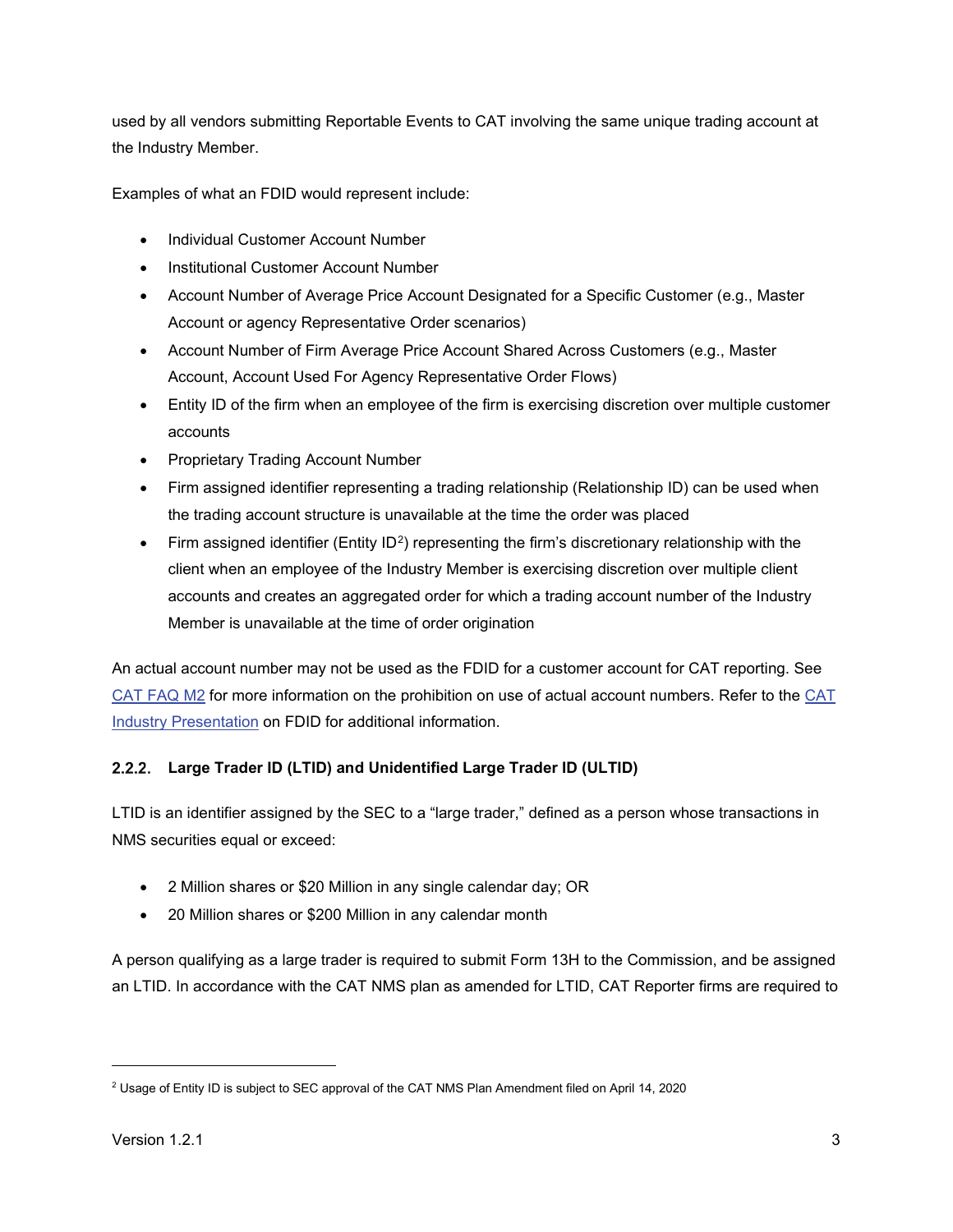report all LTIDs associated to their FDIDs as part of their customer and account reporting. Thus, CAT Reporter firms are required to obtain the LTID for each account (to the extent that an LTID exists).

In the scenario a CAT Reporter that is a clearing firm determines a person (which includes both natural persons and legal entities under Section 13(h)(8)(e) of the Exchange Act) would qualify as a large trader, but the firm has not yet been provided with an LTID by the person, the clearing firm is required to assign an ULTID to the person until such time as the person provides their LTID. Any CAT Reporter that is a clearing firm with an obligation to assign an ULTID under the large trader rule is required to report any assigned ULTIDs associated to their FDIDs as part of their customer and account reporting. CAT Reporters that are not self-clearing and do not have an obligation to assign ULTIDs are not required to report ULTIDs to CAT as they will have no such number to report.

Please refer to Section 4 – CAIS Reporting – for information regarding the format requirements of the LTID and ULTID. For purposes of the CAT CAIS Reporting Technical Specification, references to LTID attributes and scenarios throughout the document are intended to cover both LTID and ULTID usage in accordance with the reporting obligations noted above.

#### <span id="page-9-0"></span>**FDID Open Date**

The FDID open date is included in the CAIS data schema as *fdidDate*. The fdidDate field must be populated with either:

- Date in which the account was opened, or
- The Account Effective Date, as defined in Section 1.1 of the Plan, in the following circumstances:
	- $\circ$  The Industry Member has established a trading relationship, but not an account, with an institution or client
	- o Proprietary trading accounts of the Industry Member
	- $\circ$  Accounts opened prior to the implementation date of the CAT NMS Plan applicable to the relevant CAT Reporter
	- $\circ$  The Industry Member has acquired another Industry Member and the Account Open Date was changed to a date value on or after the completion of the merger

# <span id="page-9-1"></span>**2.3. Data Types**

CAT customer and account data must be reported using JSON text files. Data types used throughout this document are described below. Data types used for CAT customer and account reporting are a subset of the data types used for CAT transaction reporting, with the following differences: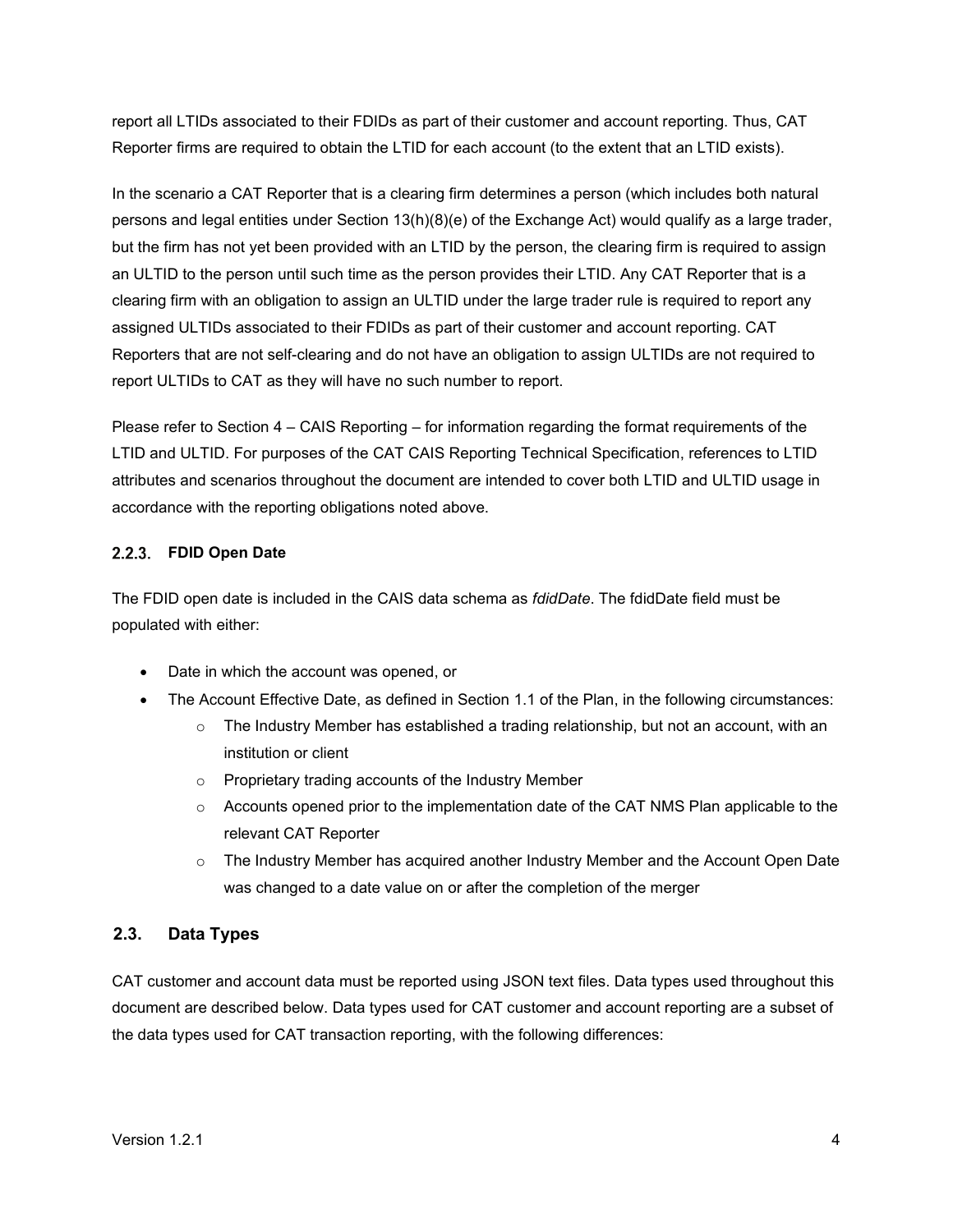• Timestamp – only STRING versions of timestamp are supported in customer and account reporting

To support JSON submissions, the [Industry](https://catnmsplan.com/technical-specifications/index.html) Member Customer & Account Schema (JSON) file is available on the CAT public website that describes each data type with required representation formats.

# <span id="page-10-0"></span>**Data Validation Based on Data Types**

All customer and account data submitted to CAT will be validated based on the defined data type of each item, including proper formatting and range checking. Examples of accepted values are detailed in the table below. Valid values for Choice fields are defined in the Data Dictionary for each data element. Valid data values, ranges, and formats will be specified in the record schema files, which will be used to validate submitted data element values. Records and values that fail validation will be rejected and will be reported as feedback to the Reporter and Data Submitter as detailed in Section 6.

| Data Type    | <b>JSON Type</b> | <b>Description</b>                                                                                                                                                                                                                                                                                                                                                                                                                                                                          |  |  |  |  |  |
|--------------|------------------|---------------------------------------------------------------------------------------------------------------------------------------------------------------------------------------------------------------------------------------------------------------------------------------------------------------------------------------------------------------------------------------------------------------------------------------------------------------------------------------------|--|--|--|--|--|
| Unsigned     | <b>NUMBER</b>    | An unsigned value, greater than or equal to zero, with no decimal fraction<br>component, in the inclusive range from 0 to 9,223,372,036,854,775,807<br>(the same range as a 63-bit unsigned integer).                                                                                                                                                                                                                                                                                       |  |  |  |  |  |
| Boolean      | <b>BOOLEAN</b>   | A value with two choices: true or false. In JSON representation, if the field is<br>not present, the value is considered false.                                                                                                                                                                                                                                                                                                                                                             |  |  |  |  |  |
| Alphanumeric | <b>STRING</b>    | A string, composed only of letters and digits [a-zA-Z0-9]. When an<br>Alphanumeric type is described, it will include a number, indicating the<br>maximum length of the field. For example, Alphanumeric (7) means that the<br>field can contain up to 7 characters. Alphanumeric values are case<br>sensitive.                                                                                                                                                                             |  |  |  |  |  |
| Text         | <b>STRING</b>    | A string, composed of any printable ASCII character between 32 and 126.<br>The string may not include the following characters which serve as<br>delimiters:                                                                                                                                                                                                                                                                                                                                |  |  |  |  |  |
|              |                  | comma (ASCII decimal 44, hex 2C),                                                                                                                                                                                                                                                                                                                                                                                                                                                           |  |  |  |  |  |
|              |                  | pipe (ASCII decimal 124, hex 7C),<br>$\bullet$                                                                                                                                                                                                                                                                                                                                                                                                                                              |  |  |  |  |  |
|              |                  | double quote (ASCII decimal 34, hex 22), and<br>$\bullet$                                                                                                                                                                                                                                                                                                                                                                                                                                   |  |  |  |  |  |
|              |                  | @ (ASCII decimal 64, hex 40).                                                                                                                                                                                                                                                                                                                                                                                                                                                               |  |  |  |  |  |
|              |                  | When a Text data type is described, it will include a number, indicating the<br>maximum length of the field. For example, Text (7) means that the field can<br>contain up to 7 characters. Text values are case sensitive.                                                                                                                                                                                                                                                                  |  |  |  |  |  |
|              |                  | When represented in JSON, the following rule applies: Backslash '\' is a<br>reserved printable character in JSON and must be escaped in order to be<br>used in strings by inserting a backslash prior to it within the string. For<br>example: firmDesignatedID = 1234\ABCD must be reported to CAT as<br>"firmedDesignatedID": "1234\\ABCD". If the backslash is not escaped, the<br>submitted record will be rejected. Escape characters do not participate in<br>the field value length. |  |  |  |  |  |
| Date         | <b>NUMBER</b>    | An 8-digit integer representing the date in YYYYMMDD.                                                                                                                                                                                                                                                                                                                                                                                                                                       |  |  |  |  |  |

#### **Table 3: Data Types**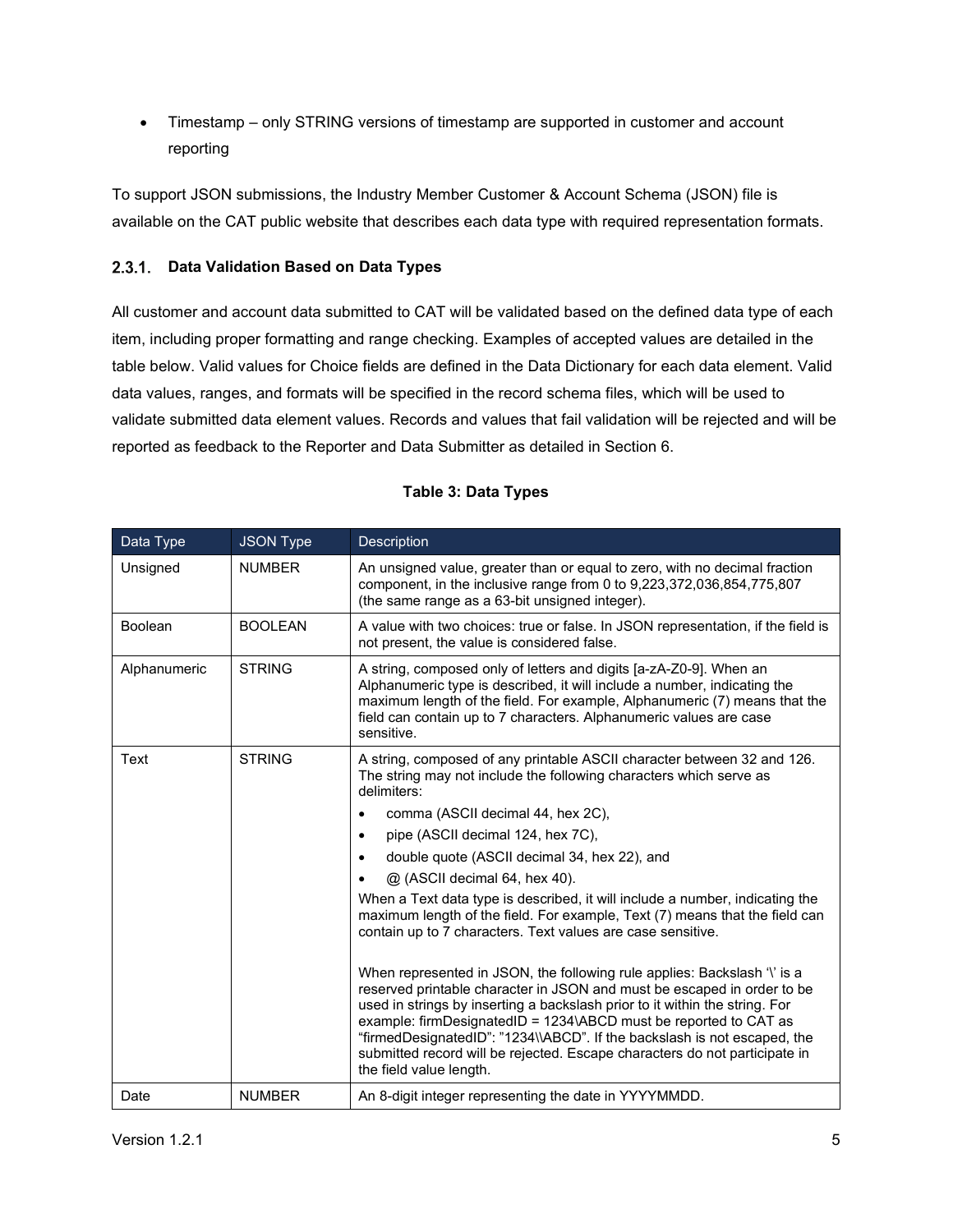| Data Type                      | <b>JSON Type</b>               | Description                                                                                                                                                                                                                                                                               |  |  |  |  |
|--------------------------------|--------------------------------|-------------------------------------------------------------------------------------------------------------------------------------------------------------------------------------------------------------------------------------------------------------------------------------------|--|--|--|--|
| Timestamp                      | <b>STRING</b>                  | A timestamp represents a moment in time. All timestamps must be in<br>Eastern Time (ET).                                                                                                                                                                                                  |  |  |  |  |
|                                |                                | Timestamps formatted as a STRING have a maximum length of 25 and are<br>formatted as 'YYYYMMDD HHMMSS.CCCNNNNNN' with the Date and<br>Time portions, separated by a space (ASCII decimal 32, hex 20) or the letter<br>T (ASCII decimal 84, hex 54).                                       |  |  |  |  |
|                                |                                | The Date portion must include four-digit year, two-digit month, and two-<br>digit day. Valid values: YYYY = 0000 - 9999, MM = 01 - 12, DD = 01 -<br>31.                                                                                                                                   |  |  |  |  |
|                                |                                | The Time portion must include a two-digit hour, two-digit minute, and<br>$\bullet$<br>two-digit seconds. Valid values: HH = $00 - 23$ , MM = $01 - 59$ , SS = $01 -$<br>59, CCC = $000 - 999$ , NNNNNN = $000000 - 999999$ .                                                              |  |  |  |  |
|                                |                                | Examples which comply with Timestamp in STRING format:                                                                                                                                                                                                                                    |  |  |  |  |
|                                |                                | 20190617T000120.000000000<br>$\bullet$                                                                                                                                                                                                                                                    |  |  |  |  |
|                                |                                | 20190617T000120<br>$\bullet$                                                                                                                                                                                                                                                              |  |  |  |  |
|                                |                                | 20190617T000120.000<br>$\bullet$                                                                                                                                                                                                                                                          |  |  |  |  |
|                                |                                | 20170107T213000.123456789<br>$\bullet$                                                                                                                                                                                                                                                    |  |  |  |  |
|                                |                                | 20170107 213000.123456789<br>$\bullet$                                                                                                                                                                                                                                                    |  |  |  |  |
|                                |                                | 20190617 000120.123000000<br>$\bullet$                                                                                                                                                                                                                                                    |  |  |  |  |
|                                |                                | Examples which do not comply with Timestamp in STRING format:                                                                                                                                                                                                                             |  |  |  |  |
|                                |                                | 20190617T0120<br>$\bullet$                                                                                                                                                                                                                                                                |  |  |  |  |
|                                |                                | 20190617T000120.<br>$\bullet$                                                                                                                                                                                                                                                             |  |  |  |  |
| Name/Value<br>Pairs            | <b>OBJECT</b>                  | An object composed of a list of zero or more attributes where each attribute<br>is either a name with no value, or a name with an accompanying value.<br>Multiple attributes are separated by a delimiter.                                                                                |  |  |  |  |
|                                |                                | When represented in JSON, the following rules apply:                                                                                                                                                                                                                                      |  |  |  |  |
|                                |                                | The OBJECT is contained within curly brackets $\{\}$<br>$\bullet$                                                                                                                                                                                                                         |  |  |  |  |
|                                |                                | Name/Value Pairs are comma separated<br>$\bullet$                                                                                                                                                                                                                                         |  |  |  |  |
|                                |                                | A value accompanied by a name must be formatted as per the data<br>$\bullet$                                                                                                                                                                                                              |  |  |  |  |
|                                |                                | type syntax required in JSON                                                                                                                                                                                                                                                              |  |  |  |  |
| Array                          | <b>ARRAY</b>                   | A list of 0, 1 or more values of the same data type.                                                                                                                                                                                                                                      |  |  |  |  |
|                                |                                | When represented in JSON, the following rules apply:                                                                                                                                                                                                                                      |  |  |  |  |
|                                |                                | ARRAY is within a set of brackets []<br>$\bullet$                                                                                                                                                                                                                                         |  |  |  |  |
|                                |                                | Elements within the array are comma separated.                                                                                                                                                                                                                                            |  |  |  |  |
| Choice                         | <b>STRING</b>                  | A Text field with an explicit list of acceptable values. The Data Dictionary<br>section of this document lists the acceptable values for each Choice field.                                                                                                                               |  |  |  |  |
| Multi-<br>Dimensional<br>Array | Multi-<br>Dimensional<br>ARRAY | A compound object that consists of an array of objects. The JSON syntax<br>for this data type is consistent with other Multi-Dimensional Array JSON<br>Types. Multi-Dimensional Array is specified as the data type within the<br>Submissions file as well as the Feedback response file. |  |  |  |  |
|                                |                                | When represented in JSON, the following rules apply:                                                                                                                                                                                                                                      |  |  |  |  |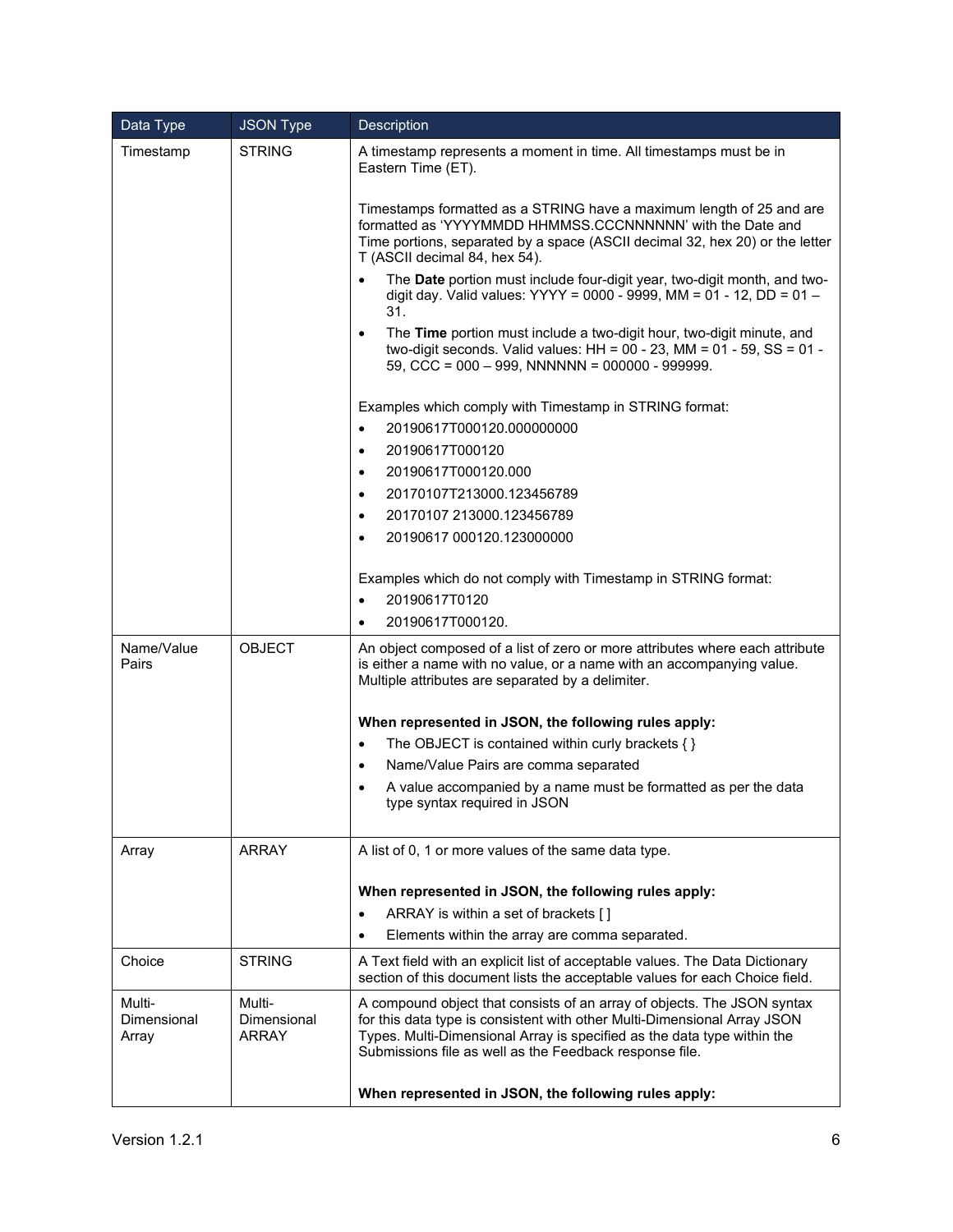| Data Type | JSON Type | <b>Description</b>                                                                |  |  |  |  |
|-----------|-----------|-----------------------------------------------------------------------------------|--|--|--|--|
|           |           | ARRAY is within a set of brackets []                                              |  |  |  |  |
|           |           | Each OBJECT contained in the ARRAY is within curly brackets { }                   |  |  |  |  |
|           |           | Elements within each object are comma separated                                   |  |  |  |  |
|           |           | Conditional elements that do not have a value are not required to be<br>included. |  |  |  |  |

#### <span id="page-12-0"></span>**Required, Conditional, and Optional Fields**

Throughout this document, record attribute fields will be defined. Each field will be notated with the abbreviation R, C, or O to represent whether it is required, conditional, or optional. This codification will appear within each row of a table describing a field.

#### **Table 4: Include Key**

| <b>Value</b> | <b>Abbreviation</b> | <b>Description</b>                                                                                         |
|--------------|---------------------|------------------------------------------------------------------------------------------------------------|
| Required     | R                   | Required for the given record. This field must always be included.                                         |
| Conditional  | C                   | Conditionally required for the submission, depending upon other values<br>submitted on the account record. |
| Optional     | O                   | Optional for the given record. May be included at the discretion of the<br>reporter/submitter.             |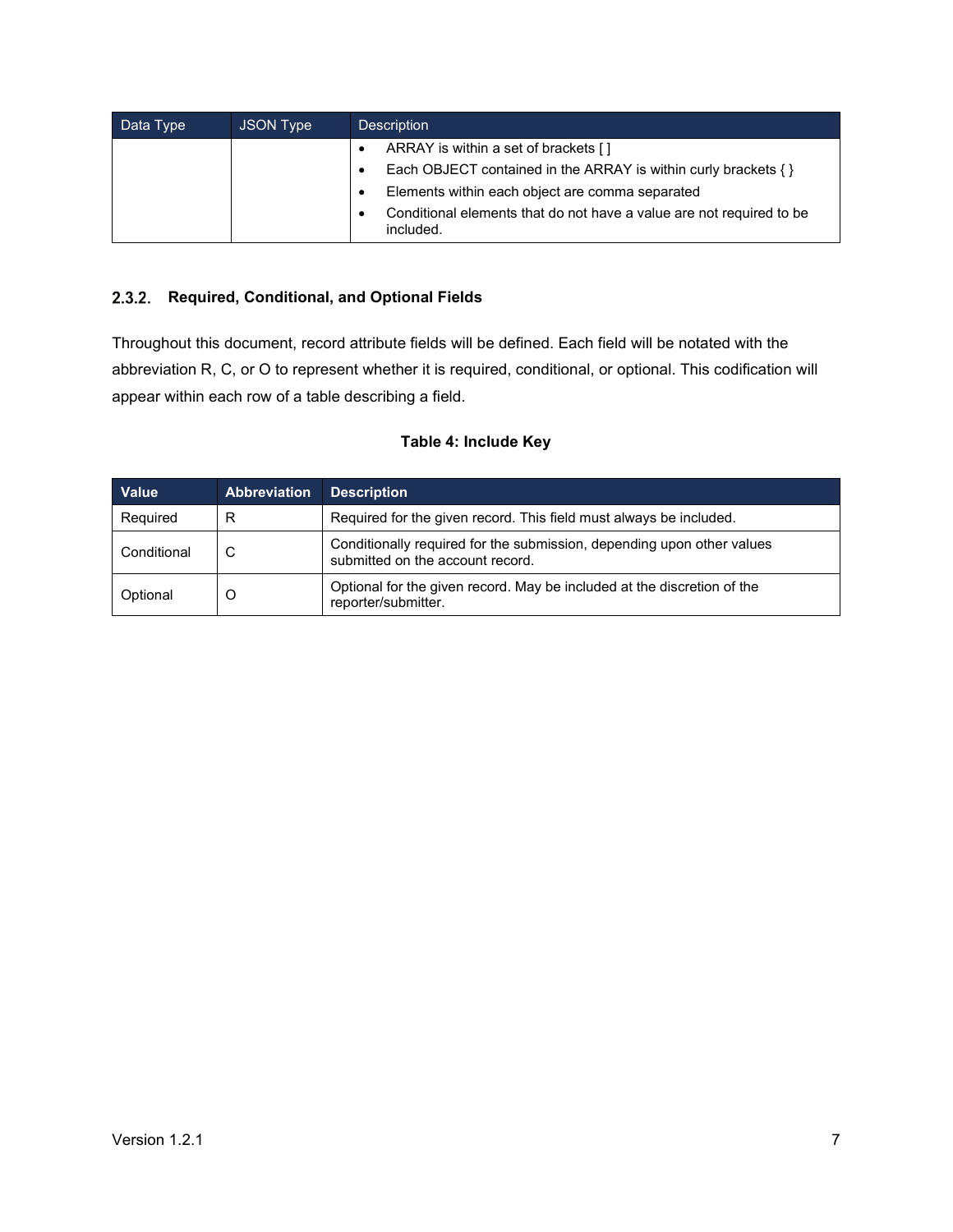# <span id="page-13-0"></span>**3. Special Reporting Requirements**

#### <span id="page-13-1"></span>**3.1. Replacement of FDIDs within a CAT Reporter Firm**

The current functionality enables CAT Reporters to report the replacement of an FDID record with another FDID within their firm through use of the replacedByFDID attribute. If a CAT Reporter desires to replace one or more of their FDID records for any reason, they are able to do so by submitting each individual FDID to be replaced and populating the replacedByFDID with the new FDID is being used in its place. The CAT Reporter is required to either include the new FDID record in the same submission or ensure the new FDID has already been accepted into CAIS in a prior submission. There is no limit on how many FDID records can be replaced within a submission file, other than the standing record limits for file transmission.

#### <span id="page-13-2"></span>**3.2. Mass Transfer of FDIDs across CAT Reporter Firms**

This section intentionally left blank.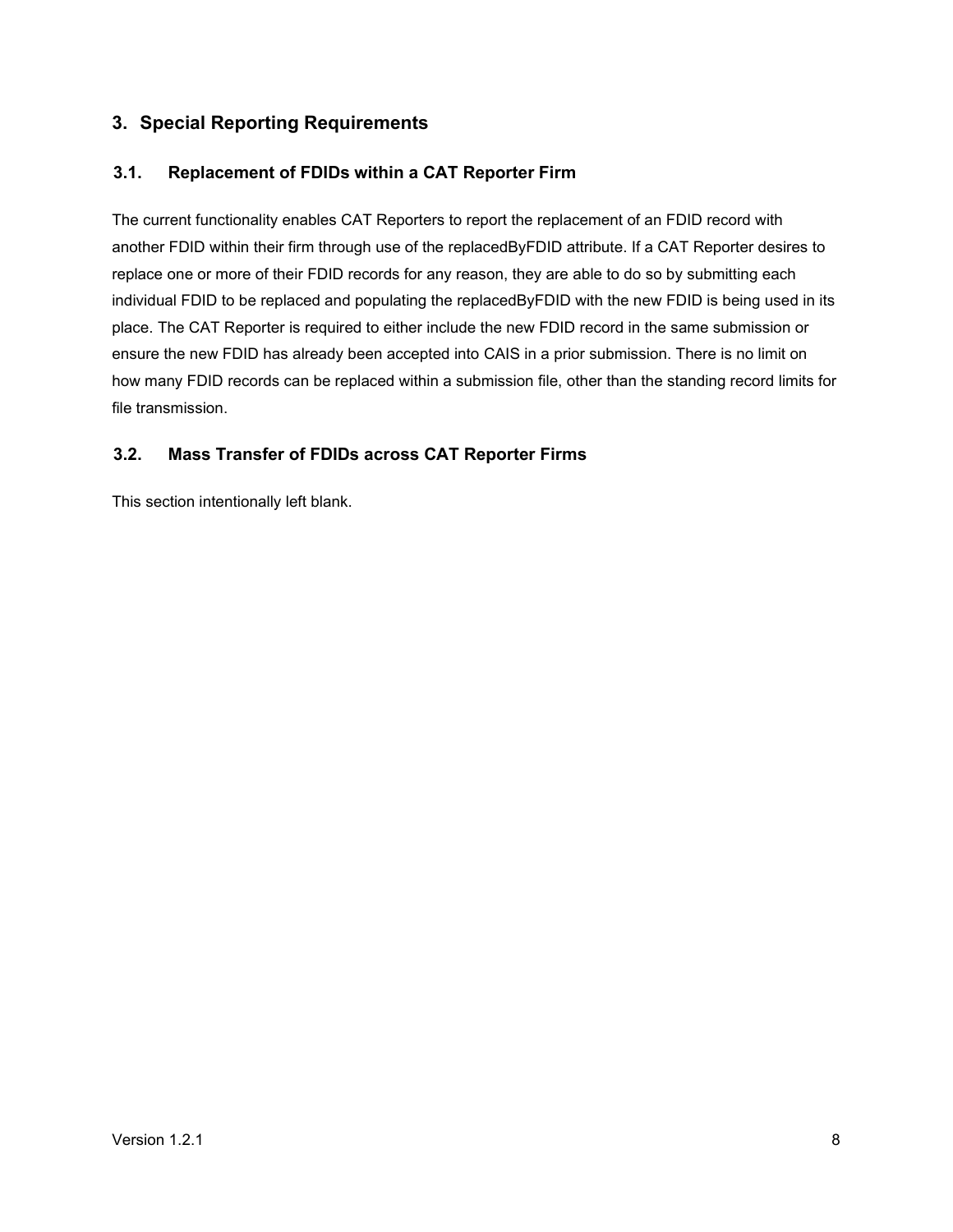# <span id="page-14-0"></span>**4. CAIS Reporting**

This section describes the attributes for inclusion within the CAIS submission file. All submissions to CAIS are required to be in UTF-8 encoding. The following table lists each record attribute in JSON naming convention, as well as corresponding Data Types, Include Key, acceptable Occurrences, Description, and Format or Accepted Values for a Choice-type attribute.

| <b>Field Name</b> | <b>Data Type</b>           | <b>JSON</b><br><b>Object</b> | Include<br><b>Key</b> | <b>Occurrences</b>                              | <b>Description</b>                                                                                                                                                                                                                          | Format/<br><b>Accepted Values</b> |
|-------------------|----------------------------|------------------------------|-----------------------|-------------------------------------------------|---------------------------------------------------------------------------------------------------------------------------------------------------------------------------------------------------------------------------------------------|-----------------------------------|
| version           | Text (10)                  | Main                         | R                     | <b>Exactly One</b><br>per<br>submission<br>file | The version of the<br>CAIS Schema under<br>which the data is<br>reported. Initial<br>version utilized will<br>be 1.0.0                                                                                                                      |                                   |
| catReporterCRD    | Unsigned                   | Main                         | R.                    | <b>Exactly One</b><br>per<br>submission<br>file | The CRD number<br>assigned to the firm<br>to which the data<br>within the file<br>belongs.                                                                                                                                                  |                                   |
| catSubmitterID    | Unsigned                   | Main                         | R.                    | <b>Exactly One</b><br>per<br>submission<br>file | The ID of the CAT<br>Reporting Agent that<br>submitted the file to<br>CAT. In the case the<br>CAT Reporter is<br>submitting data for<br>themselves, they<br>must still populate<br>the CAT Submitter<br>ID field.                           |                                   |
| fdidRecordCount   | Unsigned                   | Main                         | R                     | <b>Exactly One</b><br>per<br>submission<br>file | The count of<br>firmDesignatedID<br>attribute<br>occurrences within<br>the file. Used to<br>validate the count of<br>FDID records<br>intended to be<br>submitted within the<br>file matches the<br>count of records<br>present in the file. |                                   |
| fdidRecordList    | Multi-Dimensional<br>Array | Main                         | $\mathsf{C}$          | Zero or One<br>per<br>submission<br>file        | Structure for the<br>array of FDID<br>Records that are<br>included in the file.<br>Required if the<br>submission file<br>contains one or<br>more FDID records;<br>not required if no<br>FDID records are                                    |                                   |

#### **Table 5: CAIS Reporting**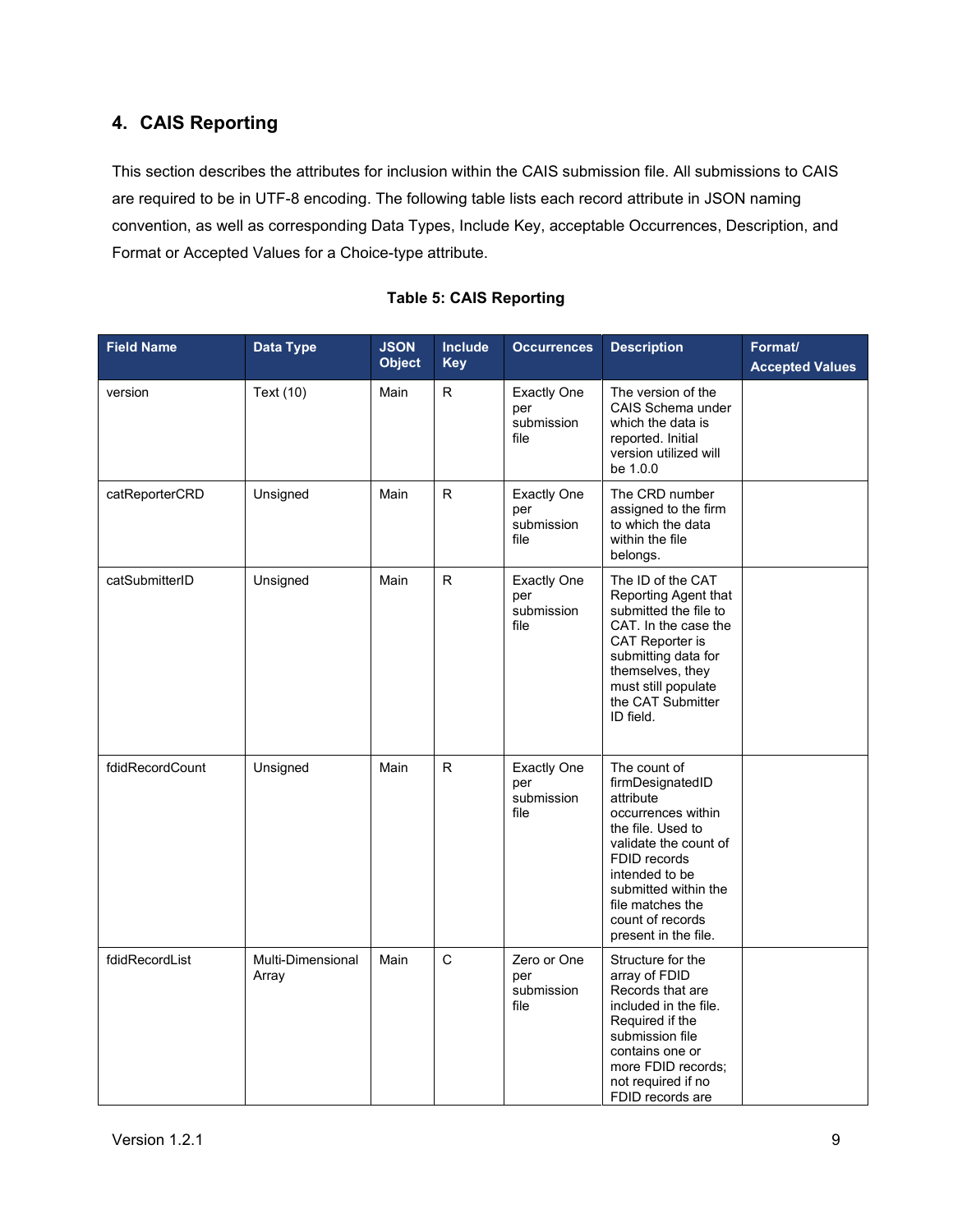| <b>Field Name</b> | <b>Data Type</b>  | <b>JSON</b><br><b>Object</b> | <b>Include</b><br><b>Key</b> | <b>Occurrences</b>                       | <b>Description</b>                                                                                                                                                                                                                               | Format/<br><b>Accepted Values</b>         |
|-------------------|-------------------|------------------------------|------------------------------|------------------------------------------|--------------------------------------------------------------------------------------------------------------------------------------------------------------------------------------------------------------------------------------------------|-------------------------------------------|
|                   |                   |                              |                              |                                          | included in the file.                                                                                                                                                                                                                            |                                           |
| fdidRecordID      | Unsigned          | <b>FDID</b><br>Record        | $\mathsf{R}$                 | <b>Exactly One</b><br>per FDID<br>Record | A unique reference<br>to a single FDID for<br>a single submission<br>file.                                                                                                                                                                       |                                           |
| firmDesignatedID  | Text (40)         | <b>FDID</b><br>Record        | R.                           | <b>Exactly One</b><br>per FDID<br>Record | The Firm<br>Designated ID of the<br>Account or<br>Relationship being<br>reported by the CAT<br>Reporting firm.                                                                                                                                   |                                           |
| fdidType          | Choice            | <b>FDID</b><br>Record        | ${\sf R}$                    | <b>Exactly One</b><br>per FDID<br>Record | Representation of<br>the type of record of<br>the reported FDID.<br>Values:<br>ACCOUNT-<br>Account type record<br>RELATIONSHIP-<br>Relationship type<br>record<br><b>ENTITYID - Entity</b><br>Identifier type record                             | "ACCOUNT"<br>"RELATIONSHIP"<br>"ENTITYID" |
| fdidDate          | Date (Number) (8) | <b>FDID</b><br>Record        | $\mathsf{R}$                 | <b>Exactly One</b><br>per FDID<br>Record | Date on which the<br>FDID account<br>opened, as defined<br>in Section 2.2.3 of<br>this specification, in<br>YYYYMMDD format.                                                                                                                     | YYYYMMDD                                  |
| fdidEndDate       | Date (Number) (8) | <b>FDID</b><br>Record        | $\mathsf C$                  | Zero or One<br>per FDID<br>Record        | Date on which the<br>Account was closed<br>or the Relationship<br>was ended, in<br>YYYYMMDD format.<br>Must be provided if<br>the fdidEndReason<br>field is populated.<br>Must not be<br>provided if<br>fdidEndDateNULL is<br>populated as true. | YYYYMMDD                                  |
| fdidEndDateNULL   | <b>Boolean</b>    | <b>FDID</b><br>Record        | $\mathbf C$                  | Zero or One<br>per FDID<br>Record        | Indicates any<br>fdidEndDate<br>currently stored in<br>CAT CAIS should be<br>cleared. Must be<br>provided as true if<br>fdidEndReasonNUL<br>L is populated as<br>true. Must not be<br>provided as true if<br>fdidEndDate is<br>populated.        | true<br>false                             |
| fdidEndReason     | Choice            | <b>FDID</b><br>Record        | $\mathsf C$                  | Zero or One<br>per FDID<br>Record        | Reason why the<br>Account was closed<br>or the Relationship<br>was ended. Must be                                                                                                                                                                | "CORRECTION"<br>"ENDED"<br>"REPLACED"     |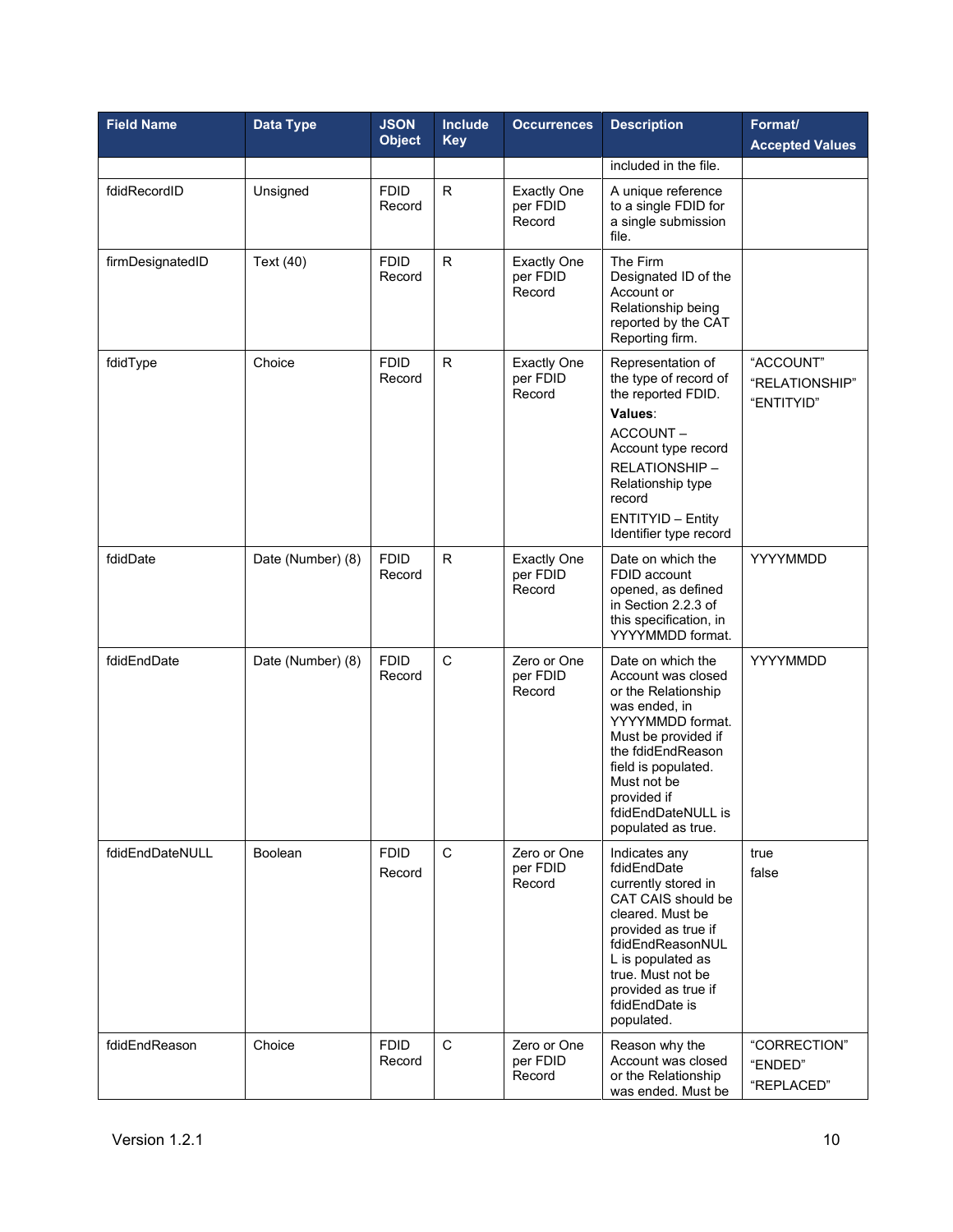| <b>Field Name</b>      | Data Type | <b>JSON</b><br><b>Object</b> | Include<br><b>Key</b> | <b>Occurrences</b>                | <b>Description</b>                                                                                                                                                                                                                                                                                                                                                                  | Format/<br><b>Accepted Values</b> |
|------------------------|-----------|------------------------------|-----------------------|-----------------------------------|-------------------------------------------------------------------------------------------------------------------------------------------------------------------------------------------------------------------------------------------------------------------------------------------------------------------------------------------------------------------------------------|-----------------------------------|
|                        |           |                              |                       |                                   | provided if the<br>fdidEndDate field is<br>populated. Must not<br>be provided if<br>fdidEndReasonNUL<br>L is populated as<br>true.<br>Values:<br>CORRECTION-<br>FDID was<br>erroneously reported<br>ENDED - FDID was<br>ended<br><b>REPLACED - FDID</b><br>replaced by another<br>FDID within the CAT<br>Reporter Firm.<br>OTHER - Other<br>unlisted reason for<br>ending the FDID  | "OTHER"                           |
| fdidEndReasonNULL      | Boolean   | <b>FDID</b><br>Record        | $\mathbf C$           | Zero or One<br>per FDID<br>Record | Indicates any<br>fdidEndReason<br>currently stored in<br>CAT CAIS should be<br>cleared. Must be<br>provided as true if<br>fdidEndDateNULL is<br>populated as true.<br>Must not be<br>provided as true if<br>fdidEndReason is<br>populated.                                                                                                                                          | true<br>false                     |
| replacedByFDID         | Text (40) | <b>FDID</b><br>Record        | $\mathsf C$           | Zero or One<br>per FDID<br>Record | The new FDID<br>replacing the<br>currently reported<br>FDID, used to<br>provide historical<br>linkage across<br>replaced records<br>over time. Must be<br>provided if the<br>fdidEndReason is<br>REPLACED. Must<br>not be provided if<br>the fdidEndReason<br>is any value other<br>than REPLACED.<br>Must not be<br>provided if<br>replacedByFDIDNU<br>LL is populated as<br>true. |                                   |
| replacedByFDIDNUL<br>L | Boolean   | <b>FDID</b><br>Record        | $\mathbf C$           | Zero or One<br>per FDID<br>Record | Indicates any<br>replacedByFDID<br>currently stored in<br>CAT CAIS should be<br>cleared. Must not be<br>provided as true if<br>replacedByFDID is                                                                                                                                                                                                                                    | true<br>false                     |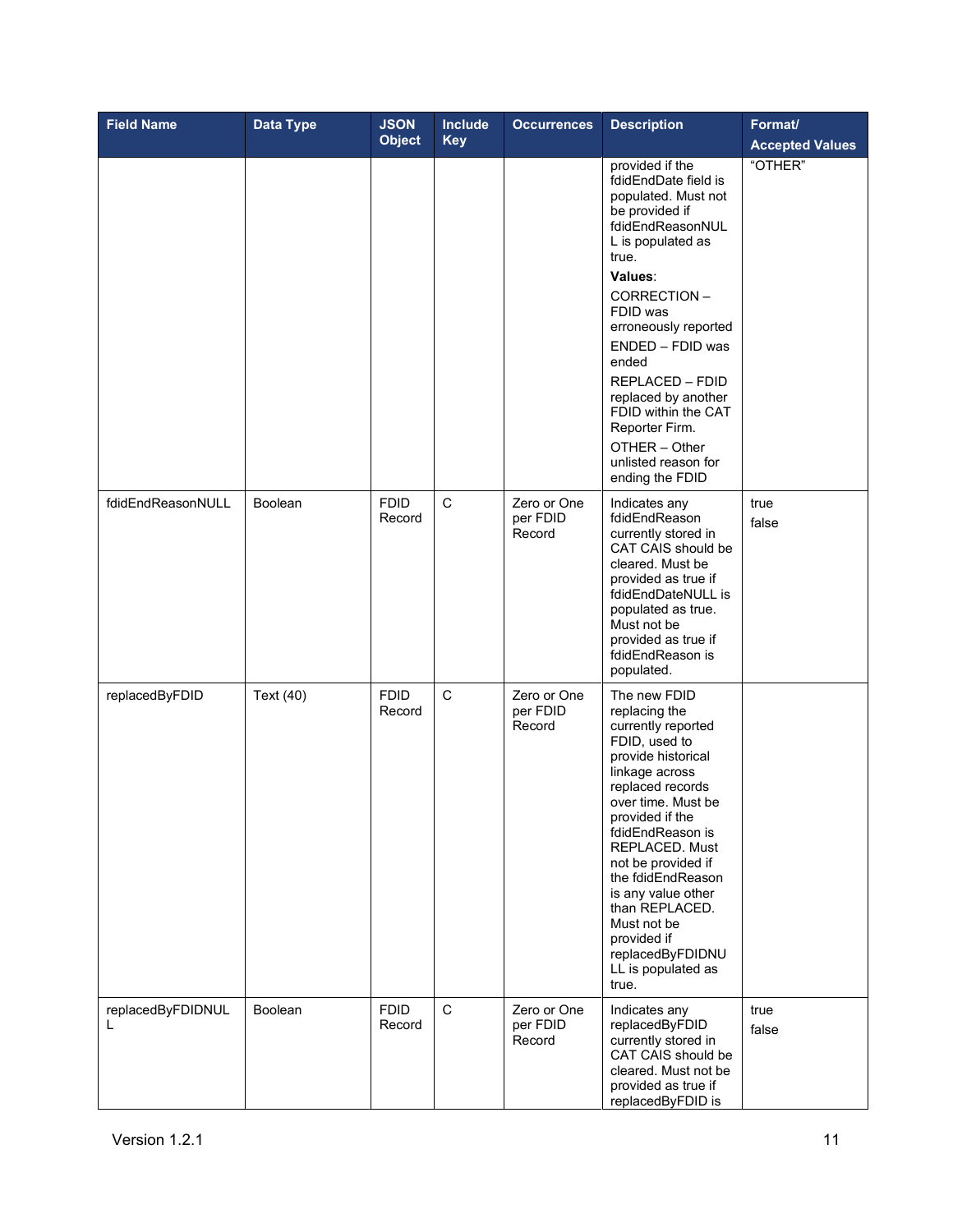| <b>Field Name</b>        | <b>Data Type</b>           | <b>JSON</b><br><b>Object</b> | Include<br><b>Key</b> | <b>Occurrences</b>                                  | <b>Description</b>                                                                                                                                                                                                                                                                                                                                                                                                                                                                        | Format/<br><b>Accepted Values</b>                           |
|--------------------------|----------------------------|------------------------------|-----------------------|-----------------------------------------------------|-------------------------------------------------------------------------------------------------------------------------------------------------------------------------------------------------------------------------------------------------------------------------------------------------------------------------------------------------------------------------------------------------------------------------------------------------------------------------------------------|-------------------------------------------------------------|
|                          |                            |                              |                       |                                                     | populated.                                                                                                                                                                                                                                                                                                                                                                                                                                                                                |                                                             |
| largeTraderList          | Multi-Dimensional<br>Array | <b>FDID</b><br>Record        | $\mathbf C$           | Zero or One<br>per FDID<br>Record                   | Structure for the<br>array of LTID and<br>ULTID records that<br>are associated to the<br>FDID record within<br>the file. Required if<br>the submission file<br>contains one or<br>more LTID/ULTID<br>records associated<br>to the FDID record;<br>not required if no<br>LTID/ULTID records<br>are included in the<br>file in association to<br>the reported FDID.                                                                                                                         |                                                             |
| largeTraderRecordID      | Unsigned                   | Large<br>Trader<br>Record    | R                     | <b>Exactly One</b><br>per Large<br>Trader<br>Record | A unique reference<br>to a single LTID or<br>ULTID in reference<br>to a single FDID for<br>a single submission<br>file.                                                                                                                                                                                                                                                                                                                                                                   |                                                             |
| largeTraderID            | Text (13)                  | Large<br>Trader<br>Record    | $\mathsf{R}$          | <b>Exactly One</b><br>per Large<br>Trader<br>Record | The LTID or ULTID<br>associated to the<br>FDID in the CAT<br>Reporter's system.<br>For LTID records.<br>the identifier must be<br>eight numeric<br>characters, followed<br>by a dash, followed<br>by four numeric<br>characters. For<br>ULTID records, the<br>identifier must start<br>with 'ULT', followed<br>by alphanumeric [0-<br>9A-Z] characters for<br>the fourth through<br>eighth positions,<br>followed by a dash,<br>followed by four<br>alphanumeric [0-9A-<br>Z] characters. | For LTID -<br>99999999-9999<br>For ULTID -<br>ULTXXXXX-XXXX |
| <b>ItidEffectiveDate</b> | Date (Number) (8)          | Large<br>Trader<br>Record    | R.                    | <b>Exactly One</b><br>per Large<br>Trader<br>Record | Date on which the<br>LTID or ULTID<br>became associated<br>to the FDID within<br>the CAT Reporter's<br>system, in<br>YYYYMMDD format.                                                                                                                                                                                                                                                                                                                                                     | YYYYMMDD                                                    |
| <b>ItidEndDate</b>       | Date (Number) (8)          | Large<br>Trader<br>Record    | $\mathsf{C}$          | Zero or One<br>per Large<br>Trader<br>Record        | Date on which the<br>LTID or ULTID was<br>no longer associated<br>to the FDID within<br>the CAT Reporter's<br>system, in<br>YYYYMMDD format.                                                                                                                                                                                                                                                                                                                                              | YYYYMMDD                                                    |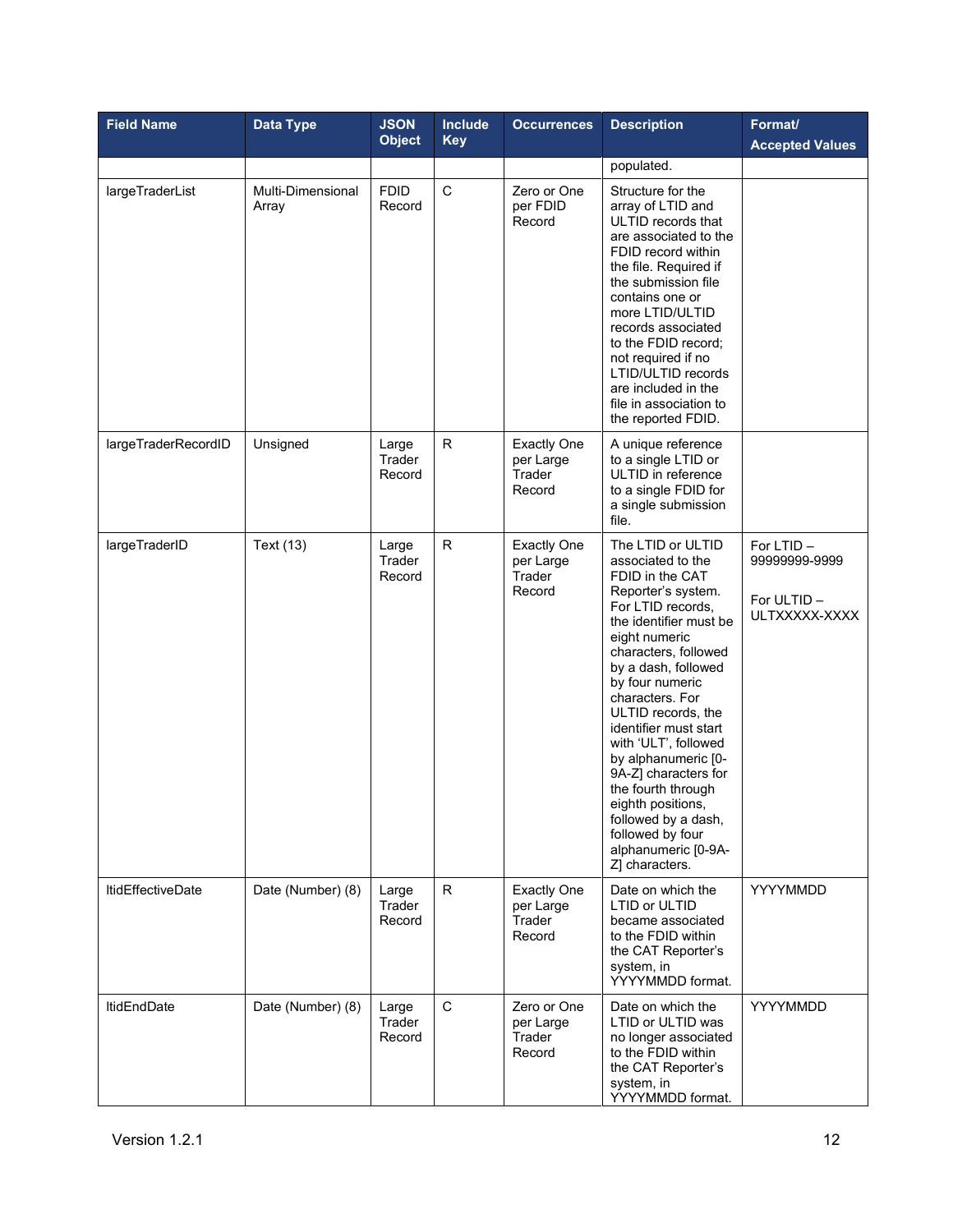| <b>Field Name</b>      | Data Type      | <b>JSON</b><br><b>Object</b> | <b>Include</b><br><b>Key</b> | <b>Occurrences</b>                           | <b>Description</b>                                                                                                                                                                                                                                                                                                                                                                                                                                                                                                                                                                   | Format/<br><b>Accepted Values</b>                |
|------------------------|----------------|------------------------------|------------------------------|----------------------------------------------|--------------------------------------------------------------------------------------------------------------------------------------------------------------------------------------------------------------------------------------------------------------------------------------------------------------------------------------------------------------------------------------------------------------------------------------------------------------------------------------------------------------------------------------------------------------------------------------|--------------------------------------------------|
|                        |                |                              |                              |                                              | Must be provided if<br>the ItidEndReason<br>field is populated.<br>Must not be<br>provided if<br>ItidEndDateNULL is<br>populated as true.                                                                                                                                                                                                                                                                                                                                                                                                                                            |                                                  |
| <b>ItidEndDateNULL</b> | <b>Boolean</b> | Large<br>Trader<br>Record    | $\mathsf C$                  | Zero or One<br>per Large<br>Trader<br>Record | Indicates any<br>ItidEndDate currently<br>stored in CAT CAIS<br>should be cleared.<br>Must be provided as<br>true if<br><b>ItidEndReasonNULL</b><br>is populated as true.<br>Must not be<br>provided as true if<br>ItidEndDate is<br>populated.                                                                                                                                                                                                                                                                                                                                      | true<br>false                                    |
| ItidEndReason          | Choice         | Large<br>Trader<br>Record    | $\mathsf C$                  | Zero or One<br>per Large<br>Trader<br>Record | Reason why the<br>LTID or ULTID was<br>no longer associated<br>to the FDID. Must be<br>populated in order to<br>end date an LTID-to-<br>FDID association in<br>the system. Must be<br>provided if the<br>ItidEndDate field is<br>populated. Must not<br>be provided if<br>ItidEndReasonNULL<br>is populated as true.<br>Values:<br>CORRECTION-<br>LTID was<br>erroneously reported<br>ENDED - LTID-to-<br>FDID association<br>was ended<br>REPLACED - LTID<br>was replaced by a<br>different LTID<br>OTHER - Other<br>unlisted reason for<br>ending the LTID-to-<br>FDID association | "CORRECTION"<br>"ENDED"<br>"REPLACED"<br>"OTHER" |
| ItidEndReasonNULL      | Boolean        | Large<br>Trader<br>Record    | $\mathbf C$                  | Zero or One<br>per Large<br>Trader<br>Record | Indicates any<br><b>ItidEndReason</b><br>currently stored in<br>CAT CAIS should be<br>cleared. Must be<br>provided as true if<br>ItidEndDateNULL is<br>populated as true.<br>Must not be<br>provided as true if<br>ItidEndReason is                                                                                                                                                                                                                                                                                                                                                  | true<br>false                                    |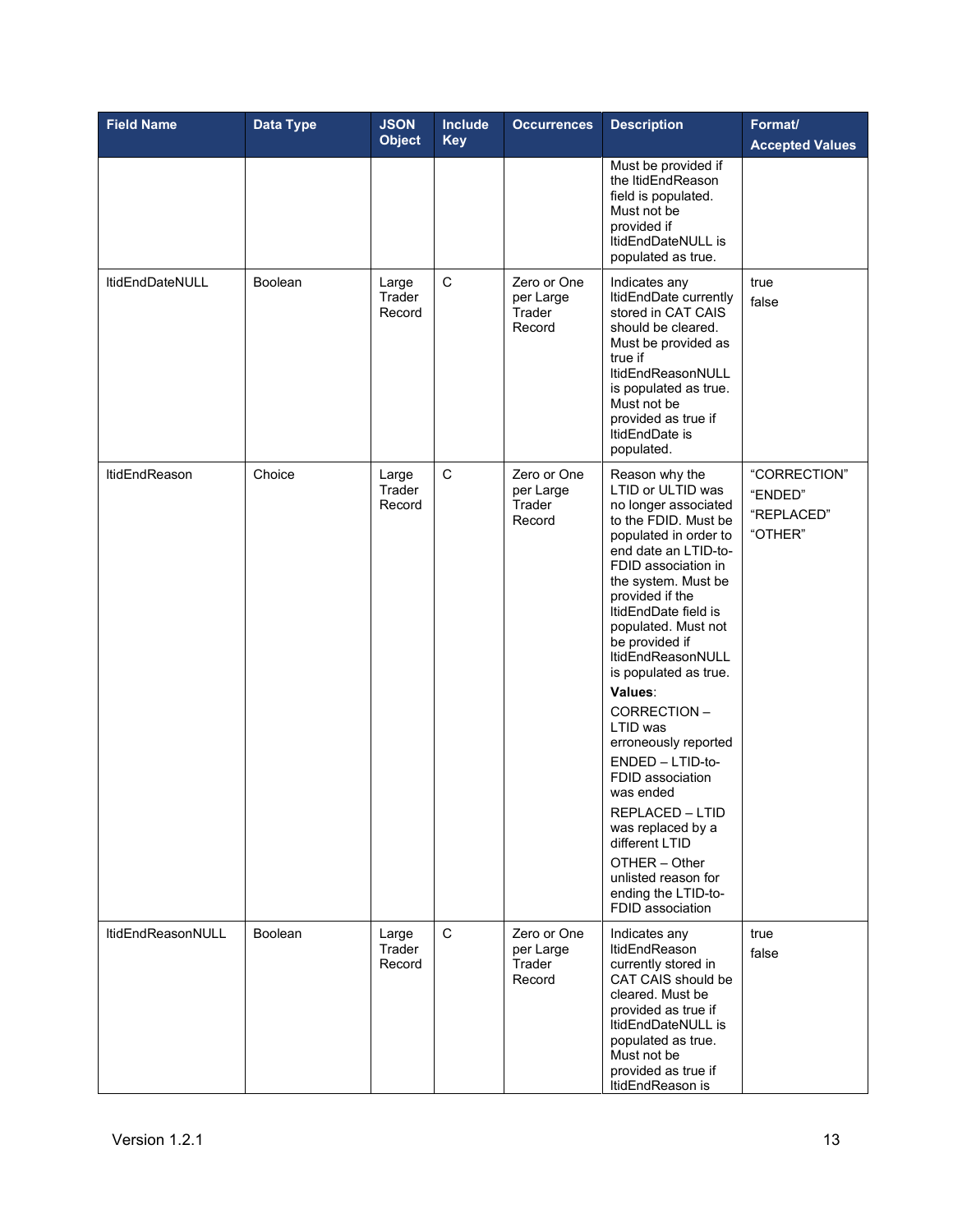| <b>Field Name</b>              | <b>Data Type</b>           | <b>JSON</b><br><b>Object</b> | <b>Include</b><br><b>Key</b> | <b>Occurrences</b>                                | <b>Description</b>                                                                                                                                                                                                                                                                                                                                                                         | Format/<br><b>Accepted Values</b> |
|--------------------------------|----------------------------|------------------------------|------------------------------|---------------------------------------------------|--------------------------------------------------------------------------------------------------------------------------------------------------------------------------------------------------------------------------------------------------------------------------------------------------------------------------------------------------------------------------------------------|-----------------------------------|
|                                |                            |                              |                              |                                                   | populated.                                                                                                                                                                                                                                                                                                                                                                                 |                                   |
| correctionList                 | Multi-Dimensional<br>Array | Main                         | $\mathsf C$                  | <b>Exactly One</b><br>per<br>Submission<br>File   | Structure for the<br>array of Correction<br>records within the<br>file. Required if the<br>submission file<br>contains one or<br>more Correction<br>records. Must only<br>be used for<br>correcting rejections<br>caused by<br>malformed<br>firmDesignatedID or<br>largeTraderID<br>values.                                                                                                |                                   |
| rejectionID                    | Unsigned                   | Correct<br>ion<br>Record     | $\mathsf{R}$                 | <b>Exactly One</b><br>per<br>Correction<br>Record | The rejectionID from<br>a prior submission<br>that was created for<br>the particular Data<br>Ingestion error being<br>corrected.                                                                                                                                                                                                                                                           |                                   |
| correctionAction               | Choice                     | Correct<br>ion<br>Record     | ${\sf R}$                    | <b>Exactly One</b><br>per<br>Correction<br>Record | The particular action<br>that is being taken to<br>correct for the prior<br>rejection.<br>Values:<br>CORRECTION - A<br>new entry is<br>included in the<br>submission file to<br>correct for the prior<br>rejected record<br>using a new<br>firmDesignatedID or<br>new largeTraderID.<br>DELETE - The prior<br>rejection needs to be<br>cleared without a<br>new record being<br>submitted. | "CORRECTION"<br>"DELETE"          |
| correctingFirmDesign<br>atedID | Text (40)                  | Correct<br>ion<br>Record     | $\mathsf C$                  | Zero or One<br>per<br>Correction<br>Record        | The<br>firmDesignatedID<br>that is correcting for<br>the prior rejected<br>FDID. The<br>correctingFirmDesig<br>natedID must be<br>present in the<br>submission file, or<br>have been accepted<br>in a prior CAT CAIS<br>submission.<br>Required if the<br>correctionAction is<br>CORRECTION.                                                                                               |                                   |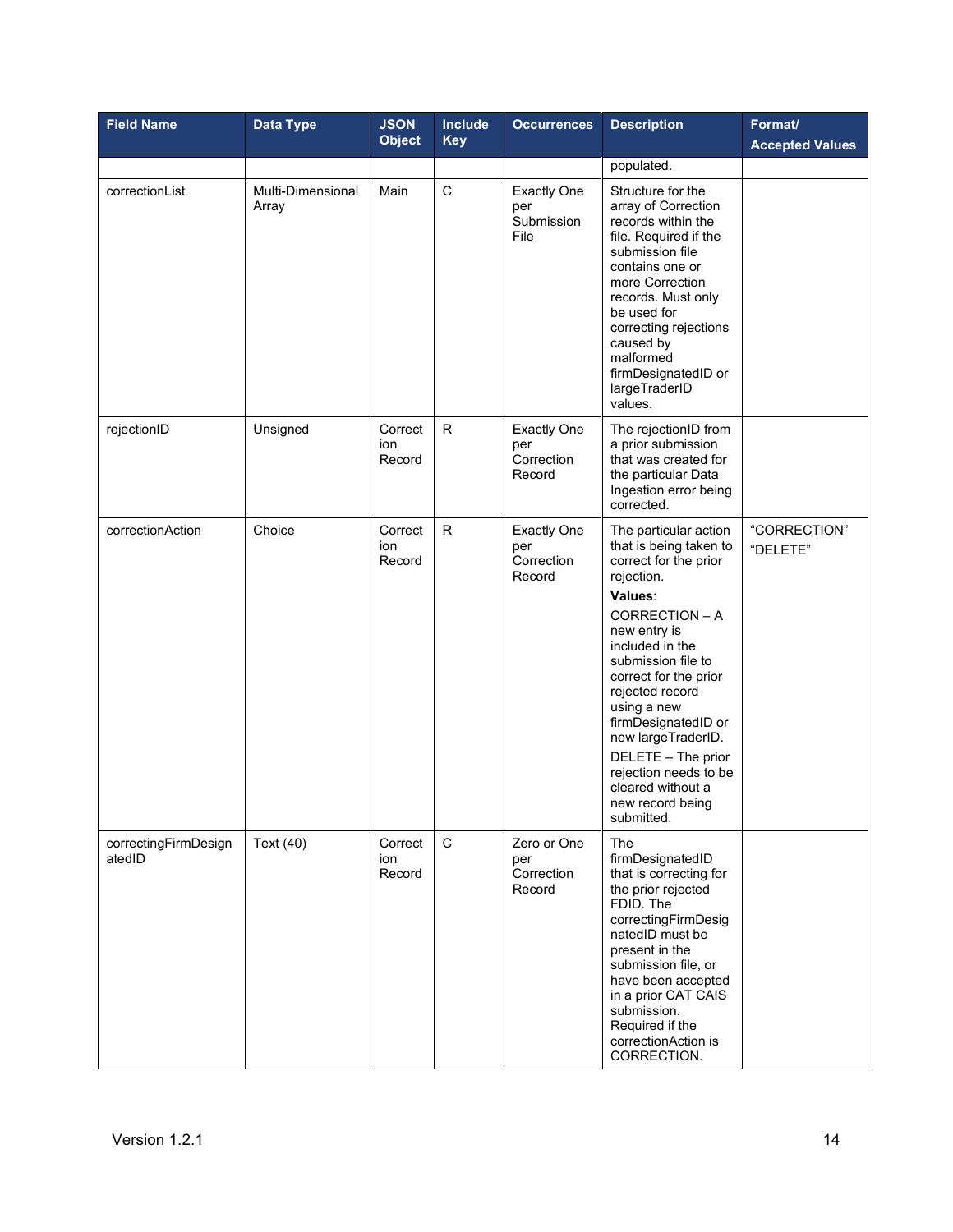# <span id="page-20-0"></span>**5. Submission Process**

This section contains information pertaining to CAT CAIS account data and file formats, CAT CAIS submissions (including a general data flow overview), network and transport options, CAT CAIS access, and reporting hours.

#### <span id="page-20-1"></span>**5.1. File Submissions and Data Formats**

CAT CAIS account submissions must include a data file with populated header record information, including Version, CAT Reporter ID, CAT Submitter ID, and FDID Record Count. It is valid and acceptable for a firm to submit a file with only this header information and record counts of zero, indicating an intentional submission of no account record data. Data files have a prescribed naming convention and are supported in JSON format.

#### <span id="page-20-2"></span>**File Submission Names**

#### 1. Data Files must be named using the following format:

<CAT Submitter ID>\_<CAT Reporter CRD>\_<File Generation Date> [<Group> ]<File Kind> <File Number>.<Format Extension>.<Compression Extension>

For example: 123\_999\_20200101\_CAIS\_000123.json.bz2

2. The values assigned within the format of a file name include:

#### **Table 6: Elements of a File Submission Name**

| <b>Field Name</b>           | Data Type         | <b>Description</b>                                                                                                                                                                                                                                                                                                                                             | <b>Include Key</b> |
|-----------------------------|-------------------|----------------------------------------------------------------------------------------------------------------------------------------------------------------------------------------------------------------------------------------------------------------------------------------------------------------------------------------------------------------|--------------------|
| <b>CAT Submitter ID</b>     | Unsigned          | CAT Reporting Agent that submitted the file to CAT.                                                                                                                                                                                                                                                                                                            | R                  |
| <b>CAT Reporter CRD</b>     | Unsigned          | The CRD assigned identifier of the firm to which the<br>data within the file belongs.                                                                                                                                                                                                                                                                          | R                  |
| <b>File Generation Date</b> | Date              | The date the file was generated or reported. Used<br>to guarantee uniqueness of a file across dates.<br>Date must be less than or equal to System Date.<br>Future dates are not acceptable.                                                                                                                                                                    | R                  |
| Group                       | Alphanumeric (20) | Reporter defined string to guarantee uniqueness of<br>a file across dates.<br>Filenames associated with web submission directly<br>entered into the CAIS Reporter Portal will be<br>assigned the value of 'caisweb'. We recommend<br>not using the Group value of 'caisweb' for<br>submissions uploaded via the CAIS Reporter Portal<br>or submitted via SFTP. | O                  |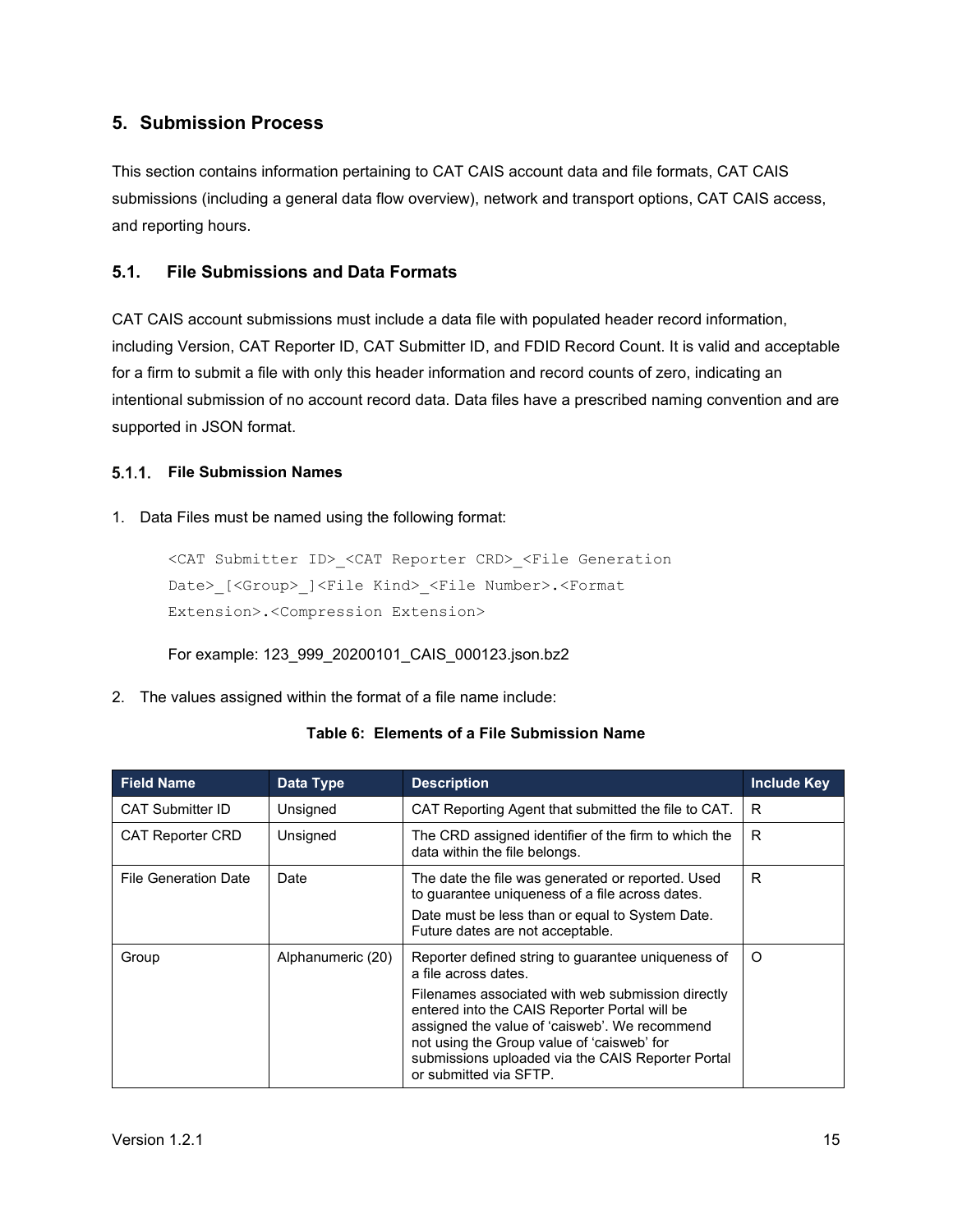| <b>Field Name</b>        | Data Type         | <b>Description</b>                                                                          | <b>Include Key</b> |
|--------------------------|-------------------|---------------------------------------------------------------------------------------------|--------------------|
| File Kind                | Alphanumeric (20) | Set to 'CAIS'                                                                               | R                  |
| File Number              | Unsigned          | Sequence number of the file, 6-digits long, left-<br>padded with zeros.                     | R                  |
| <b>Format Extension</b>  | Alphanumeric (4)  | Represents the format of the data submission.<br>JSON formatted submissions must be 'json'. | R                  |
| Compression<br>Extension | Alphanumeric (3)  | Applicable to Data Files. Set to 'bz2'                                                      | R                  |

3. Data file names should be globally unique among all other data files using the base name (the portion of the file name without the format and compression extensions) of the data file.

#### <span id="page-21-0"></span>**Submission Formats**

CAT CAIS supports the submission of data in JSON format only, due to the relational nature of the account and customer data.

#### <span id="page-21-1"></span>**Data File Submission**

The following rules apply to Data Files:

- 1. The CAT CAIS Processor will support standard JSON syntax for each record or as specified in this document.
- 2. Data files serve as top-level containers for each object.
- 3. All data files sent from the CAT Reporter (or the third-party CAT Reporting Agent for the CAT Reporter) must be compressed using BZip2. The associated compression extension is "bz2".
- 4. Data files must be individually compressed and submitted. Compressed files may not be bundled into a single container file.
- 5. The data contained within the data file must represent data for the CAT Reporter CRD number identified within the file name.
- 6. Files submitted through SFTP are limited to a maximum uncompressed size of 100GB.
- 7. Files sizes <= 1GB are recommended as feedback will be returned faster.
- 8. Files submitted through the CAT Reporter Portal CAIS are limited to a maximum uncompressed size of 1GB, with a record limit of 100,000 FDID records per file. Files with more than 100,000 FDID records will be rejected.
- 9. Schema files will be maintained by the Plan Processor and will be versioned as the Technical Specifications change.
- 10. Data files submitted to CAT CAIS will be treated as Delta files, and updates or changes will only be enacted on records as contained within the submission file; records previously received and not included in a later submission file, or optional or conditional attributes previously received for an FDID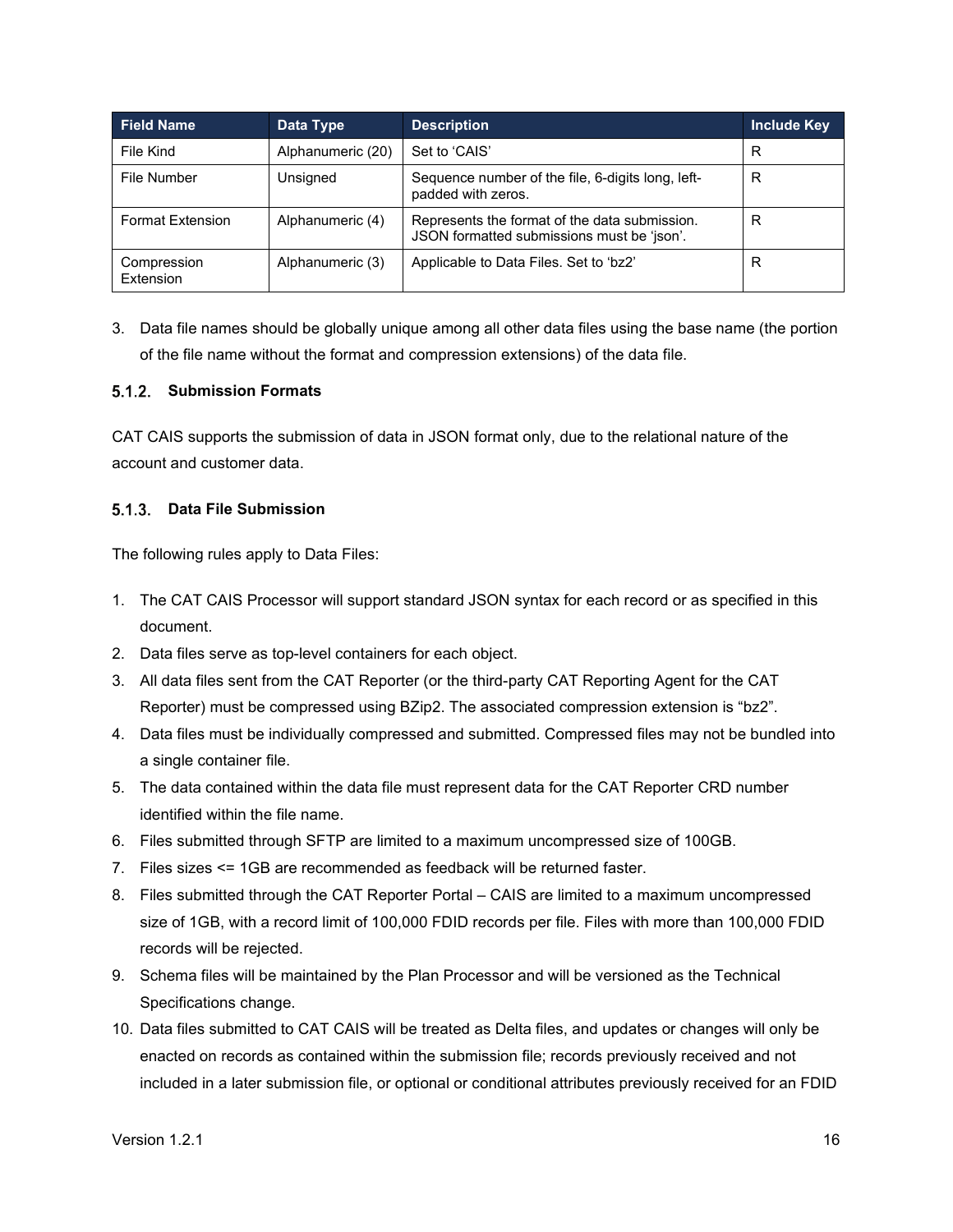and not included in a later submission file, will not be changed in CAT CAIS until included in a subsequent submission file.

- 11. Conditional and optional fields without a value must be omitted from the submission.
- 12. In the scenario a Firm ends an FDID record, by including a populated *fdidEndDate* and *fdidEndReason* attribute, any remaining active LTIDs associated to the ended FDID will be ended on behalf of the Firm. The *fdidEndDate* and *fdidEndReason* will be cascaded as the *ltidEndDate* and *ltidEndReason*, respectively.
- 13. In the scenario a Firm is ending an FDID record that has currently active LTIDs associated to the ending FDID, and they do not want the date and reasons cascaded, they must explicitly end the LTID-to-FDID association by including the association in the submission file with populated *ltidEndDate* and *ltidEndReason* attributes.
- 14. In the scenario a Firm is ending an FDID record that has one or more LTID-to-FDID associations where the *ltidEndDate* is set to a date later than the *fdidEndDate*, the *ltidEndDate* values stored in CAIS will be updated to the earlier *fdidEndDate* value. The *ltidEndReason* currently set on the association will not be updated if it differs from the currently stored *ltidEndReason* value.
- 15. In the scenario a Firm needs to clear a previously submitted conditional or optional field value, they must include the corresponding nullifying attribute field with a value of true, indicating the intent to clear the prior value.
	- a. If a Firm previously ended an FDID record for a reason other than REPLACED, and the Firm wants to resume submission of the FDID record, they would need to send a true value for the *fdidEndDateNULL* and *fdidEndReasonNULL* fields.
	- b. If the Firm intends to resume submission of an FDID record ended for a reason of REPLACED, the Firm would need to send a true value for the *fdidEndDateNULL*, *fdidEndReasonNULL*, and *replacedByFDIDNULL* fields.
	- c. If a Firm previously ended an LTID-to-FDID association, but did not end the FDID, and the Firm wants to resume submission of the LTID record, they would need to send a true value for the *ltidEndDateNULL* and *ltidEndReasonNULL* fields.
- 16. Clearing previously set *fdidEndDate* and *fdidEndReason* attributes through use of the corresponding nullifying fields will not result in reactivation of LTID associations of the FDID.
- 17. Each FDID included in a submission file must contain all required attributes, however optional and conditional attributes are not required to be included unless the Firm intends to modify said attribute.
- 18. Once an LTID-to-FDID association has passed data validation checks and been accepted by CAT CAIS, the Firm is not required to include the LTID-to-FDID association in subsequent submission files unless the Firm intends to end or modify said LTID-to-FDID association.
- 19. If an LTID is associated to multiple FDID records within a single CAT Reporter Firm, the LTID-to-FDID association must be submitted for each FDID. The associations may be submitted within a single submission file or across multiple submission files as associations are established.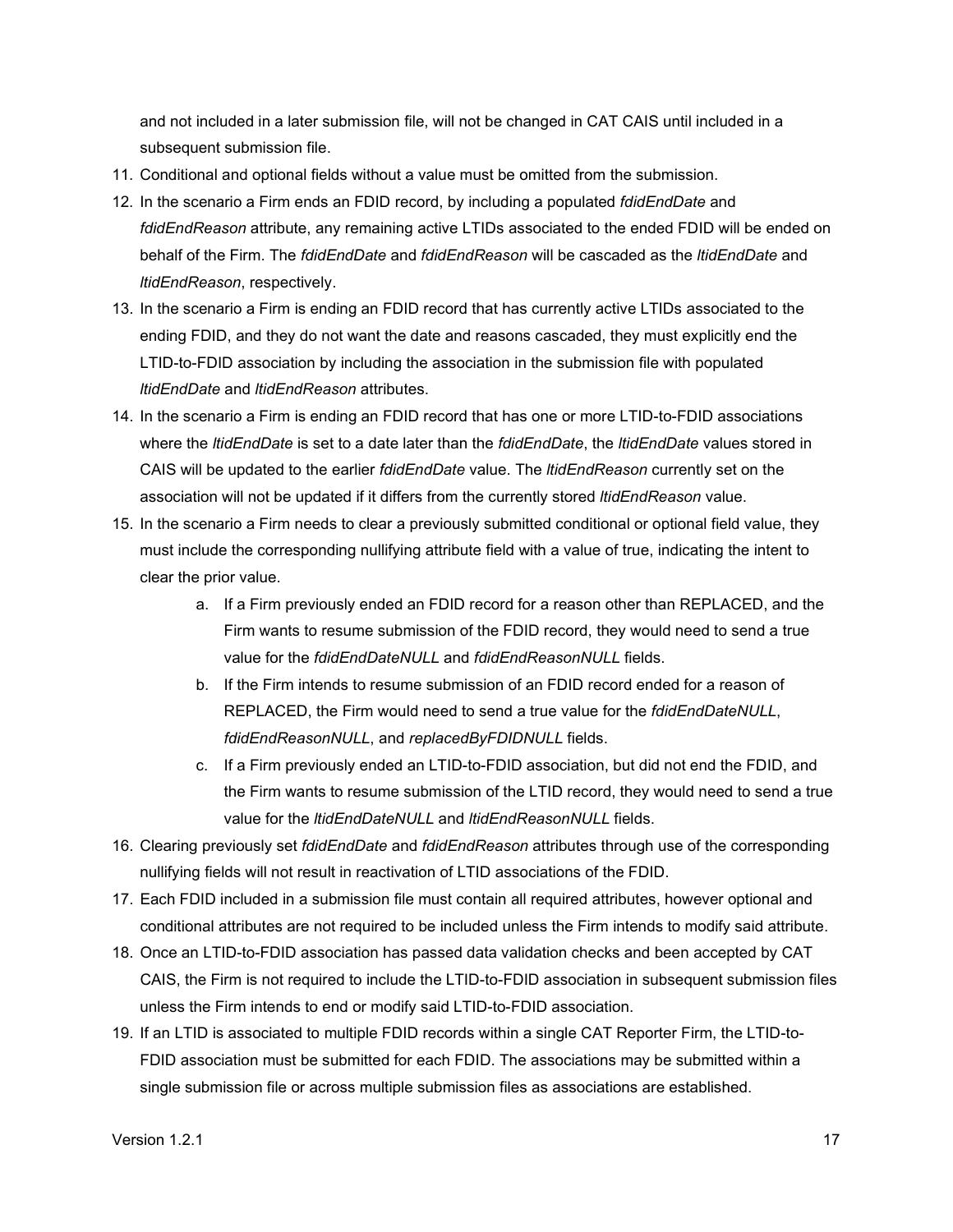- 20. If an LTID becomes associated to an FDID that was previously submitted and accepted by CAT CAIS, the Firm must establish the LTID-to-FDID association by including the FDID in a submission file with all required attributes, and including the LTID within the *largeTraderList* array of the FDID record.
- 21. Data files may contain original submissions, updates to records contained in prior submissions, firminitiated corrections of records contained in prior submissions, and record error corrections.
- 22. The *replacedByFDID* value included in a submission file must reference an FDID that is either included in the current submission file or was accepted by CAT CAIS in a prior submission file.
- 23. If the *replacedByFDID* record in a submission file was not accepted by CAT CAIS in a prior submission file and is not included in the current submission file, or is included in the current submission file but the replacing FDID record does not pass data validation checks, the submission record referencing the replacing FDID will fail data validation and not be accepted by CAT CAIS.
- 24. The *correctingFirmDesignatedID* value included in a submission file must reference a corresponding FDID that is either included in the current submission file or was accepted by CAT CAIS in a prior submission file.
- 25. If the FDID listed in the *correctingFirmDesignatedID* value in a submission file was not accepted by CAT CAIS in a prior submission file and is not included in the current submission file, or is included in the current submission file but the FDID record does not pass data validation checks, the correction submission record referencing the FDID record will fail data validation and not be accepted by CAT CAIS.
- 26. It is acceptable to set the *ltidEffectiveDate* to a value earlier than the *fdidDate* or *fdidEndDate* of the associated FDID record, however the *ltidEffectiveDate* included in a submission must still be set to a value earlier the *ltidEndDate* if one is included.

#### **5.1.3.1. Data File JSON Example**

The following JSON example demonstrates how a Firm would structure a data file submission.

```
{
  "version": "1.0.0",
  "catReporterCRD": 123,
  "catSubmitterID": 999,
  "fdidRecordCount": 3,
  "fdidRecordList": [
     {
      "fdidRecordID": 1, 
      "firmDesignatedID": "EZAccount123",
       "fdidType": "ACCOUNT",
       "fdidDate": 20190101,
       "largeTraderList": [
\{ "largeTraderRecordID": 1,
           "largeTraderID": "ULT00001-0001",
```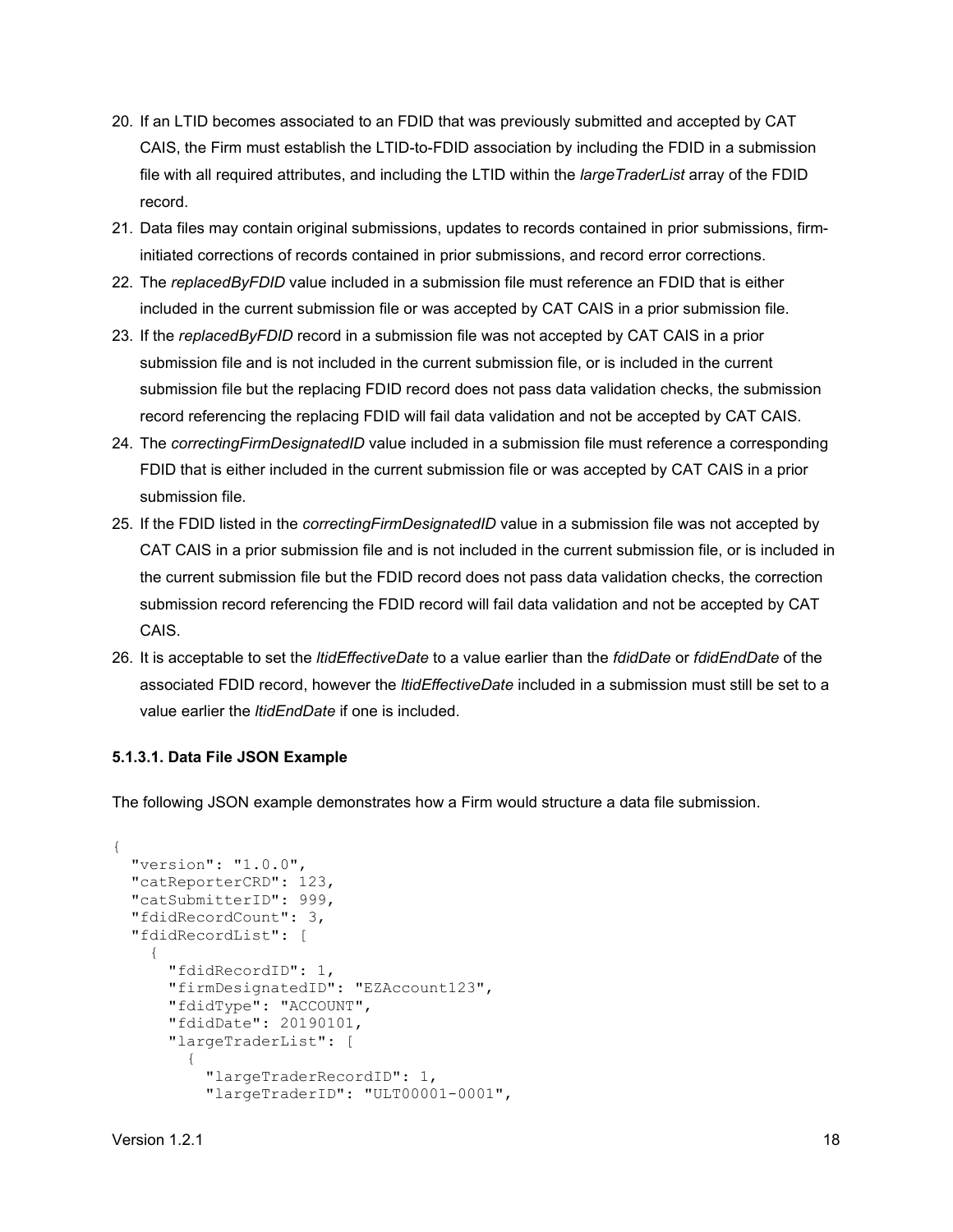```
 "ltidEffectiveDate": 20190501
         },
\{ "largeTraderRecordID": 2,
           "largeTraderID": "12345678-0001",
           "ltidEffectiveDate": 20190501
 }
      ]
     },
     {
       "fdidRecordID": 2,
      "firmDesignatedID": "MyTestAccount",
      "fdidType": "ACCOUNT",
      "fdidDate": 20170308,
       "fdidEndDate": 20191201,
       "fdidEndReason": "ENDED",
       "largeTraderList": [
\{ "largeTraderRecordID": 1,
           "largeTraderID": "99999999-0000",
           "ltidEffectiveDate": 20190501,
           "ltidEndDate": 20191130,
           "ltidEndReason": "ENDED"
 }
       ]
    },
     {
      "fdidRecordID": 3,
      "firmDesignatedID": "InternalRel",
       "fdidType": "RELATIONSHIP",
       "fdidDate": 20150121,
       "fdidEndDateNULL": true,
      "fdidEndReasonNULL": true,
      "replacedByFDIDNULL": true
    }
  ],
  "correctionList": [
    {
      "rejectionID": 1127,
       "correctionAction": "CORRECTION",
       "correctingFirmDesignatedID": "EZAccount123"
    },
     {
       "rejectionID": 821,
       "correctionAction": "DELETE"
     }
  ]
```
#### <span id="page-24-0"></span>**Schema**

}

An Industry Member Schema file that details the structure and expected contents of every CAIS file submission is available on the CAT public website. The schema file will be maintained by the Plan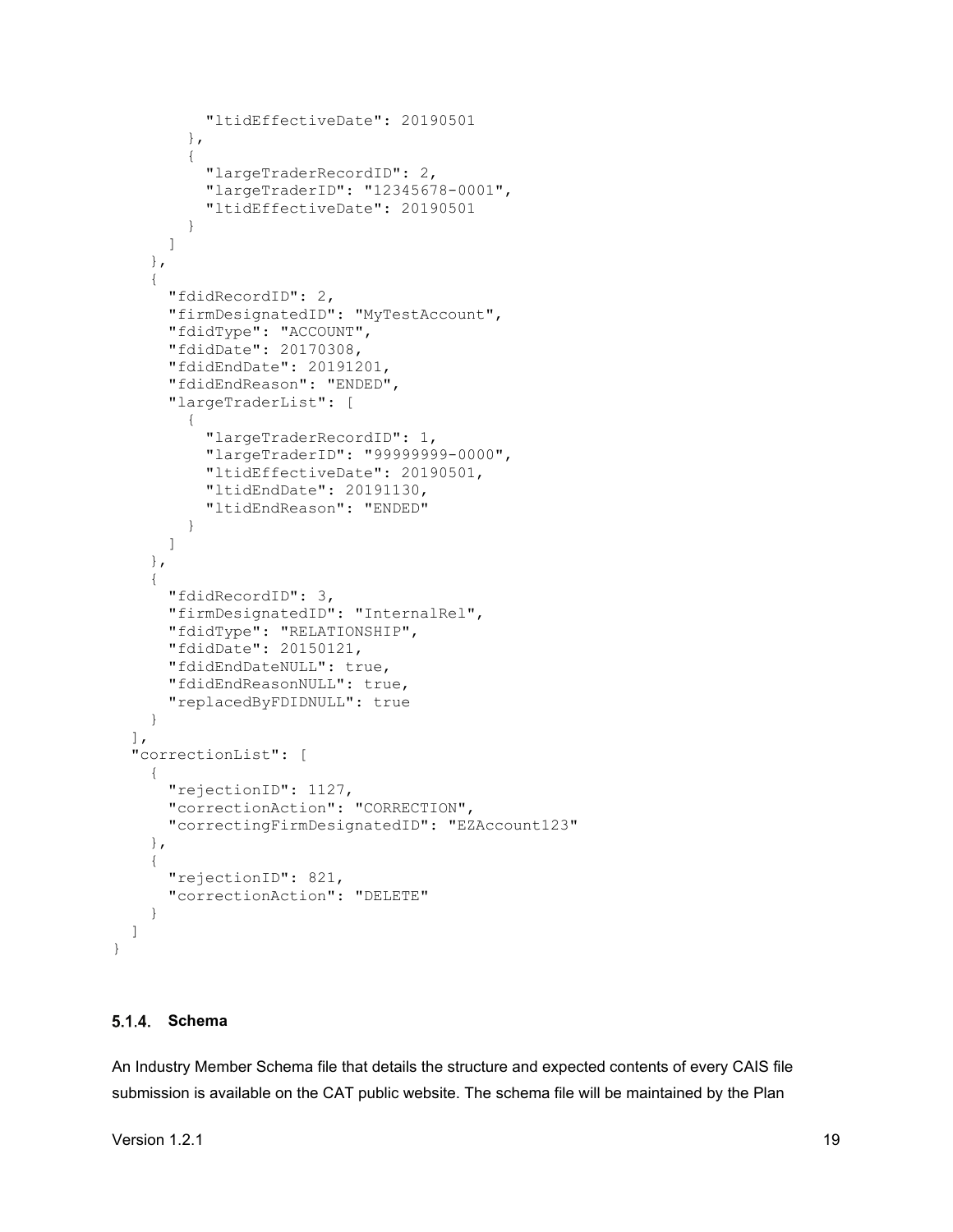Processor and will be versioned as the account and customer file formats change. The CAT CAIS schema file will use the json schema format as defined at [https://json-schema.org/.](https://json-schema.org/)

#### **5.1.4.1. Schema Version**

Schema changes will be updated when changes to the CAT Reporting Technical Specifications for Industry Members occur that impact the schema. The following rules apply:

- 1. The Schema Version is formatted as <Major>.<Minor>.<Patch>. All digits must be represented.
	- o **Major –** updated when a change occurs that impacts all or a significant portion of Industry Member CAT Reporters. In such cases, the schema is not be backward compatible and will be specified accordingly.
	- o **Minor –** updated when a change occurs that does not require coding changes for all Industry Member CAT Reporters. In such cases, the schema is backward compatible with support for previous version(s) as specified.
	- o **Patch –** updated when a change occurs that does not require coding changes for any Industry Member CAT Reporters.
- 2. Records contained in a Data File must be formatted as per the Schema Version noted in the submission file.
- 3. Feedback provided by CAT CAIS will set the *feedbackVersion* equal to the applicable Schema Version for the submission file.

#### **5.1.4.2. Schema Definition**

The schema file is a JSON format file that represents the following:

- 1. **Data Types** CAT defined data types containing the following elements:
	- **dataType**: Data Type (E.g. Text) as defined in Table 3: Data Types
	- **JSONDataType**: JSON standard data type to be used to submit data of this type.
	- **maxLength**: Maximum length of the string submission. Applicable to text and alphanumeric types only.
- 2. **Choices** For choice data types, the list of possible values.
- 3. **Name/Value Pairs**  Field specifications for Name/Value Pair fields.
	- **name**: Field Name.
	- **dataType**: Data Type or an array of Data Types.
	- **JSONDataType**: The JSON standard data type or an array or JSON standard data types.
	- **required**: Indicates whether the field is "Required," "Conditional," or "Optional."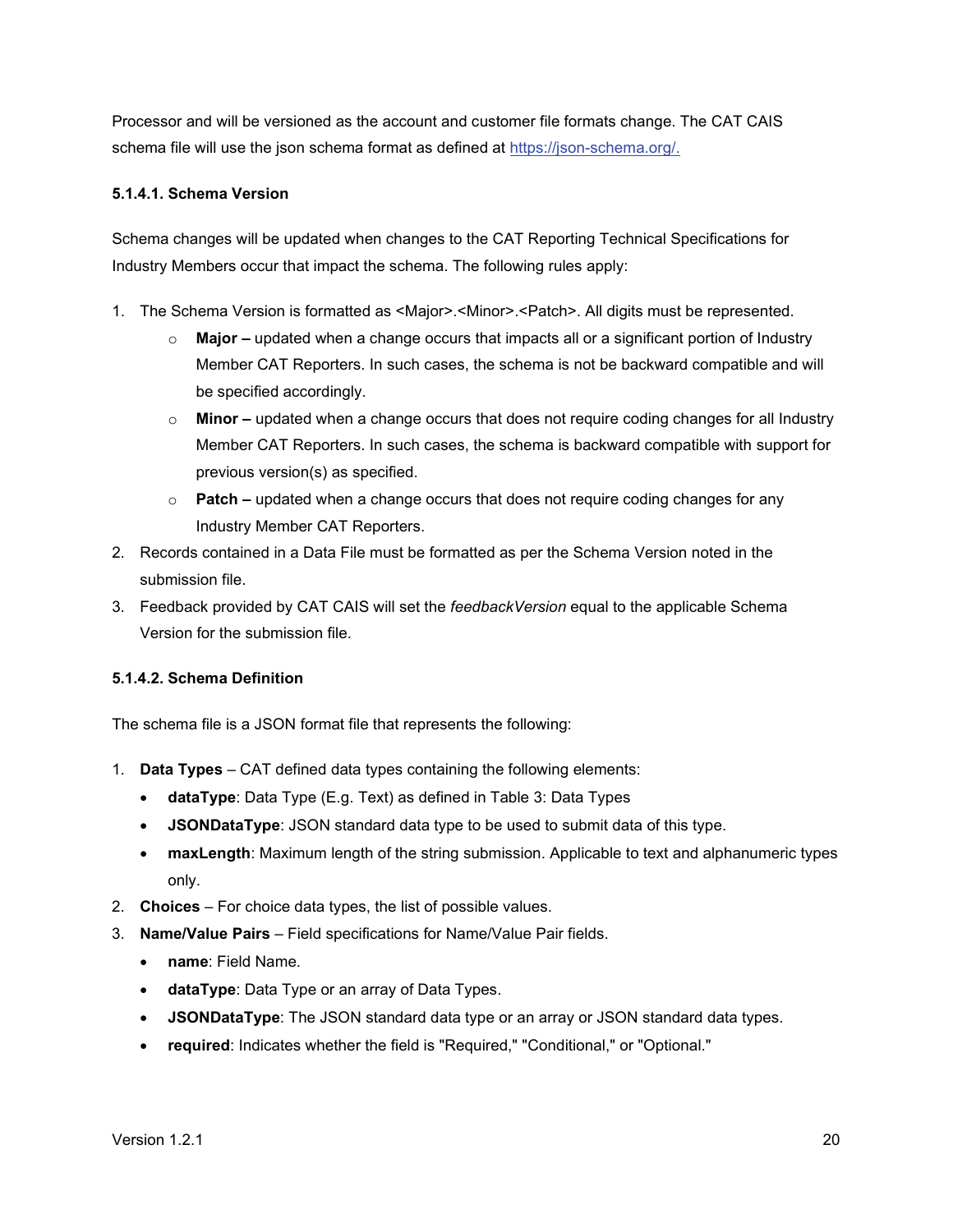#### <span id="page-26-0"></span>**5.2. Connectivity**

Connectivity to CAT will be through at least one of the following methods:

- Private Line provided by a Managed Network Service Provider (MNSP)
- AWS PrivateLink<sup>[3](#page-26-1)</sup>
- CAT Secure Reporting Gateway (SRG) Reporter Portal

Both the Private Line and AWS PrivateLink connectivity methods will support the CAT File Transfer service, which provides access for automated, machine-to-machine file submissions, acknowledgements, rejections, and corrections using the Secure File Transfer Protocol (SFTP) service as well as to the CAT Reporter Portal for interactive reporting through web-based forms or manual file uploads.

The CAT Secure Reporting Gateway (SRG) connectivity method will only support the CAT Report Portal. The SRG requires multi-factor authentication (MFA) to establish a secure, encrypted session before accessing the CAT Reporter Portal. The SRG requires the use of modern browsers supporting HTML5 and TLS (Transport Layer Security). No client software installation is required.

The combinations of Connectivity and Interface Methods are summarized below.

#### **Table 7: Connectivity Methods and Supported CAT Interfaces Methods**

| <b>Connectivity Methods</b>               | Interface Methods        |                                             |  |  |
|-------------------------------------------|--------------------------|---------------------------------------------|--|--|
|                                           | <b>CAT File Transfer</b> | <b>CAT Reporter</b><br><b>Portal - CAIS</b> |  |  |
| Private Line provided by MNSP             |                          |                                             |  |  |
| <b>AWS PrivateLink</b>                    |                          |                                             |  |  |
| <b>CAT Secure Reporting Gateway (SRG)</b> | N                        |                                             |  |  |

For a detailed description of the CAT Connectivity Methods, including instructions for establishing access and connectivity to the CAT system, refer to the [FINRA CAT Connectivity Supplement for Industry](https://www.catnmsplan.com/transaction-registration)  [Members.](https://www.catnmsplan.com/transaction-registration)

<span id="page-26-1"></span><sup>3</sup> Industry Members and CAT Reporting Agents interested in AWS PrivateLink should contact the FINRA Help Desk at 888-696 3348 or a[t help@finracat.com.](mailto:help@finracat.com)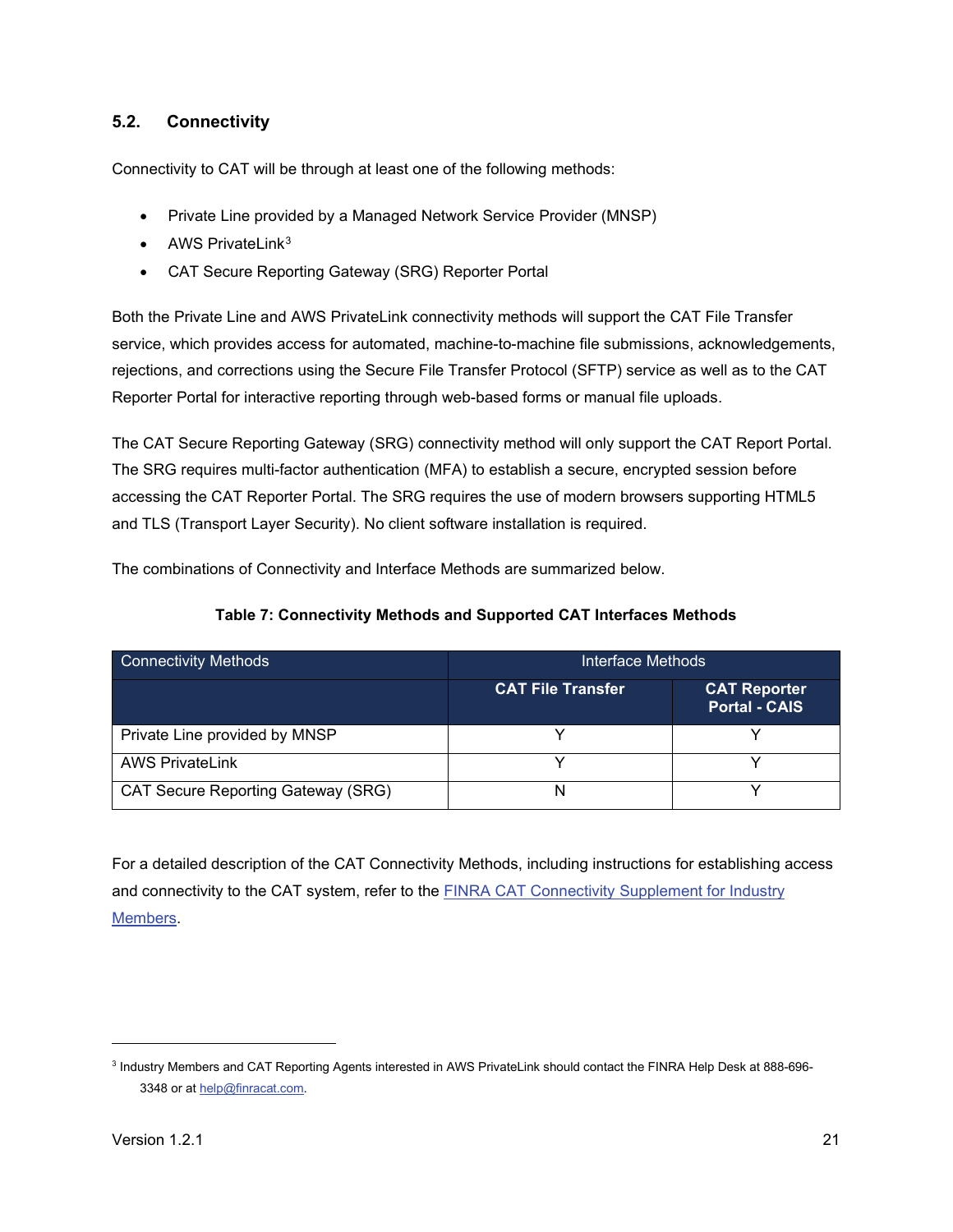#### <span id="page-27-0"></span>**5.3. CAT Interface Methods**

The interface methods available to Industry Members and CAT Reporting Agents to submit data and retrieve reporting feedback include CAT File Transfer and the CAT Reporter Portal. For a detailed description of the CAT Interface Methods, including instructions for establishing access and connectivity to the CAT system, refer to the [FINRA CAT Connectivity Supplement for Industry Members.](https://www.catnmsplan.com/transaction-registration)

The following identifies the types of CAT information with the respective interface methods available for each:

<span id="page-27-2"></span>

| <b>CAT Data Submission and Feedback</b>                                  | Category       | <b>CAIS</b><br><b>SFTP</b> | <b>CAT Reporter</b><br><b>Portal - CAIS</b> | <b>CAT Reporter</b><br><b>Portal</b> |
|--------------------------------------------------------------------------|----------------|----------------------------|---------------------------------------------|--------------------------------------|
| Submission of CAT CAIS files                                             | Submission     | ✓                          | ✓                                           |                                      |
| Resubmission of Rejected Files/Records,<br><b>Corrections and Clears</b> | Submission     | ✓                          | ✓                                           |                                      |
| Interactive CAT Reportable Account Entry                                 | Submission     |                            | ✓                                           |                                      |
| <b>File Status Retrieval</b>                                             | Feedback       | ✓                          | ✓                                           |                                      |
| <b>Reporting Statistics</b>                                              | Feedback       |                            | ✓                                           |                                      |
| Error Feedback                                                           | Feedback       | ✓                          | ✓                                           |                                      |
| CAIS System Status and Announcements                                     | Feedback       |                            | ✓                                           |                                      |
| <b>FDID Reconciliation Report</b>                                        | Feedback       |                            | ✓                                           |                                      |
| <b>Account Maintenance</b>                                               | Administration |                            |                                             | ✓                                    |
| <b>Establishment of Reporting Relationships</b>                          | Administration |                            |                                             | ✓                                    |

#### **Table 8: CAT Data and Feedback Interface Methods**

#### <span id="page-27-1"></span>**CAT File Transfer**

The CAT File Transfer method is an automated, machine-to-machine interface utilizing the Secure File Transfer Protocol ("SFTP") for file submissions, acknowledgements, rejections and corrections. SFTP enables Industry Members and CAT Reporting Agents to create machine-to-machine connections to securely transmit data and retrieve data from FINRA CAT.

The following is the SFTP directory structure that will be made available in the submitter's home directory. Files associated with data submissions and associated feedback will be uploaded in SFTP directories as per the following table.

#### **Table 9: SFTP Directories**

| <b>SFTP Directory</b>        | Usage                                                                                                                            |
|------------------------------|----------------------------------------------------------------------------------------------------------------------------------|
| /submitterID/cat/cais/upload | SFTP submissions uploaded by Submitters including Data files. CAT<br>will move files from this directory for further processing. |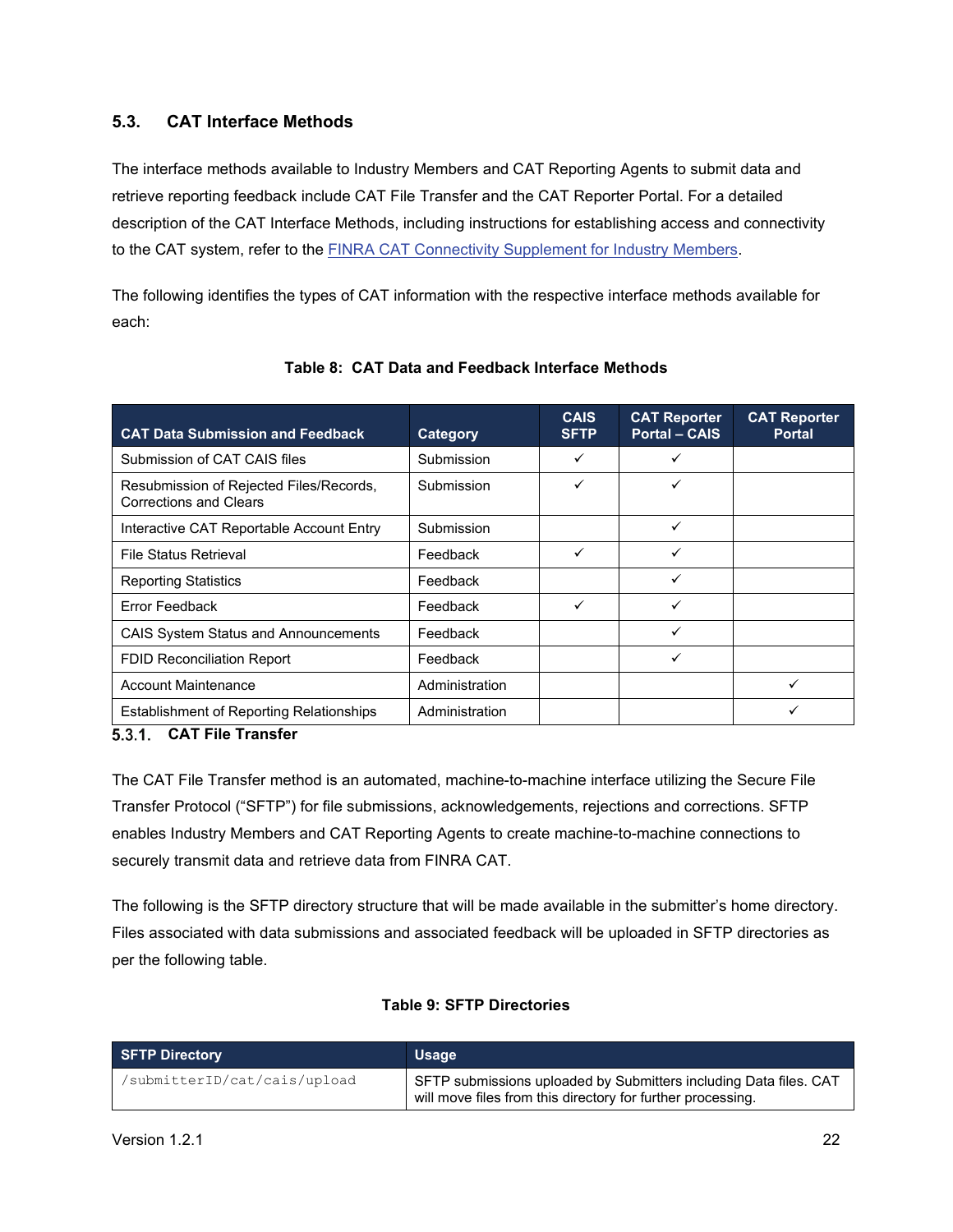| /submitterID/cat/cais/feedback | Feedback files associated with submission file processing. |
|--------------------------------|------------------------------------------------------------|
|--------------------------------|------------------------------------------------------------|

The following rules apply:

- 1. Processing is initiated when a file appears in the /submitterID/cat/cais/upload directory.
- 2. CAT will remove files from the upload directory as soon as each file upload is complete.
- 3. The Submitter must not delete files from the /submitterID/cat/cais/upload directory.
- 4. Due to the PII considerations of the account and customer data, a copy of uploaded files will not be made available to the Reporter or Submitter after submission.
- 5. Firms using SFTP will be able to obtain Feedback Files for files submitted through the SFTP, as well as any files submitted through the CAT Reporter Portal - CAIS through either file upload or manual submission.

#### <span id="page-28-0"></span>**CAT Reporter Portal - CAIS**

The CAT Reporter Portal – CAIS is a web interface utilizing secure encryption protocols (HTTPS/TLS) and multifactor authentication (MFA). The CAT Reporter Portal - CAIS will facilitate data submissions using the following methods:

- Manual data file uploads for files up to 1GB in size and limited to 100,000 FDID records meeting all requirements of data files as specified in [5.1.3.](#page-21-1)
- Data entry for original submissions, repairs for CAT identified errors, and firm initiated corrections and deletion instructions. These entries will be converted to submission files generated by the portal. Because these files will contain PII data, they will not be available to download after submission.
- The CAT Reporter Portal CAIS will include a summary view screen for records created through manual submission that contains the record data which will be submitted, allowing users to confirm, and capture for their records, the details of their submission.
- Firms using the CAT Reporter Portal CAIS will not be able to view the full details of the originally submitted record for correction of CAT identified errors for data security. The CAT Reporter Portal - CAIS will only display the following attributes regarding the error record, and will require entry of all other data attributes to be included in the submission:
	- catReporterCRD
	- catSubmitterID
	- **+** firmDesignatedID
	- fdidRecordID
	- largeTraderRecordID (if error is against a Large Trader record)
	- rejectionID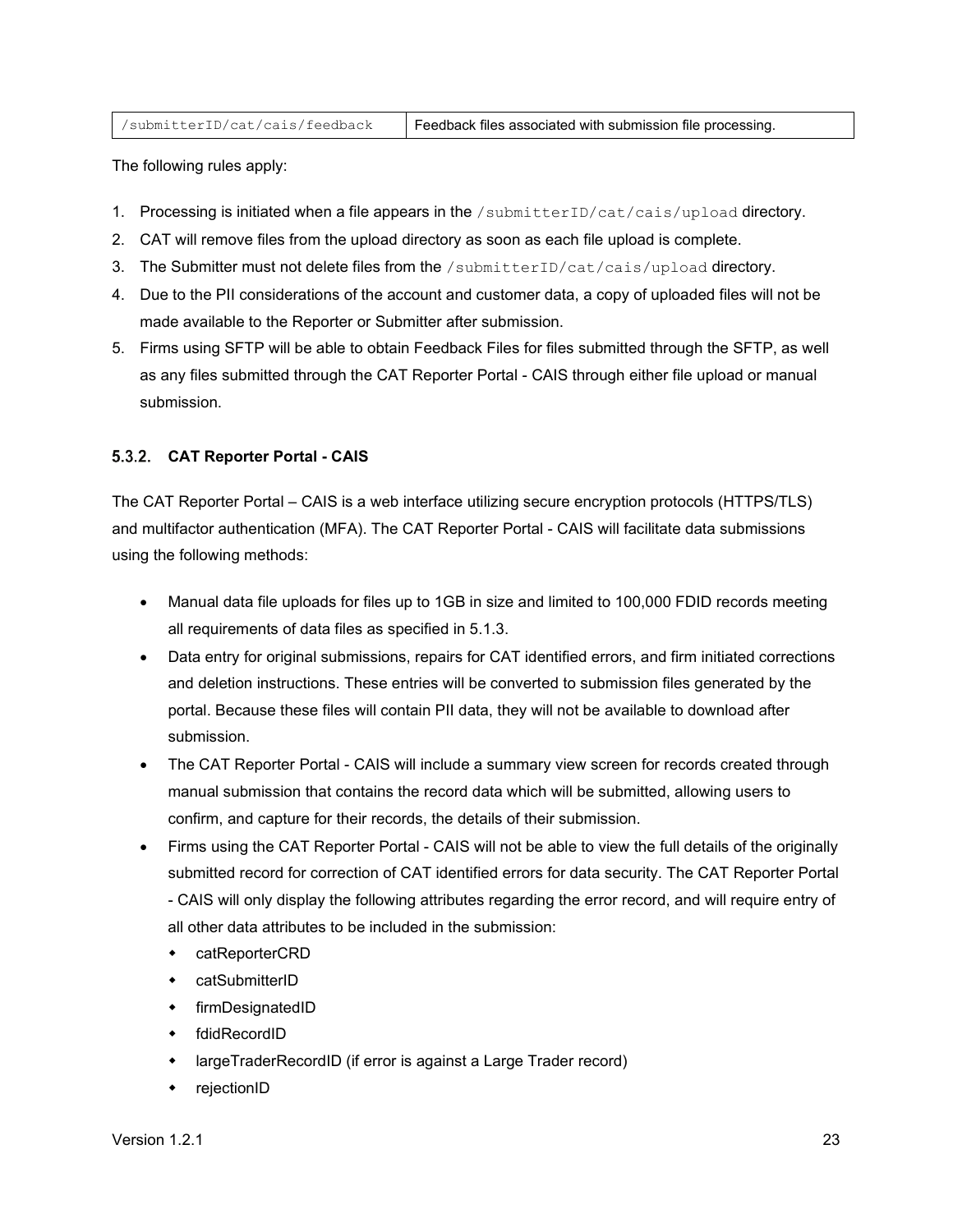- ◆ errorCodeID
- Firms using the CAT Reporter Portal CAIS will only be able to view Feedback Files for files submitted through the CAT Reporter Portal - CAIS. They will not be able to view Feedback Files for files posted via SFTP.

#### <span id="page-29-0"></span>**5.4. CAT CAIS Reporting Hours**

#### <span id="page-29-1"></span>**Submission of CAT Account and Customer Data**

The CAT NMS Plan requires Industry Members to report Received Industry Member Data, which includes customer and account data, by 8:00 a.m. Eastern Time on the CAT Trading Day following the day the Industry Member receives such Received Industry Member Data. Customer and Account data may be bulk uploaded at the end of the CAT Trading Day, or may be submitted in batches with associated uploads throughout the day. All creation of, or modifications to, CAT reportable accounts are required to be submitted to CAT CAIS by 8:00 a.m. Eastern Time on the CAT Trading Day following the day such information was received by the Industry Member.

Weekends or any day that all equities or options national securities exchanges are closed are not considered a CAT Trading Day.

#### <span id="page-29-2"></span>**Deadline of Repair for Errors Identified by CAT CAIS**

For data submitted by 8:00 a.m. ET, errors will be identified by CAT CAIS and provided to Industry Members by no later than 5:00 p.m. ET on the CAT Trading Day such information was submitted to CAT. Once available, repairs can be made immediately. All repairs must be submitted by 5:00 p.m. Eastern Time on the third CAT Trading Day after the account information became available to the Industry Member. Repairs received after the repair deadline will be accepted but considered late.

CAT specifications allow for Industry Members to correct account submissions that did not produce an error during processing at any time after original submission. Firm-initiated corrections will be handled in the same method as any other update to the existing account record.

#### <span id="page-29-3"></span>**5.5. Security**

#### <span id="page-29-4"></span>**Encryption (In-transit)**

TLS-based encryption, version 1.2 minimum, is required for connection to the Reporter Portal (whether accessed via private line or the SRG) and to the Security Reporter Gateway itself.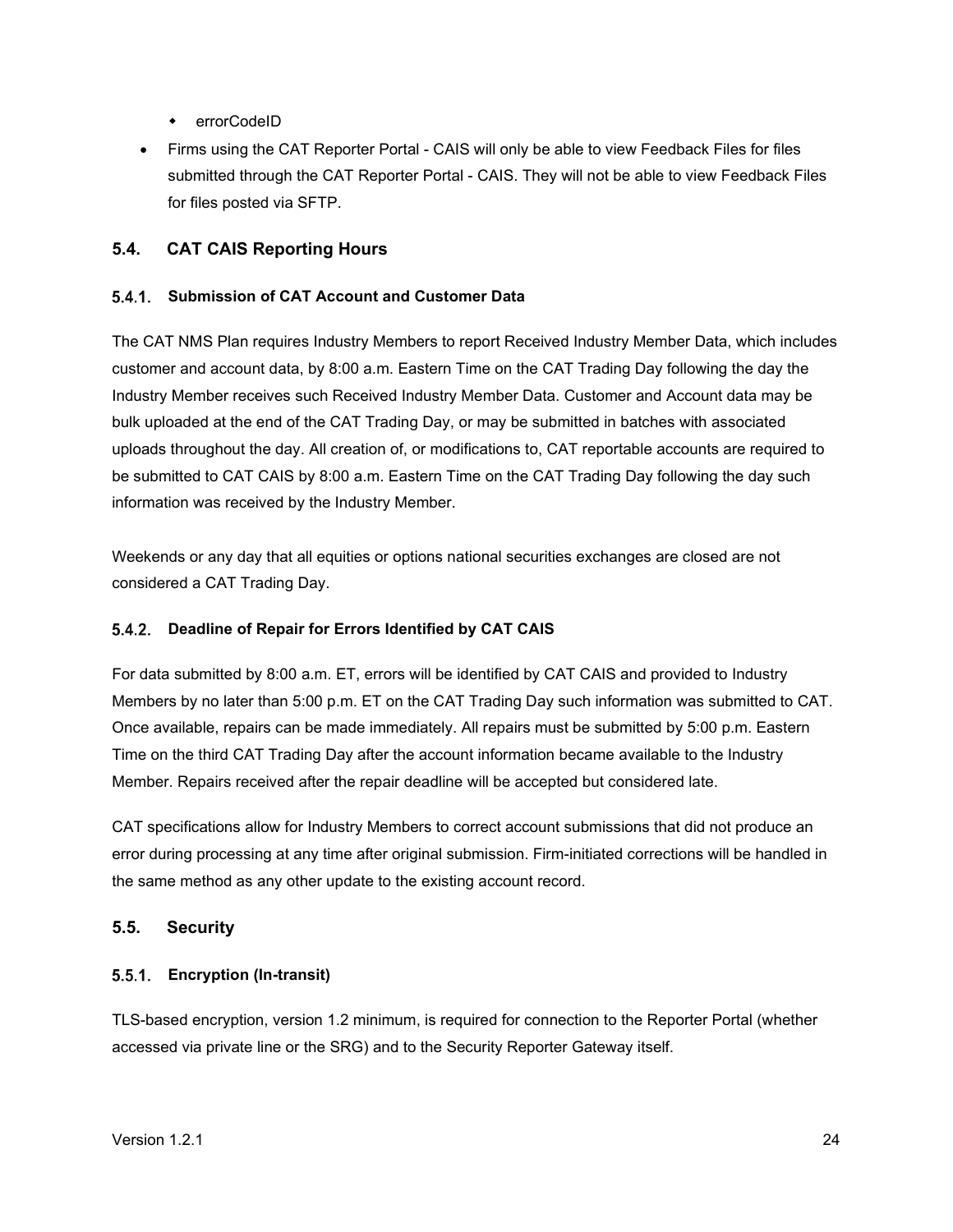For SFTP, in addition to the fact that the SFTP service is only accessible via private line, traffic will be encrypted by virtue of the intrinsic encryption capabilities of SFTP. AES256 will be supported for SFTP; support for other encryption protocols is under evaluation.

#### <span id="page-30-0"></span>**Encryption (At-rest)**

The CAT CAIS system will use native AWS encryption features to encrypt data upon receipt. No action is required by the Industry Member.

#### <span id="page-30-1"></span>**Authentication**

Two-factor authentication will be required for access to the CAIS Reporter Portal. The first factor will be username and password which will require periodic rotation.

The second factor will to be via push notification to an off-the-shelf application installed on a mobile device provided by the user. The user will be required to install the application to their mobile device through their mobile operating system's application store and then complete a registration process on the Reporter Portal or SRG. There is no cost to the Reporter or the user for this mobile application.

The SFTP service similarly requires that two conditions be met to access the interface. The first factor is authentication via username and password. The second is the use of a defined IP source address that is established during initial onboarding. The SFTP system implements an IP whitelist that prevents access from any system not on the whitelist.

More detailed information related to Security is described in the **FINRA CAT Connectivity Supplement for** [Industry Members](https://www.catnmsplan.com/transaction-registration) available at https://www.catnmsplan.com/transaction-registration.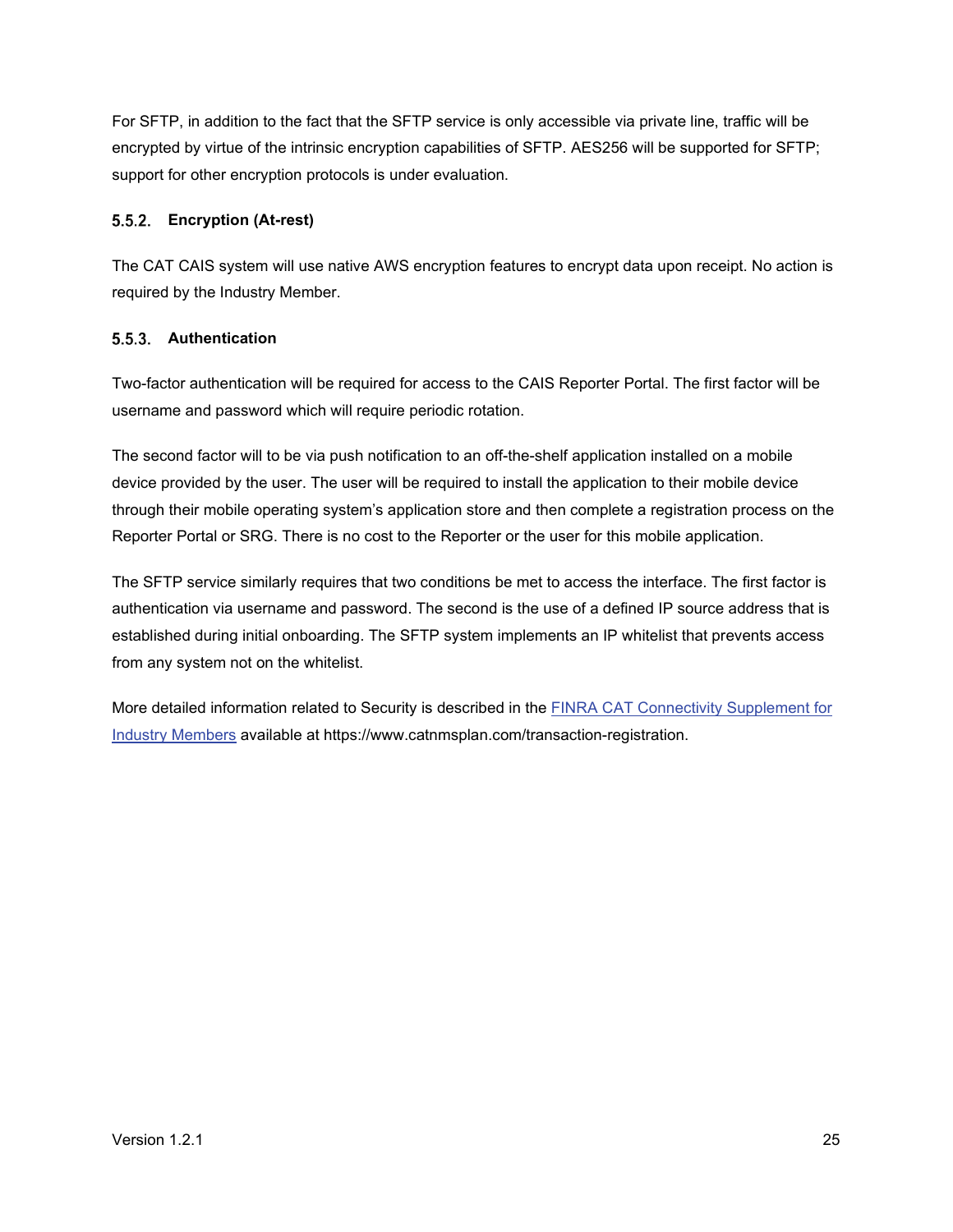# <span id="page-31-0"></span>**6. Feedback and Corrections**

CAT provides feedback associated with CAT CAIS submissions for CAT Reporters and Submitters as follows:

- **File Status:** available via SFTP and the CAT Reporter Portal CAIS, indicates the acceptance or associated errors with a submission file.
- **Reporting Statistics:** available via the CAT Reporter Portal CAIS, daily summary statistics representing reporting activity and errors for prior submissions. Error Rate is also included.
- **Error Feedback:** available via SFTP and the CAT Reporter Portal CAIS, errors found during processing will be made available, including error code, affected FDID, and associated record ID(s) from the submission file.
- **Corrections Feedback:** available via the CAT Reporter Portal CAIS, information is provided for the repair status of all corrections. When an error has been corrected, the updated status will be reflected.
- **System Status and Announcements:** available via the CAT Reporter Portal CAIS, the status of CAT processing will be made available with a distinction for instances when a processing delay or issue is occurring. Additionally, announcements related to system maintenance and upcoming changes will be presented.

This section describes the procedures for obtaining feedback and making corrections/deletions associated with feedback of errors. Additionally this section describes the requirement for making correction/deletions for accepted data for which there was no feedback.

# <span id="page-31-1"></span>**6.1. File and Error Feedback**

A feedback file will be made available for each submission file that is acknowledged as uploaded. This file will contain information about current status, as well as previously completed steps in the ingestion process. Feedback related to the following processing steps is expected to be made available within the following timelines:

| <b>Seq</b> | <b>Processing Stage</b> | <b>Feedback</b>                                                       | <b>Anticipated Delivery</b>             | <b>Delivery No Later</b><br>Than |
|------------|-------------------------|-----------------------------------------------------------------------|-----------------------------------------|----------------------------------|
|            | File<br>Acknowledgement | File Acknowledgement<br>Status                                        | Within 10 minutes of File<br>Submission | 1 hour of File<br>Submission     |
| -2         | File Integrity          | File Integrity Error Status or<br><b>File Integrity Passed Status</b> | Within 30 minutes of File<br>Submission | 2 hours of File<br>Submission    |
| -3         | Data Validation         | Data Errors including syntax                                          | Within an 1 hour of File                | 4 hours of File Integrity        |

#### **Table 10: Feedback and Error Correction Availability**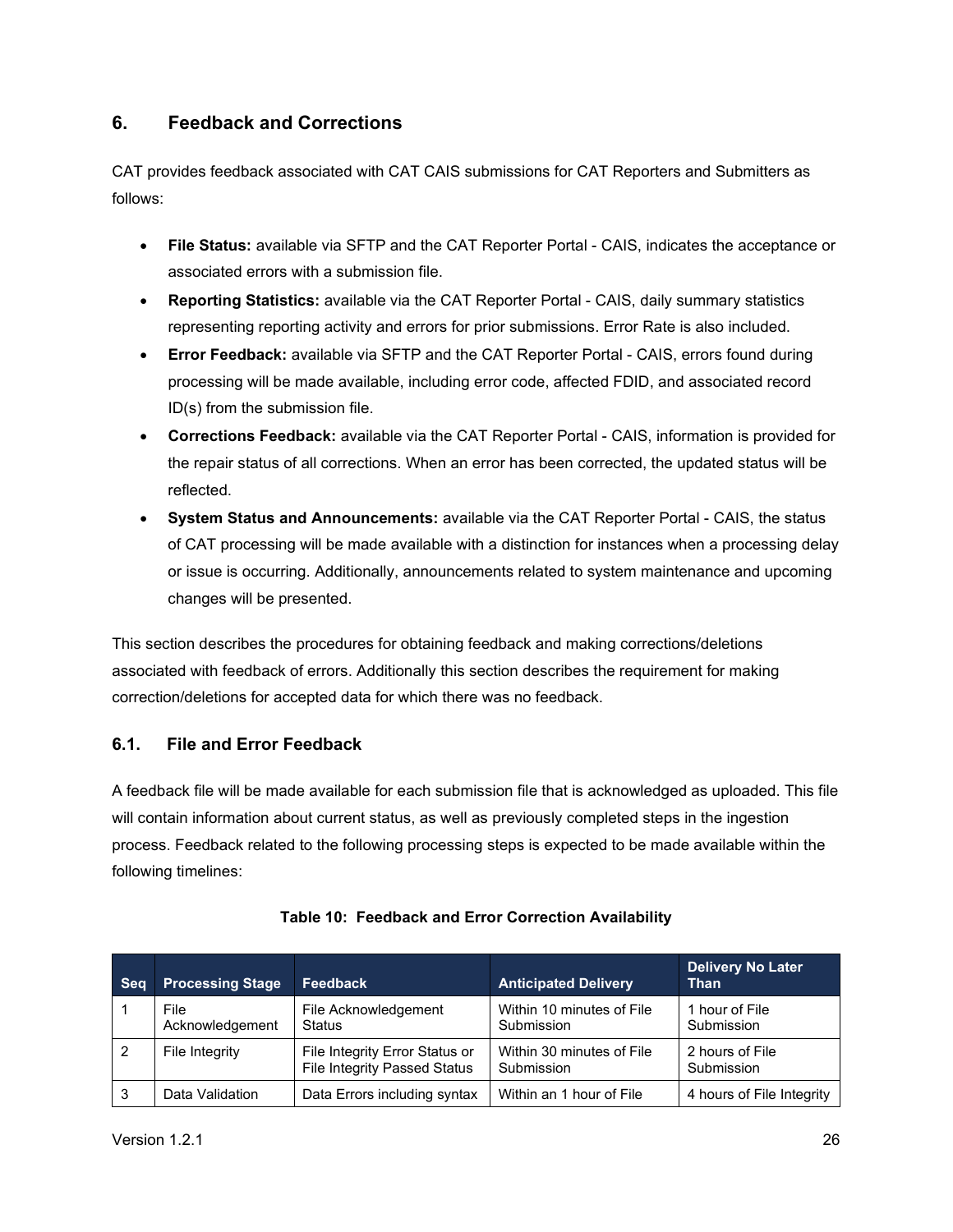| Seq Processing Stage Feedback |                     | <b>Anticipated Delivery</b> | <b>Delivery No Later</b><br><b>Than</b> |
|-------------------------------|---------------------|-----------------------------|-----------------------------------------|
|                               | and semantic errors | Integrity Feedback          | Feedback                                |

#### <span id="page-32-0"></span>**Feedback Generation**

Feedback associated with all processing stages will be made available via SFTP and/or the CAT Reporter Portal - CAIS as described in [Table 8: CAT Data and Feedback Interface](#page-27-2) Methods. A single feedback file will be generated for each file submission, and will be updated with status information as the file completes each stage of processing.

For Feedback files made available via SFTP, the following rules apply:

- 1. The format of feedback files will be JSON.
- 2. Feedback files will be accessible under the cat/cais/feedback directory in the Submitter's home directory on the Feedback SFTP server.
- 3. Feedback for data submitted by a CAT Submitter on behalf of a CAT Reporter will be accessible under the CAT Reporter's home directory on the Feedback SFTP server if the CAT Reporter has an SFTP account.
- 4. If a file is rejected for a file integrity error, it will not proceed to the next processing stage.
- 5. The minimum retention time for feedback files on the SFTP server is 10 calendar days. After that time, they may be removed from the server. Feedback will be available via the CAT Reporter Portal - CAIS for at least 90 days.

#### <span id="page-32-1"></span>**Feedback File Names and Format**

1. Feedback Files created by CAT CAIS will be named using the following format:

<original File Base Name>.<version>.feedback.<Format Extension>.<Compression type>

Example: SUBID\_MYID\_20200101\_CAIS\_000123.v1.feedback.json.bz2

2. The version will be applied as part of the file generation process to accommodate situations where a single Firm submits multiple files having the same original File Base Name, so that the feedback file for each version submitted can be retained.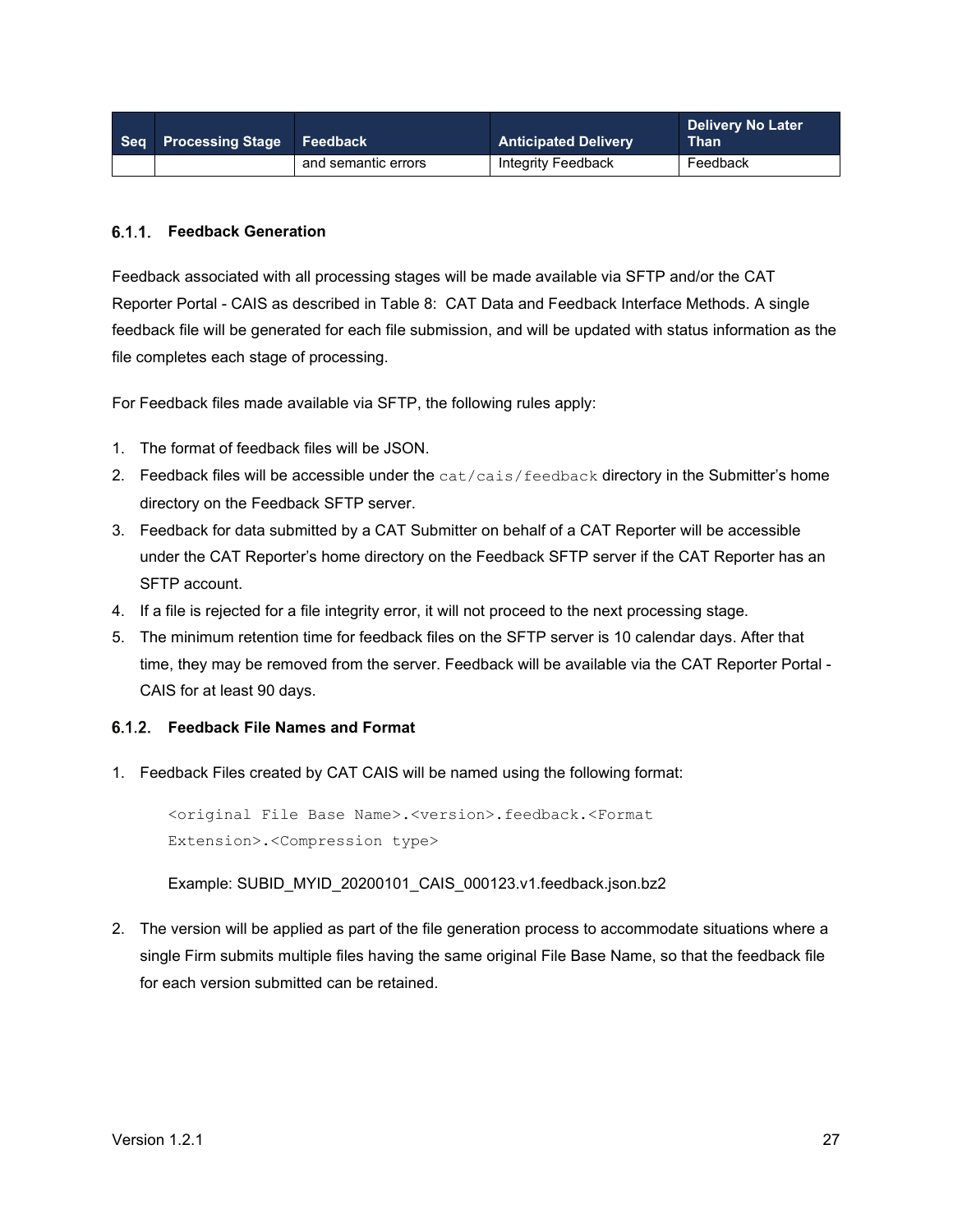#### **Table 11: Elements of a Feedback file**

| <b>Field Name</b> | Data Type  | <b>JSON</b><br><b>Object</b> | <b>Include</b><br><b>Key</b> | <b>Description</b>                                                                                                                                                                                                                                                                                                                                                                                                                                                                                                                                                                                                                                                                                                                                                                                                                                                                                                                                                                                                                                                                                                                                                                                                                                                                                                                                                             |
|-------------------|------------|------------------------------|------------------------------|--------------------------------------------------------------------------------------------------------------------------------------------------------------------------------------------------------------------------------------------------------------------------------------------------------------------------------------------------------------------------------------------------------------------------------------------------------------------------------------------------------------------------------------------------------------------------------------------------------------------------------------------------------------------------------------------------------------------------------------------------------------------------------------------------------------------------------------------------------------------------------------------------------------------------------------------------------------------------------------------------------------------------------------------------------------------------------------------------------------------------------------------------------------------------------------------------------------------------------------------------------------------------------------------------------------------------------------------------------------------------------|
| version           | Text(10)   | Main                         | R.                           | The schema version of the feedback file used for<br>providing the response.                                                                                                                                                                                                                                                                                                                                                                                                                                                                                                                                                                                                                                                                                                                                                                                                                                                                                                                                                                                                                                                                                                                                                                                                                                                                                                    |
| submissionID      | Unsigned   | Main                         | $\mathsf{R}$                 | The unique Submission ID assigned to the<br>submission file by the CAT CAIS system. Used to<br>identify the single submission activity. If the same<br>file name is submitted across multiple<br>submissions, each submission instance will have<br>a separate and unique Submission ID value.                                                                                                                                                                                                                                                                                                                                                                                                                                                                                                                                                                                                                                                                                                                                                                                                                                                                                                                                                                                                                                                                                 |
| submitterUsername | Text (200) | Main                         | R.                           | The name associated to the CAT User ID of the<br>account used to submit the file to CAT CAIS.                                                                                                                                                                                                                                                                                                                                                                                                                                                                                                                                                                                                                                                                                                                                                                                                                                                                                                                                                                                                                                                                                                                                                                                                                                                                                  |
| catSubmitterID    | Unsigned   | Main                         | $\mathsf{R}$                 | The unique identifier assigned to the Submitter<br>firm by CAT.                                                                                                                                                                                                                                                                                                                                                                                                                                                                                                                                                                                                                                                                                                                                                                                                                                                                                                                                                                                                                                                                                                                                                                                                                                                                                                                |
| catReporterCRD    | Unisgned   | Main                         | R                            | The unique CRD identifier assigned to the CAT<br>Reporter to whom the data belongs.                                                                                                                                                                                                                                                                                                                                                                                                                                                                                                                                                                                                                                                                                                                                                                                                                                                                                                                                                                                                                                                                                                                                                                                                                                                                                            |
| submissionStatus  | Choice     | Main                         | $\mathsf{R}$                 | The current status of the submission file in the<br>processing flow.<br><b>VALUES:</b><br>FILE ACKNOWLEDGED - indicates the<br>file was acknowledged as having been<br>submitted, and has picked up for file<br>integrity checks.<br>FILE_INTEGRITY_PASSED - indicates<br>$\bullet$<br>the file passed file integrity checks, and<br>will now be processed through record<br>data validations.<br>RECORD_SCAN_COMPLETED -<br>$\bullet$<br>indicates the file has completed record<br>validations. If one or more records<br>passed record validation, they will now<br>be loaded to CAIS. Details about any<br>rejected records are now available within<br>the feedback file in the RejectionItems<br>section.<br>COMPLETED_WITHOUT_REJECTIONS<br>- indicates the file has completed loading<br>into the CAIS, and no data validation<br>errors were encountered. No further<br>updates will be made to the feedback file.<br>COMPLETED_WITH_REJECTIONS -<br>$\bullet$<br>indicates the file has completed loading<br>into the CAIS, and one or more data<br>validation errors were encountered. No<br>further updates will be made to the<br>feedback file.<br>COMPLETED_INTEGRITY_ERROR -<br>$\bullet$<br>indicates the file failed file integrity<br>checks and cannot be processed. No<br>further updates will be made to the<br>feedback file upon reaching this status. |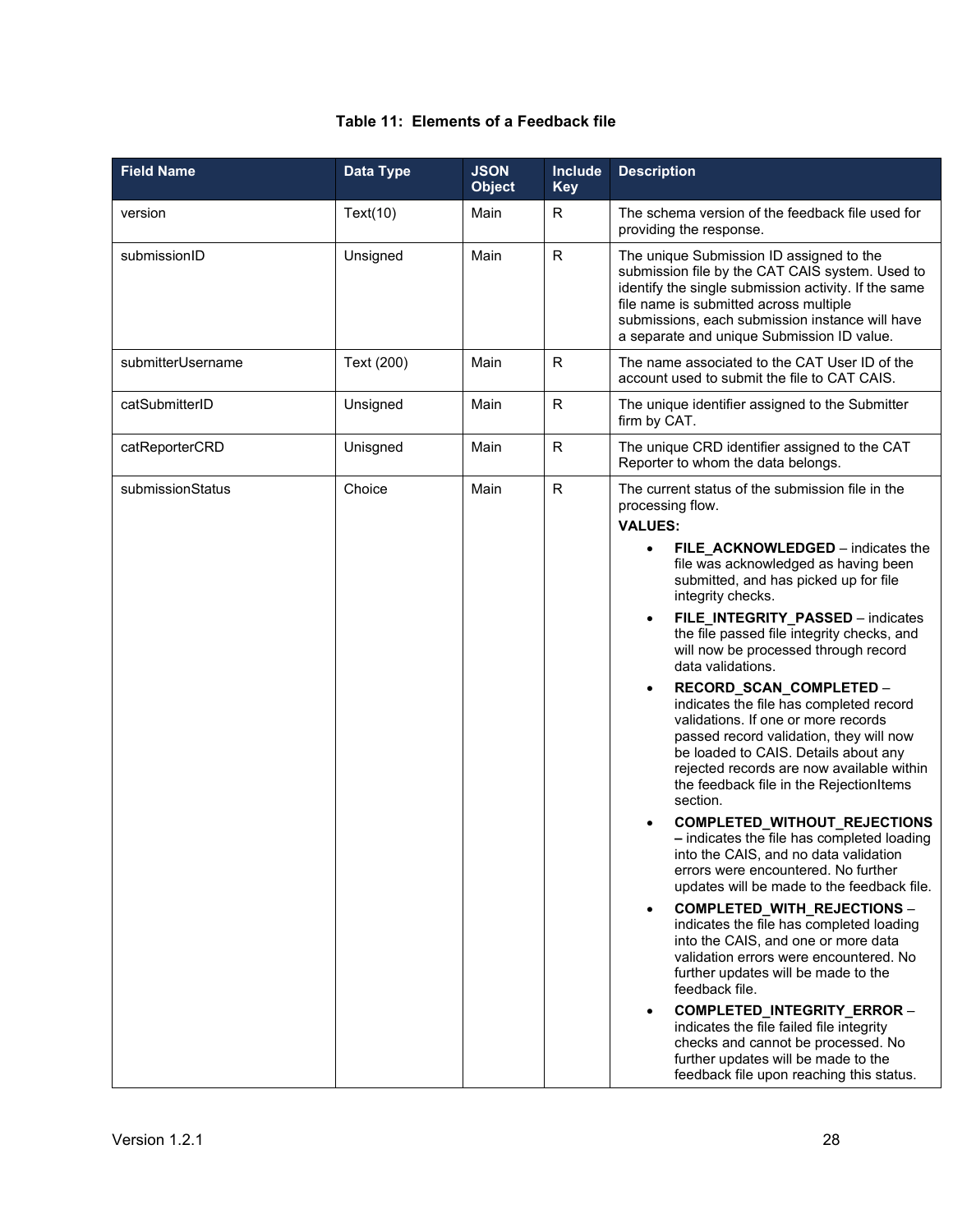| <b>Field Name</b>               | <b>Data Type</b>               | <b>JSON</b><br><b>Object</b> | <b>Include</b><br><b>Key</b> | <b>Description</b>                                                                                                                                                                                                                                                                                                                                                                 |
|---------------------------------|--------------------------------|------------------------------|------------------------------|------------------------------------------------------------------------------------------------------------------------------------------------------------------------------------------------------------------------------------------------------------------------------------------------------------------------------------------------------------------------------------|
| receiptTimestamp                | Timestamp<br>(String)          | Main                         | R                            | The time at which the file was acknowledged to<br>have been submitted for processing.                                                                                                                                                                                                                                                                                              |
| completedTimestamp              | Timestamp<br>(String)          | Main                         | $\mathsf C$                  | The time at which the file completed processing,<br>reaching a completed status. Only populated after<br>the file has reached a final status.                                                                                                                                                                                                                                      |
| receivedFDIDRecordCount         | Unsigned                       | Main                         | $\mathsf{C}$                 | Total count of FDID Records present within the<br>file. Only populated when the file has reached the<br>interim status of RECORD_SCAN_COMPLETED<br>or a final status of<br><b>COMPLETED_WITHOUT_REJECTIONS</b> or<br>COMPLETED_WITH_REJECTIONS.                                                                                                                                    |
| successfulFDIDRecordCount       | Unsigned                       | Main                         | C                            | Total count of FDID Records processed without<br>record validation errors. Only populated when the<br>file has reached the interim status of<br>RECORD_SCAN_COMPLETED or a final status<br>of COMPLETED_WITHOUT_REJECTIONS or<br><b>COMPLETED_WITH_REJECTIONS.</b>                                                                                                                 |
| receivedCorrectionActionCount   | Unsigned                       | Main                         | C                            | Total count of Correction Action records present<br>within the file. Only populated when the file has<br>reached the interim status of<br>RECORD_SCAN_COMPLETED or a final status<br>of COMPLETED_WITHOUT_REJECTIONS or<br><b>COMPLETED_WITH_REJECTIONS.</b>                                                                                                                       |
| successfulCorrectionActionCount | Unsigned                       | Main                         | C                            | Total count of Correction Action records<br>processed without record validation warnings.<br>Only populated when the file has reached the<br>interim status of RECORD_SCAN_COMPLETED<br>or a final status of<br><b>COMPLETED_WITHOUT_REJECTIONS</b> or<br><b>COMPLETED_WITH_REJECTIONS.</b>                                                                                        |
| statusHistory                   | Name/Value Pair                | Main                         | R.                           | Includes the list of events and corresponding<br>timestamps from file processing. Includes the<br>following Name attributes:<br>FILE ACKNOWLEDGED<br>FILE_INTEGRITY_PASSED<br>RECORD_SCAN_COMPLETED<br><b>COMPLETED</b>                                                                                                                                                            |
| rejectionItems                  | Multi-<br>Dimensional<br>Array | Main                         | $\mathsf{C}$                 | Includes the list of file integrity error codes or<br>records having data validation errors. Only present<br>if the file had an integrity error or at least one<br>record had a data validation error, and only when<br>the file has reached the interim status of<br>RECORD_SCAN_COMPLETED or the final<br>statuses of COMPLETED_WITH_REJECTIONS<br>or COMPLETED_INTEGRITY_ERROR. |
| rejectionID                     | Unsigned                       | Rejection<br>Record          | R                            | The unique ID reference for the particular record<br>rejection reported on the FDID within the<br>Submission File.                                                                                                                                                                                                                                                                 |
| firmDesignatedID                | Text (40)                      | Rejection<br>Record          | $\mathsf C$                  | The FDID of the record having the data validation<br>error.                                                                                                                                                                                                                                                                                                                        |
| fdidRecordID                    | Unsigned                       | Rejection                    | $\mathsf C$                  | A unique numeric reference to the FDID record                                                                                                                                                                                                                                                                                                                                      |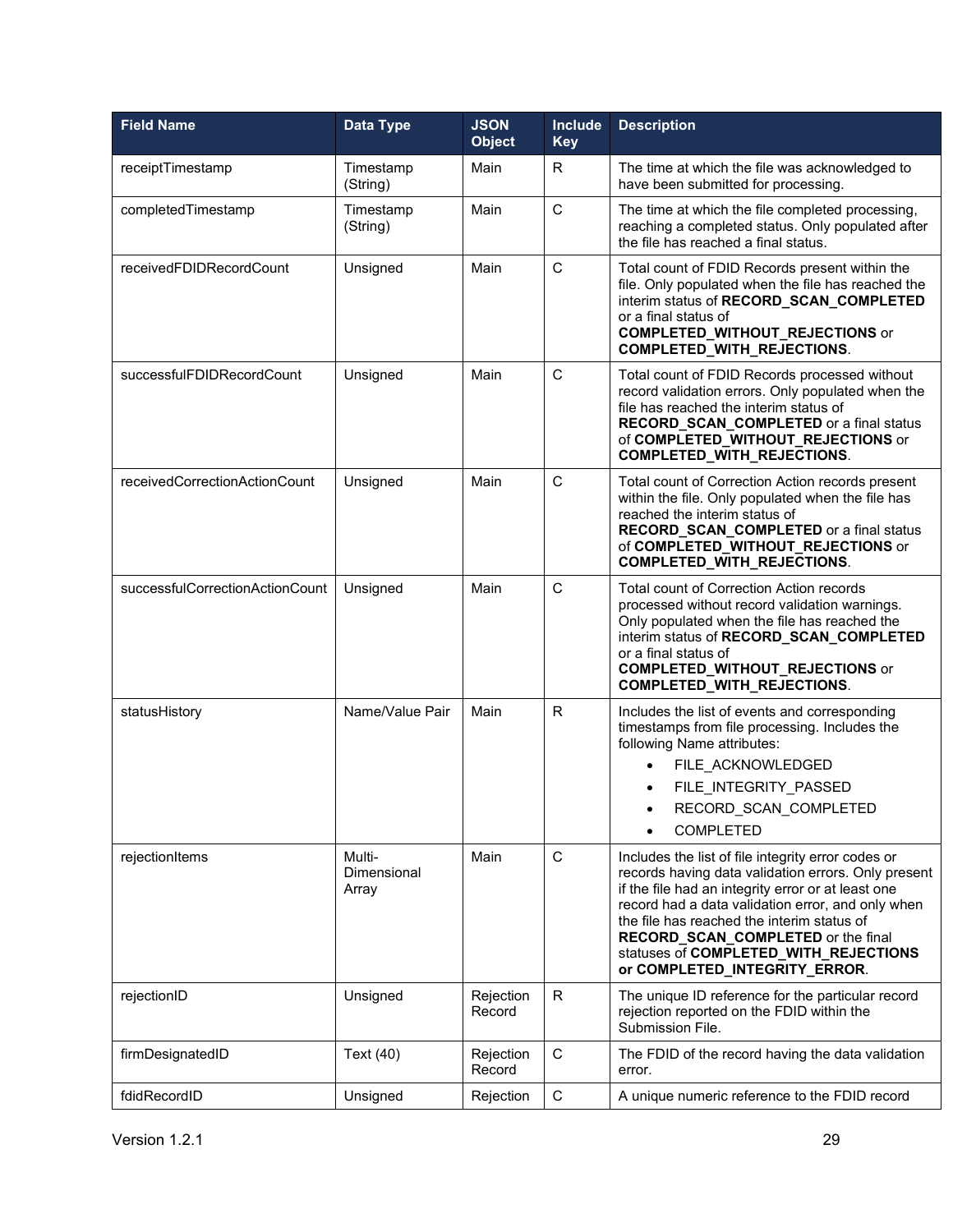| <b>Field Name</b>     | Data Type                      | <b>JSON</b><br><b>Object</b>   | <b>Include</b><br><b>Key</b> | <b>Description</b>                                                                                                                                                                                                                                                                                                                                   |
|-----------------------|--------------------------------|--------------------------------|------------------------------|------------------------------------------------------------------------------------------------------------------------------------------------------------------------------------------------------------------------------------------------------------------------------------------------------------------------------------------------------|
|                       |                                | Record                         |                              | within the particular submission file.                                                                                                                                                                                                                                                                                                               |
| largeTraderRecordID   | Unsigned                       | Rejection<br>Record            | $\mathsf{C}$                 | A unique numeric reference to the Large Trader<br>record in association to the FDID record within the<br>particular submission file. Only populated on<br>Large Trader rejections.                                                                                                                                                                   |
| errorCode             | Unsigned                       | Rejection<br>Record            | R.                           | The error code of the data validation, noting which<br>attribute caused the rejection for the FDID record.                                                                                                                                                                                                                                           |
| rejectionTimestamp    | Timestamp                      | Rejection<br>Record            | R.                           | Indicates the time at which the validation error was<br>identified.                                                                                                                                                                                                                                                                                  |
| failedCorrectionItems | Multi-<br>Dimensional<br>Array | Main                           | $\mathsf{C}$                 | Includes the list of Correction Action records<br>having data validation warnings. Only present if at<br>least one record had a data validation warning,<br>and only when the file has reached the interim<br>status of RECORD_SCAN_COMPLETED or a<br>final status of<br><b>COMPLETED_WITHOUT_REJECTIONS</b> or<br><b>COMPLETED_WITH_REJECTIONS.</b> |
| failedRejectionID     | Unsigned                       | Failed<br>Correction<br>Record | R.                           | The unique ID reference reported in the<br>submission file for the Correction Action that was<br>not able to be processed.                                                                                                                                                                                                                           |
| warningCode           | Unsigned                       | Failed<br>Correction<br>Record | R.                           | The warning code of the data validation, noting<br>which attribute caused the Correction Action to not<br>be able to be processed.                                                                                                                                                                                                                   |

# <span id="page-35-0"></span>**JSON Examples of Feedback File for file acknowledgement**

The following is an example of the feedback file after the submission has been acknowledged and accepted for file integrity checks:

| Original File Submission File Name | 123 456 20200204 CAIS 000123.json.bz2                                                                                                                                                                                                                                                                      |
|------------------------------------|------------------------------------------------------------------------------------------------------------------------------------------------------------------------------------------------------------------------------------------------------------------------------------------------------------|
| Feedback File Name                 | 123 456 20200204 CAIS 000123.v1.feedback.json.bz2                                                                                                                                                                                                                                                          |
| <b>Feedback File Contents</b>      | "version": " $1.0.0$ ",<br>"submissionID": 7,<br>"submitterUserName": "caisimusr",<br>"catSubmitterID": 123,<br>"catReporterCRD": 456,<br>"submissionStatus": "FILE ACKNOWLEDGED",<br>"receiptTimestamp": "20191123T152233.000045",<br>"statusHistory": {<br>"FILE ACKNOWLEDGED": "20191123T152233.000045" |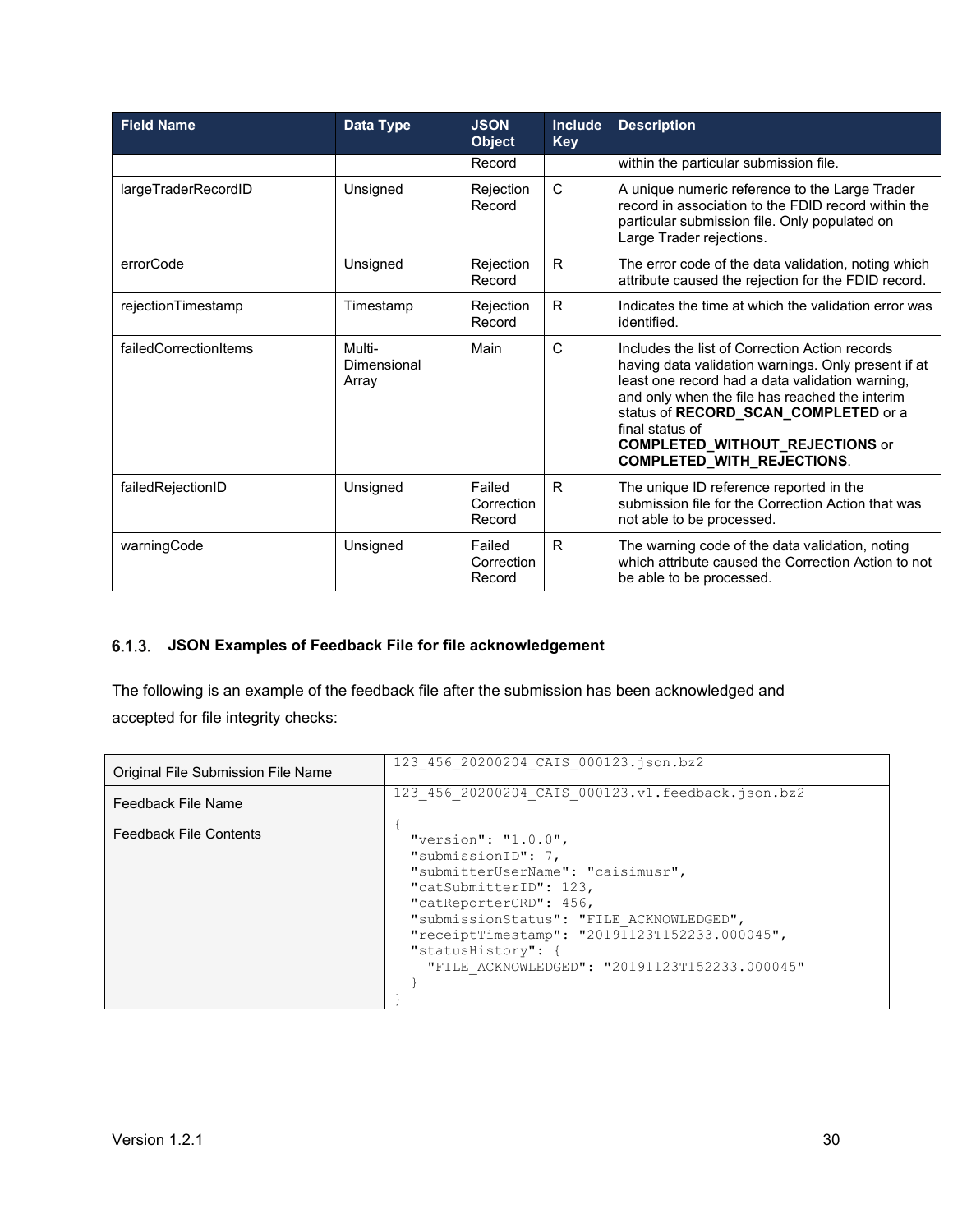#### <span id="page-36-0"></span>**6.2. File Integrity**

During the File Integrity processing stage, the submission file contents are also validated to ensure they are readable and formatted as expected.

The following rules apply:

- 1. Data filenames which duplicate prior submissions accepted during File Integrity will reject, unless the original file had a file integrity error.
- 2. Data files which are not readable will reject.
- 3. Data files which include inaccurate counts of records will reject.
- 4. The CAT Submitter ID of the data file must be equal to the Submitter ID of the submitter that sent the files (as determined from SFTP or CAT Reporter Portal - CAIS username).
- 5. The CAT Reporter CRD within the filename must match the CAT Reporter CRD populated in the data file.
- 6. If the CAT Submitter is reporting on behalf of the CAT Reporter, a Reporting Relationship must be effective.

#### <span id="page-36-1"></span>**JSON Examples for File Integrity Feedback**

File Submission Integrity Success:

| Original File Submission File Name | 123 456 20200204 CAIS 000123.json.bz2                                                                                                                                                                                                                                                                                                                                |
|------------------------------------|----------------------------------------------------------------------------------------------------------------------------------------------------------------------------------------------------------------------------------------------------------------------------------------------------------------------------------------------------------------------|
| Feedback File Name                 | 123 456 20200204 CAIS 000123.v1.feedback.json.bz2                                                                                                                                                                                                                                                                                                                    |
| <b>Feedback File Contents</b>      | "version": " $1.0.0$ ",<br>"submissionID": 7,<br>"submitterUserName": "caisimusr",<br>"catSubmitterID": 123,<br>"catReporterCRD": 456,<br>"submissionStatus": "FILE INTEGRITY PASSED",<br>"receiptTimestamp": "20191123T152233.000045",<br>"statusHistory": {<br>"FILE ACKNOWLEDGED": "20191123T152233.000045",<br>"FILE INTEGRITY PASSED": "20191123T152234.123245" |

File Submission Integrity Error:

| Original File Submission File Name | 123 456 20200204 CAIS 000123.json.bz2             |
|------------------------------------|---------------------------------------------------|
| Feedback File Name                 | 123 456 20200204 CAIS 000123.v2.feedback.json.bz2 |
| <b>Feedback File Contents</b>      |                                                   |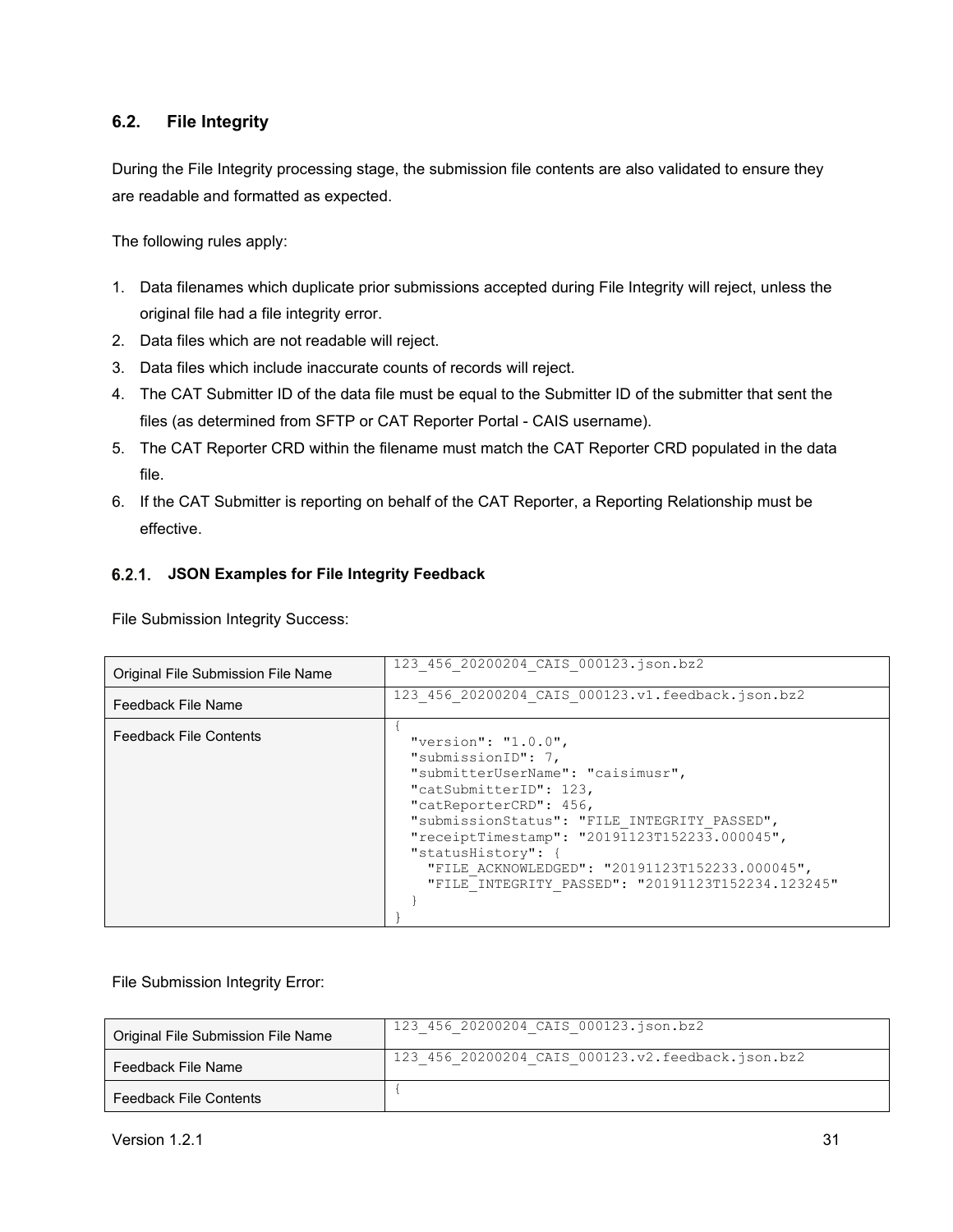```
 "version": "1.0.0",
  "submissionID": 7,
  "submitterUserName": "caisimusr",
  "catSubmitterID": 123,
  "catReporterCRD": 456,
  "submissionStatus": "COMPLETED_INTEGRITY_ERROR",
  "receiptTimestamp": "20191123T152233.000045",
  "completedTimestamp": "20191123T152721.023423",
  "receivedFDIDRecordCount": 0,
  "successfulFDIDRecordCount": 0,
  "statusHistory": {
    "FILE_ACKNOWLEDGED": "20191123T152233.000045",
    "COMPLETED_INTEGRITY_ERROR": "20191123T152721.023423"
  }, 
  "rejectionItems": [
    {
       "rejectionID": 542247,
      "errorCode": 21011,
      "rejectionTimestamp": "20191123T152221.023423"
    }
}
```
#### <span id="page-37-0"></span>**6.3. Data Ingestion**

During Data Ingestion, records within the Data file are validated. Validations to ensure correct syntax and semantics associated with record length, field length, data type, non-null and reference data checks are performed. Validations are initiated by the record type of every record contained in the file. Ingestion feedback will be provided with reference to any and all records that have validation errors.

During the ingestion phase, each record will be checked for proper formatting (JSON field names and values) and data contents.

The following rules apply:

- 1. File Ingestion feedback will be generated for every submission file passing file integrity checks.
- 2. Any record within a Data File determined to be malformed or otherwise invalid will be individually rejected, and will not cause a rejection of the full file.
- 3. When a record is readable and can be parsed, Ingestion validations will occur for every field within the record.
- 4. One or more errors may be found within a record.
- 5. Each error identified against a single FDID record will be listed separately within the feedback file.
- 6. The original record reported to CAT CAIS will not be included in the feedback file. The feedback file will instead include the RecordID and FDID of the record having the error.
- 7. Records that are not rejected during Ingestion will be imported into the CAT CAIS.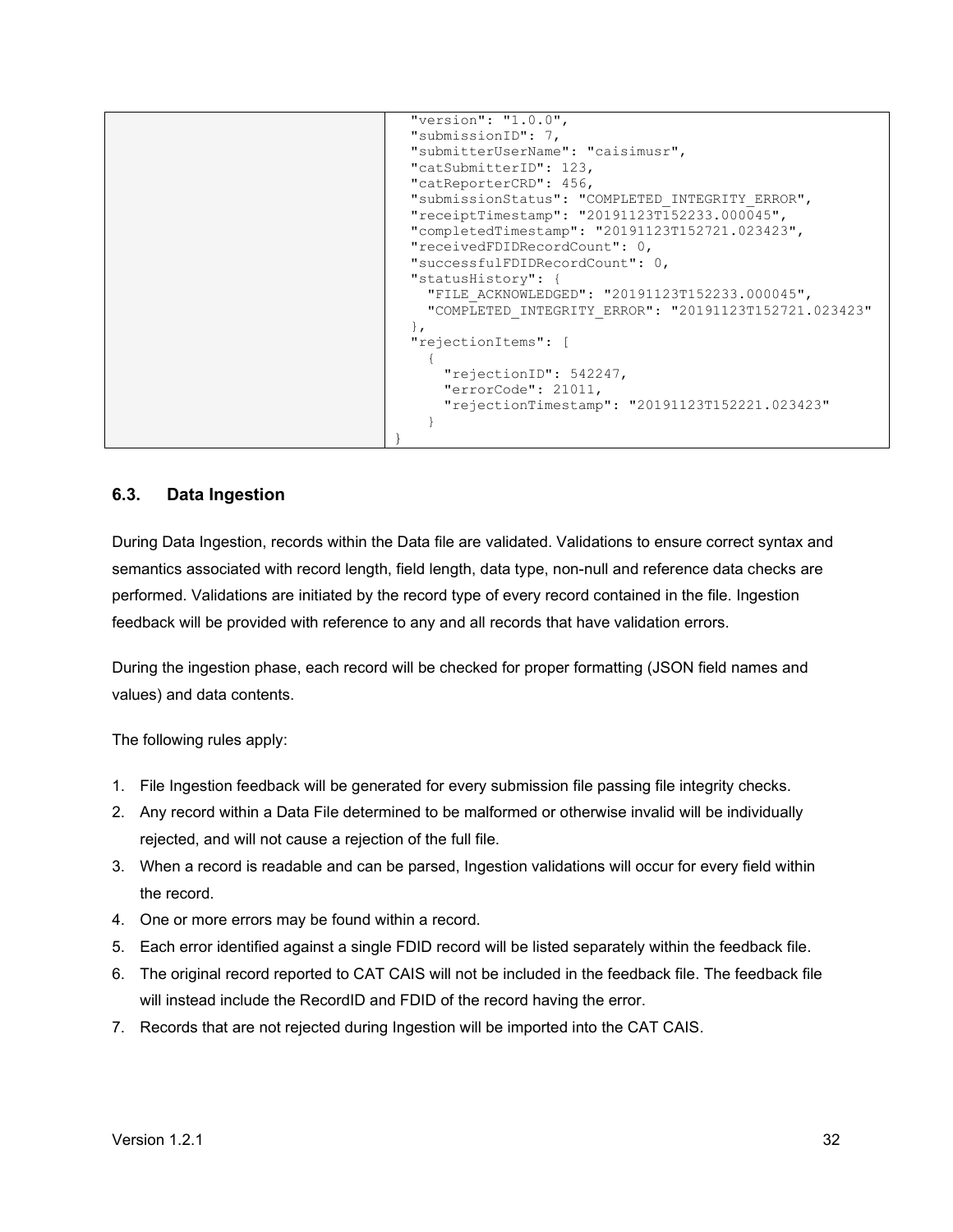8. If an FDID record passes validation, but contains one or more errors on associated LTIDs, the FDID record will be imported into the CAT CAIS. The associated LTID with the error will not be imported into the CAT CAIS.

#### <span id="page-38-0"></span>**JSON Examples for Data Ingestion Feedback**

Data File Submission Ingestion Success:

| Original File Submission File Name | 123 456 20200204 CAIS 000123.json.bz2                   |
|------------------------------------|---------------------------------------------------------|
| Meta Feedback File Name            | 123 456 20200204 CAIS 000123.v3.feedback.json.bz2       |
| <b>Feedback File Contents</b>      | "version": " $1.0.0$ ",                                 |
|                                    | "submissionID": 7,<br>"submitterUserName": "caisimusr", |
|                                    | "catSubmitterID": 123,                                  |
|                                    | "catReporterCRD": 456,                                  |
|                                    | "submissionStatus": "COMPLETED WITHOUT REJECTIONS",     |
|                                    | "receiptTimestamp": "20191123T152233.000045",           |
|                                    | "completedTimestamp": "20191123T152721.023423",         |
|                                    | "receivedFDIDRecordCount": 100,                         |
|                                    | "successfulFDIDRecordCount": 100,                       |
|                                    | "receivedCorrectionActionCount": 0,                     |
|                                    | "successfulCorrectionActionCount": 0,                   |
|                                    | "statusHistory": {                                      |
|                                    | "FILE ACKNOWLEDGED": "20191123T152233.000045",          |
|                                    | "FILE INTEGRITY PASSED": "20191123T152234.123245",      |
|                                    | "RECORD SCAN COMPLETED": "20191123T152255.324392",      |
|                                    | "COMPLETED WITHOUT REJECTIONS":                         |
|                                    | "20191123T152721.023423"                                |
|                                    |                                                         |
|                                    |                                                         |

Data File Submission Ingestion Error and Failed Correction:

| Original File Submission File Name | 123 456 20200204 CAIS 000123.json.bz2                                                                                                                                                                                                                                                                                                                                                                                                                                                                                                                                               |
|------------------------------------|-------------------------------------------------------------------------------------------------------------------------------------------------------------------------------------------------------------------------------------------------------------------------------------------------------------------------------------------------------------------------------------------------------------------------------------------------------------------------------------------------------------------------------------------------------------------------------------|
| Meta Feedback File Name            | 123 456 20200204 CAIS 000123.v3.feedback.json.bz2                                                                                                                                                                                                                                                                                                                                                                                                                                                                                                                                   |
| <b>Feedback File Contents</b>      | "version": " $1.0.0$ ",<br>"submissionID": 7,<br>"submitterUserName": "caisimusr",<br>"catSubmitterID": 123,<br>"catReporterCRD": 456,<br>"submissionStatus": "COMPLETED WITH REJECTIONS",<br>"receiptTimestamp": "20191123T152233.000045",<br>"completedTimestamp": "20191123T152721.023423",<br>"receivedFDIDRecordCount": 100,<br>"successfulFDIDRecordCount": 99,<br>"receivedCorrectionActionCount": 1,<br>"successfulCorrectionActionCount": 0,<br>"statusHistory": {<br>"FILE ACKNOWLEDGED": "20191123T152233.000045",<br>"FILE INTEGRITY PASSED": "20191123T152234.123245", |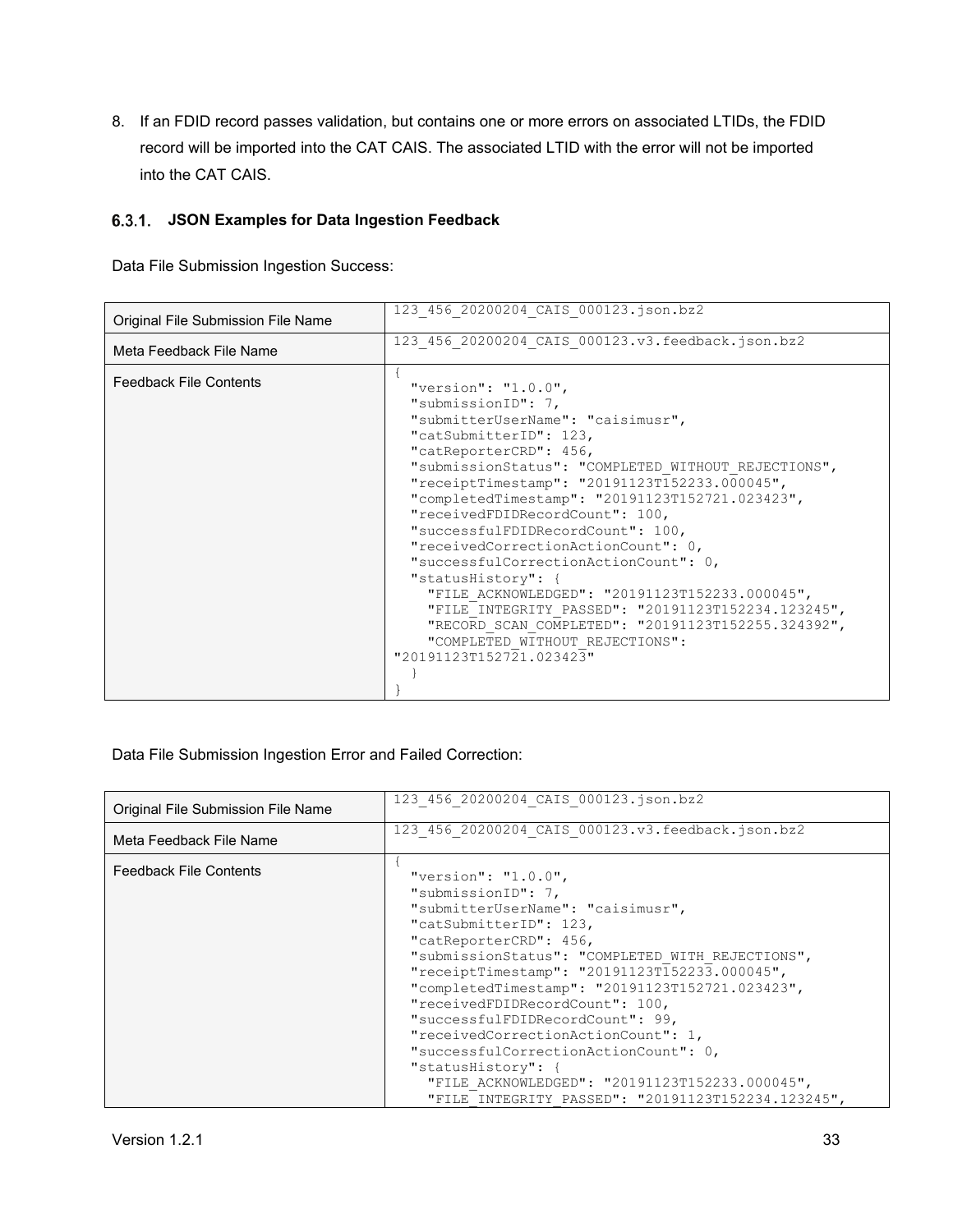```
 "RECORD_SCAN_COMPLETED": "20191123T152255.324392",
     "COMPLETED_WITH_REJECTIONS": "20191123T152721.023423"
  }, 
  "rejectionItems": [
    {
       "rejectionID": 1127,
       "firmDesignatedID": "ABC123",
       "fdidRecordID": 4,
       "largeTraderRecordID": 2,
       "errorCode": 22012,
       "rejectionTimestamp": "20191123T152221.023423"
     }
 \frac{1}{2},
  "failedCorrectionItems": [
   \{ "failedRejectionID": 5000,
       "warningCode": 24002
     }
  ]
}
```
#### <span id="page-39-0"></span>**6.4. Corrections**

Errors found during CAT CAIS processing and found by CAT Reporters subsequent to transmission must be repaired. The reporting of Error Corrections is facilitated in CAT CAIS through submissions via SFTP and the CAT Reporter Portal - CAIS. Firm-initiated corrections of data that had been accepted in prior CAT CAIS submissions are acceptable at any time, and will be processed the same as any other update to the original record. The new data provided on the corrected record will update the currently stored record in CAT CAIS in place.

The following scenarios will be detailed below for how data can be corrected:

- Correction or Clearing of a CAT CAIS Submission File having a File Integrity Error
- Correction or Deletion of an FDID record failing FDID format validation
- Correction or Deletion of an LTID record failing LTID format validation
- Correction of an FDID record failing one or more Data Validation errors other than FDID format validation
- Correction of an LTID record failing one or more Data Validation errors other than LTID format validation

#### <span id="page-39-1"></span>**File Integrity Errors**

A File Integrity Error resulting in the inability to process a particular Submission File can be corrected by submission of a new file having the same Submission File Name, with corrected data that passes File Integrity checks.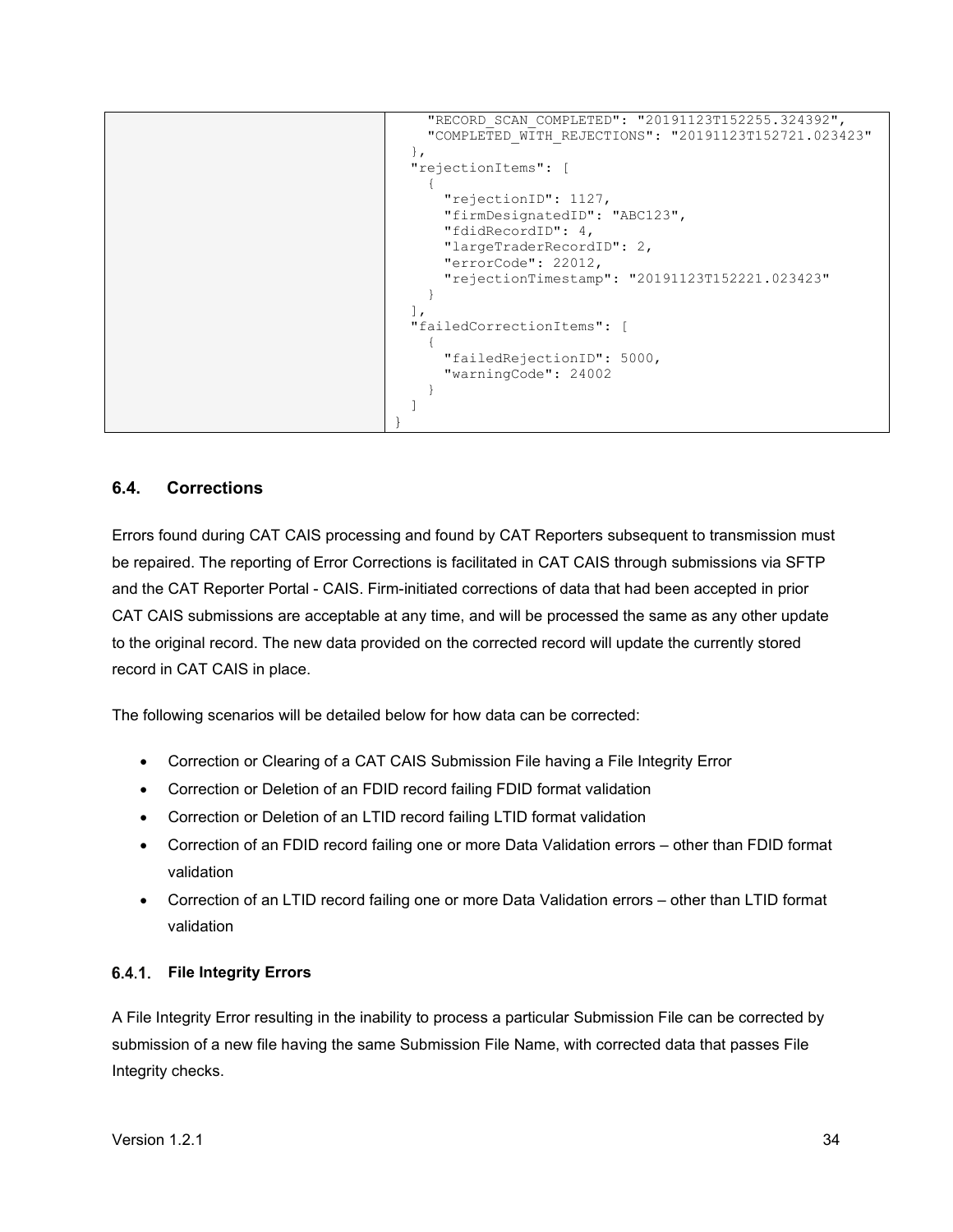If a file is received having the same Submission File Name as a prior submission that did not have a File Integrity Error, the new submission file will be rejected as a File Integrity Warning, alerting the firm that they have reused the same Submission File Name as a file that was previously accepted by CAT CAIS. The firm does not have to take further action to correct for this submission file, however please be advised that the data included in the submission file will not be processed through Data Validation nor accepted into CAT CAIS.

#### <span id="page-40-0"></span>**Data Validation Errors**

#### **6.4.2.1. Missing or Invalid firmDesignatedID and largeTraderID Values**

In order to support historical correction tracking and lineage of replacements, records failing Data Validation for a Missing or Invalid FDID or LTID value may be corrected through either of the following methods:

- Submission of a CORRECTION action within the *correctionsList* section of the Submission File, having a reference to the FDID or LTID that corrects for the prior failed record; OR
- Submission of a DELETE action within the *correctionsList* section of the Submission File, indicating no record is required to be submitted in place of the prior record failing validation

In the CORRECTION scenario, the replacing record must be included within the current Submission File and pass all data validation checks, or the replacing record must have been accepted by CAT CAIS in a prior submission. If the correction action is for an LTID, the corresponding FDID and LTID having the correction must likewise be included in the current Submission File without a data validation error, or have been accepted by CAT CAIS in a prior submission.

If the referenced correction record fails Data Validation for the format of its FDID or LTID value, a separate rejection will be created against the replacement record, and the original rejection will remain open for correction. If the reference correction record passes Data Validation for format of the FDID or LTID, the original rejection will be closed as corrected, even if the FDID or LTID record fails a separate Data Validation; however a new rejection will be recorded and tracked against the timeline for correction of the original error.

#### **6.4.2.2. Data Validation Errors**

If a submission record fails Data Validation checks for any reasons other than the format of the FDID or LTID value, rejections can be corrected by submitting the same FDID, or FDID and LTID combination, with corrected data. If the new submission fails for the same data validation, the prior rejection for the record will be considered repaired, and a new rejection will be created; however the new rejection will be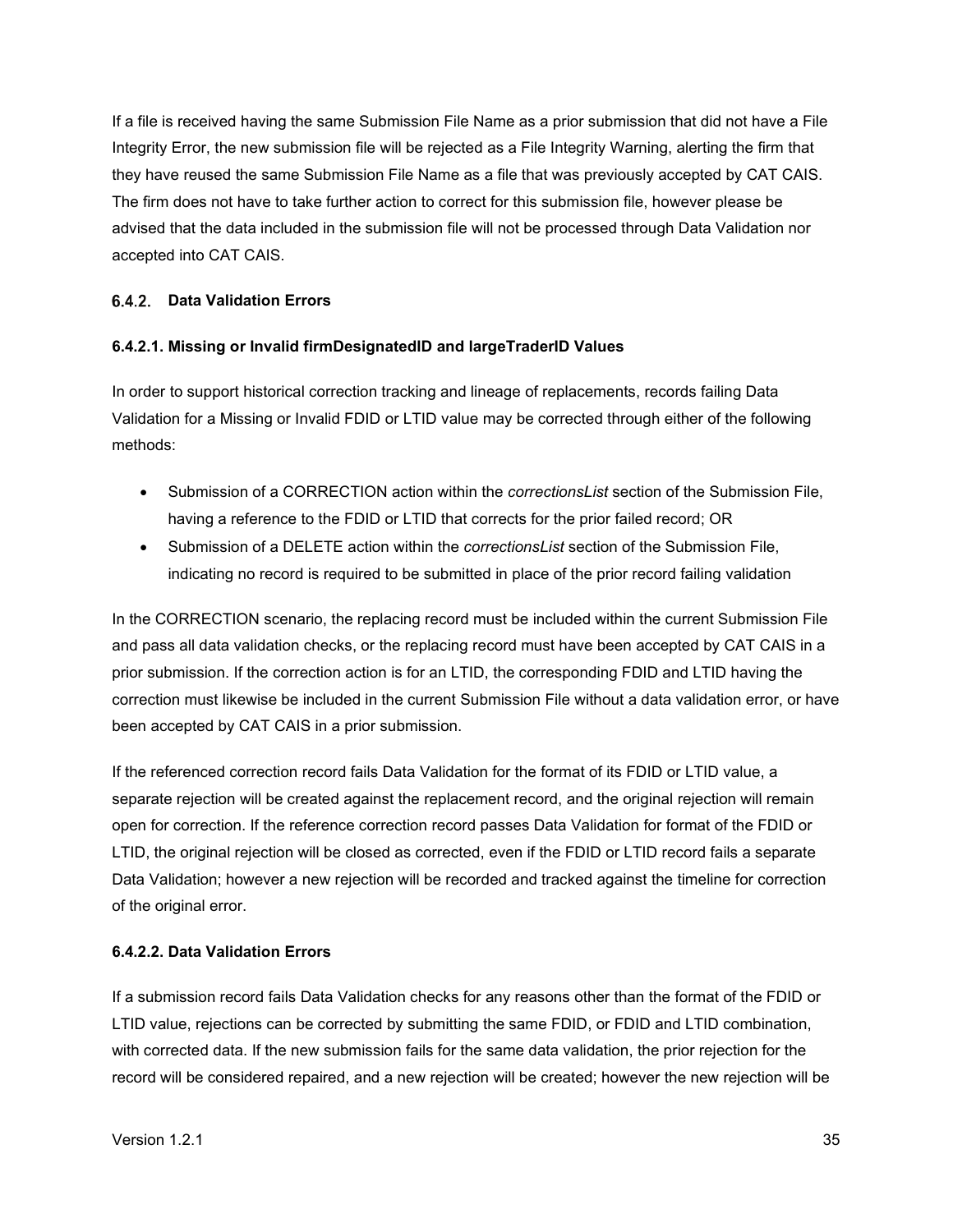tracked against the timeline for correction of the original error. If the new submission fails validation against a separate attribute, the original rejection will be closed as corrected, and a new rejection will be created for the separate attribute validation failure; however the new rejection will be tracked against the timeline for correction of the original error.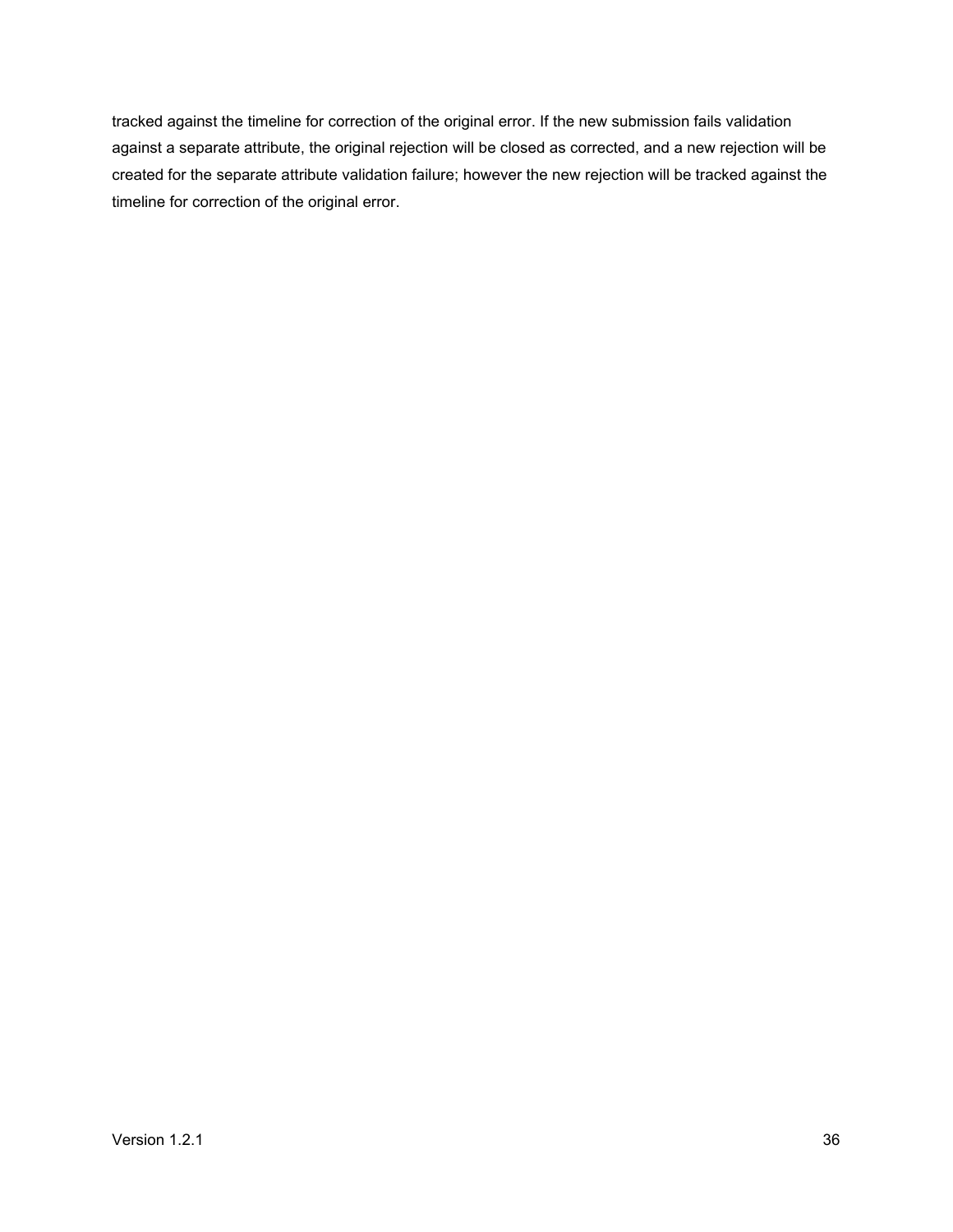# <span id="page-42-0"></span>**7. Testing**

CAT will provide an environment for testing that mirrors the current functionality of the CAT CAIS production environment, as well as functionality for the next release version of the CAT CAIS environment when available. The CAT CAIS testing environment will automatically determine which specification version Industry Members and CAT Reporting Agents are using for submissions. If error reporting formats change, Industry Members and CAT Reporting Agents will receive feedback in the current and new specification via SFTP, as well as have access to current/new CAT Reporter Portal - CAIS URLs for specification changes that impact the CAT Reporter Portal - CAIS. Current/new connectivity changes will also be supported concurrently.

Industry Members and CAT Reporting Agents must test their submissions using the testing environment before they begin submitting to the production environment.

The test environment is available 24 hours a day, 6 days a week. Refer to the CAT website for contact information and hours of operation for support.

Industry Members and CAT Reporting Agents connect to the test environment in the same manner they would connect to the production environment. However, for the connection to the test environment, one or more alternate IP addresses or URLs may be used.

Testing does not relieve an Industry Member of its responsibilities to submit production data to the CAT System.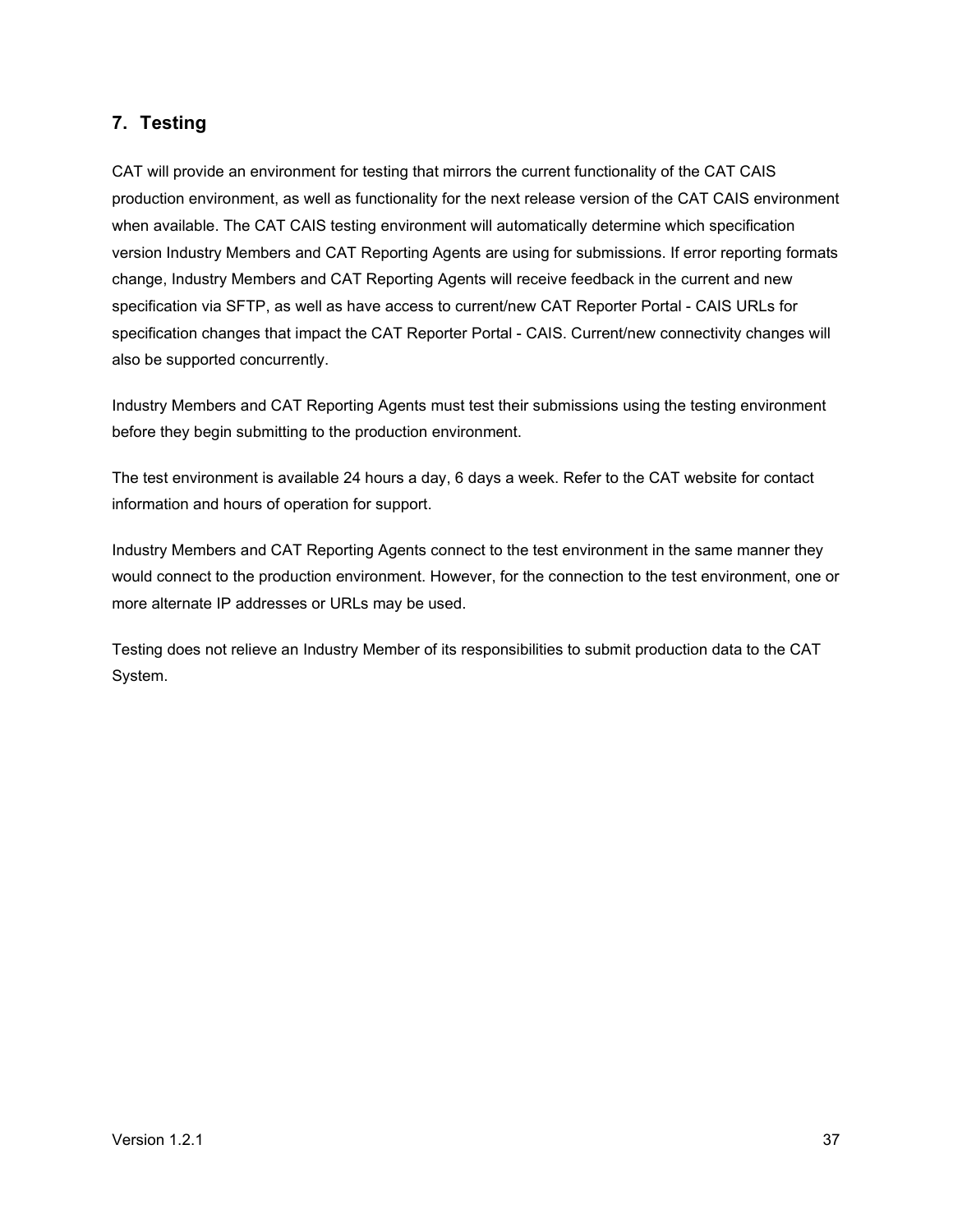# <span id="page-43-0"></span>**8. Additional Information**

#### <span id="page-43-1"></span>**8.1. Public Website**

The CAT public website, [www.catnmsplan.com,](https://www.catnmsplan.com/) is available via the public internet, and is hosted outside the CAT secure network. The CAT public website provides information about CAT, including links to SEC Rule 613, Participant and Industry Member Technical Specifications, FAQs, training materials, and CAT Help Desk contact information.

Web announcements will be made available on the public website [\(www.catnmsplan.com\)](https://www.catnmsplan.com/). You can also subscribe to receive email notifications regarding changes to the website. These announcements are used to post information related to the operation of CAT.

Contact help@finracat.com for any questions and/or feedback regarding this document.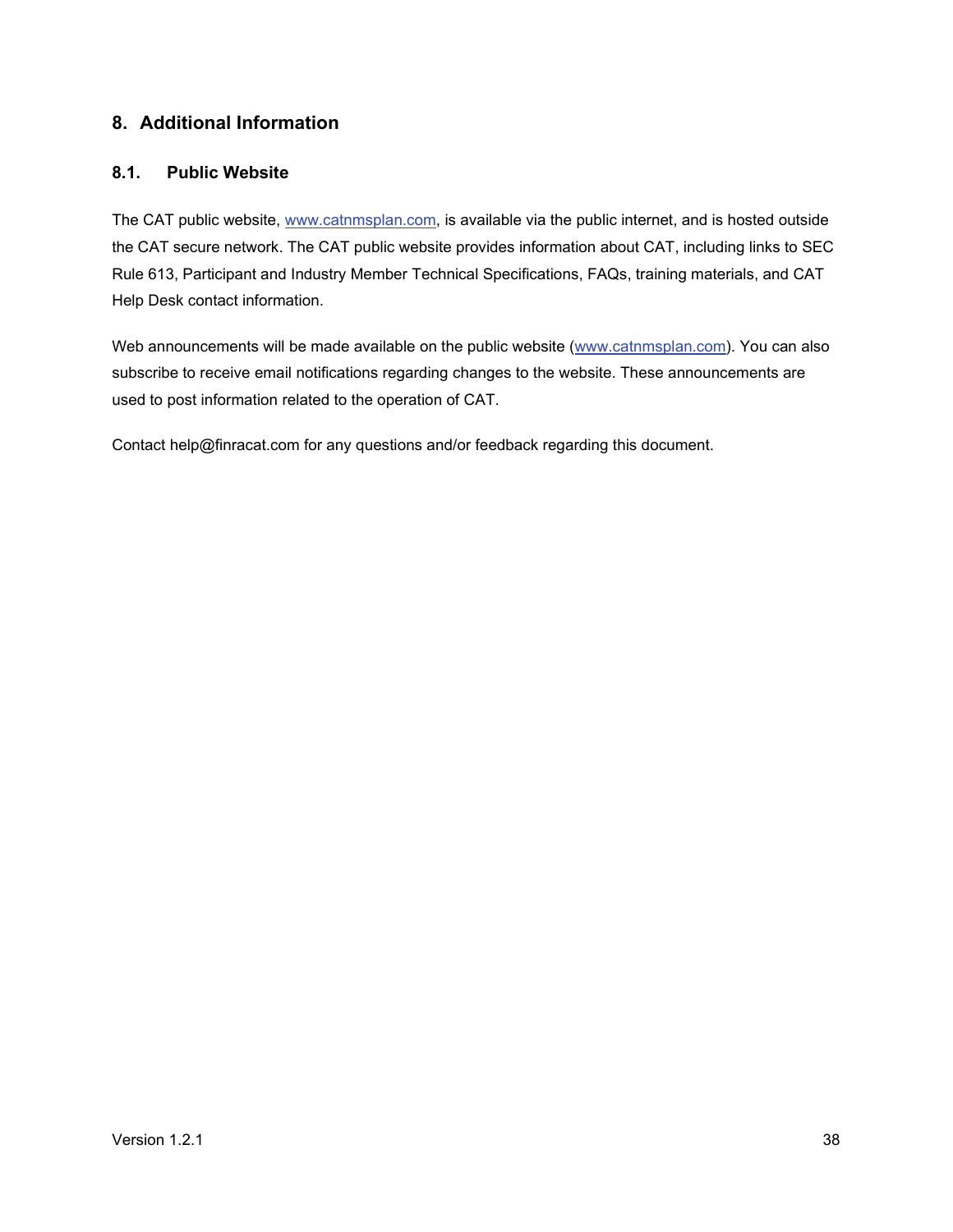# <span id="page-44-0"></span>**Appendices**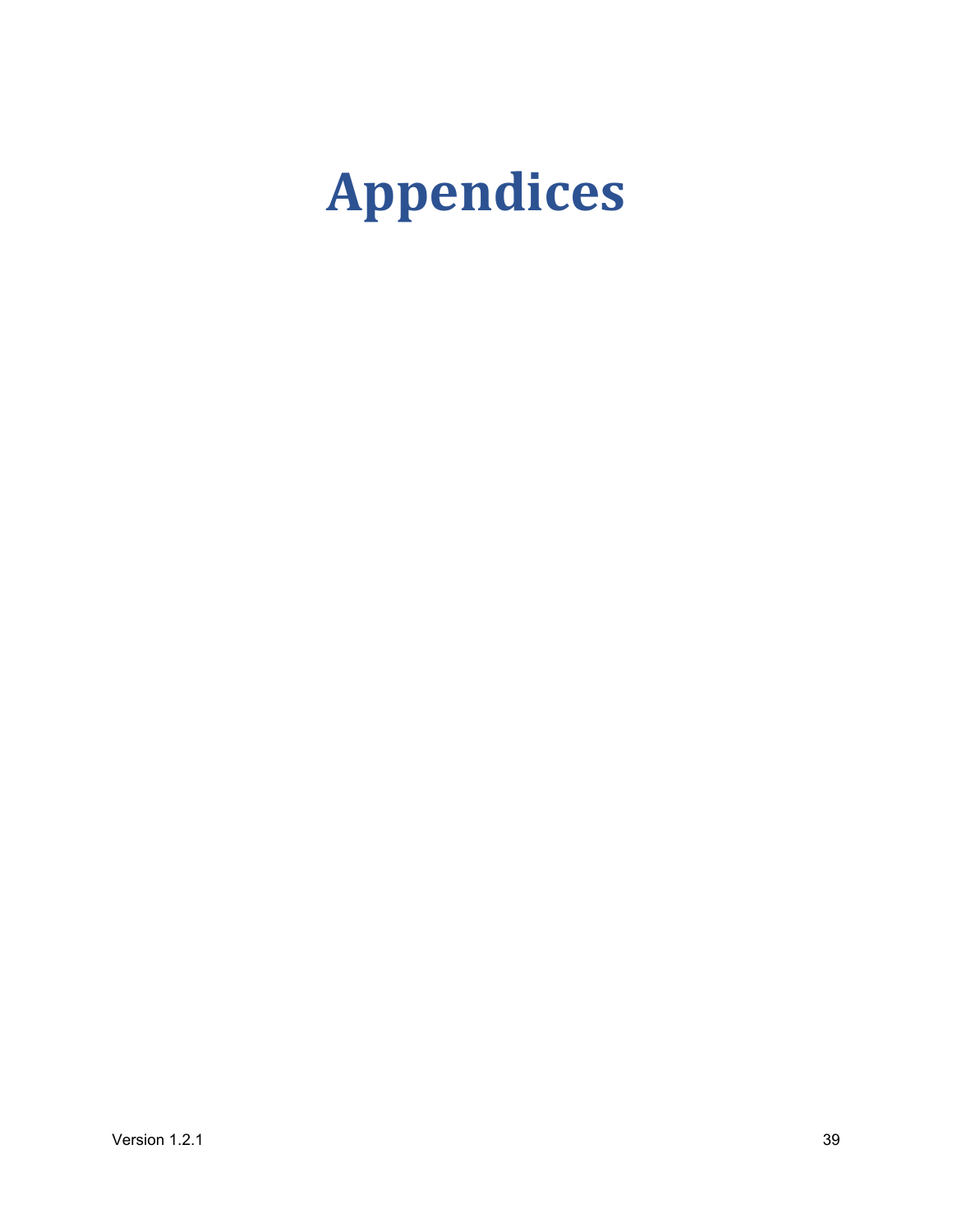# <span id="page-45-0"></span>**Appendix A: Change Release Management Process**

Following publication of version 1.0, changes to this Industry Member Technical Specification will be released as follows:

- All proposed amendments to the Technical Specifications will be made in accordance with the CAT NMS Plan, including being approved or deemed approved (as applicable) by the Consolidated Audit Trail, LLC Operating Committee.
- Prior to the go-live date for any system changes set forth in the Technical Specifications:
	- A new Technical Specifications will be posted to the CAT public website, [www.catnmsplan.com.](https://www.catnmsplan.com/)
	- A notice will be posted on the CAT NMS Plan public website with a summary of changes, the go-live date for the changes and links to relevant information.
	- One or more email alerts will be sent to the email address(es) on file for the CAT Reporters with a summary of changes set forth in the revised Technical Specifications, the go-live date for the changes and links to relevant information.
	- Industry Members will be permitted to perform testing of the revised Technical Specifications in advance of the go-live date for the changes. Information on such testing will be set forth in the notices and alerts described above.
	- As the go-live date approaches, Industry Members will be able to conduct testing and will receive support from the Plan Processor to prepare for production reporting using the revised Technical Specifications format. The revised Technical Specifications will include a summary list of changes as well as a table listing the specific areas of the document where the changes have been made.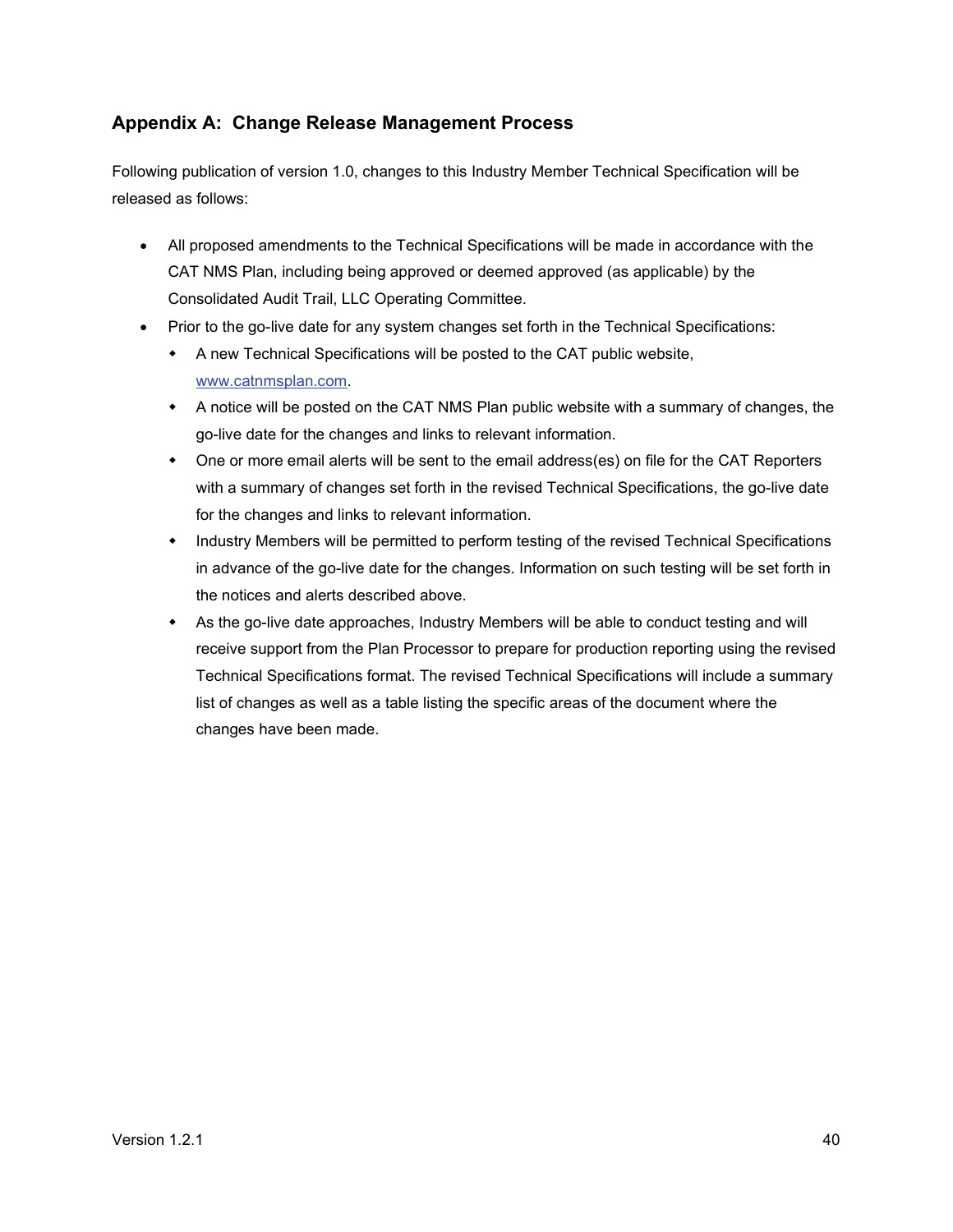# <span id="page-46-0"></span>**Appendix B: Error Codes**

This section defines the error and warning codes generated by CAT CAIS. Each code is defined to include the reason for the error or warning, including the associated fields. Warnings are not subject to further processing and firms are not required to take any action on them. Codes are assigned in ranges to represent similar types of errors within the same range, related by validation type and/or by linkage type. Codes are organized by the CAT Processing stages including:

- File Integrity
- Data Ingestion

# <span id="page-46-1"></span>**B.1 File Integrity Errors**

The table below contains error messages that are associated with file integrity. Errors are associated with files, filenames, and metadata within submission files such as record count.

| <b>Error Code</b> | <b>Error Code</b><br><b>Description</b>                   | <b>Explanation</b>                                                                                                                                                                             | Error/<br><b>Warning</b> |
|-------------------|-----------------------------------------------------------|------------------------------------------------------------------------------------------------------------------------------------------------------------------------------------------------|--------------------------|
| 21001             | <b>Duplicate File</b>                                     | A file with the same base name was previously<br>accepted by CAT.                                                                                                                              | Warning                  |
| 21002             | Missing or Invalid CAT<br>Submitter ID                    | CAT Submitter ID is missing or invalid.                                                                                                                                                        | Error                    |
| 21003             | Missing or Invalid CAT<br><b>Reporter CRD</b>             | CAT Reporter CRD is missing or is not a valid Market<br>Participant for the Generation Date.                                                                                                   | Error                    |
| 21004             | Missing or Invalid File<br><b>Generation Date</b>         | File Generation Date is missing or is not a valid date.                                                                                                                                        | Error                    |
| 21005             | File exceeds the<br>supported size limit                  | File size exceeds the maximum uncompressed size of<br>100 GB via SFTP and 1GB via the CAT Reporter<br>Portal - CAIS.                                                                           | Error                    |
| 21006             | Unauthorized CAT<br>Submitter ID                          | CAT Submitter ID has not been authorized to submit<br>for the CAT Reporter CRD. Verify that the CAT<br>Submitter ID and CAT Reporter CRD in the file name<br>have a transmitting relationship. | Frror                    |
| 21007             | Missing or Invalid FDID<br>record count                   | The FDID record count in the submission file is missing<br>or is a negative number, does not match the count of<br>FDID records within the file, or is a non-zero number<br>for DFI file.      | Error                    |
| 21008             | Missing or Invalid File<br>Version                        | File Version in submission file is missing or invalid.                                                                                                                                         | Error                    |
| 21009             | File exceeds maximum<br>records allowed for<br>Web upload | A single data file uploaded via the Reporter Portal<br>must not contain more than 100,000 FDID records.                                                                                        | Error                    |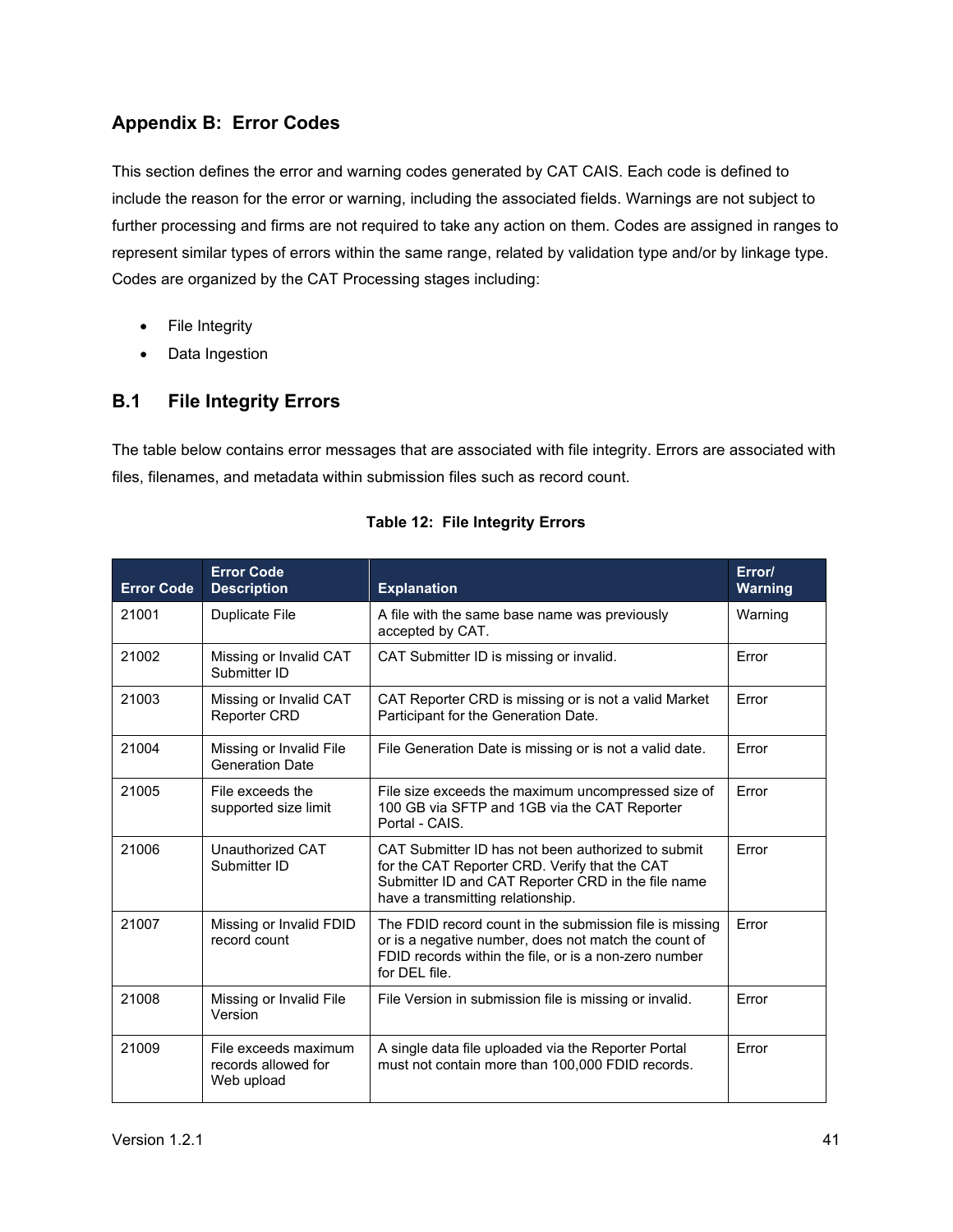| <b>Error Code</b> | <b>Error Code</b><br><b>Description</b> | <b>Explanation</b>                                                                                                        | Error/<br><b>Warning</b> |
|-------------------|-----------------------------------------|---------------------------------------------------------------------------------------------------------------------------|--------------------------|
| 21010             | Invalid CAIS File Name                  | CAIS submission file names must follow the defined<br>format.                                                             | Error                    |
| 21011             | CAIS file not Readable                  | CAIS submission file format is not readable as it is not<br>in a valid JSON format or contains an incorrect<br>delimiter. | Error                    |
| 21012             | Unknown Attribute<br>Name               | The file contains a file level attribute that is not known<br>under the reported specification version.                   | Error                    |
| 21013             | CAIS File cannot be<br>Uncompressed     | The CAIS submission file was not properly<br>compressed and cannot be processed.                                          | <b>Frror</b>             |

# <span id="page-47-0"></span>**B.2 Data Validation Errors**

The table below contains error messages that are associated with Data Ingestion. Error codes are associated with specific fields within a submission record.

| <b>Error Code</b> | <b>Error Code Description</b>            | <b>Explanation</b>                                                                                                                                                 | Warning/<br><b>Error</b> |
|-------------------|------------------------------------------|--------------------------------------------------------------------------------------------------------------------------------------------------------------------|--------------------------|
| 22001             | Missing or Invalid<br>firmDesignatedID   | firmDesignatedID must be present and populated for<br>each account record within the file. Affected record<br>will not be processed for further validation checks. | Error                    |
| 22002             | Duplicated<br>firmDesignatedID           | Each FirmDesignatedID must be present in the<br>submission file only once. Affected records will not be<br>processed for further validation checks.                | Error                    |
| 22003             | Missing or Invalid<br>fdidRecordID       | fdidRecordID must be present and populated for each<br>account record within the file. Affected record will not<br>be processed for further validation checks.     | Error                    |
| 22004             | Duplicated fdidRecordID                  | Each fdidRecordID must be present in the submission<br>file only once. Affected records will not be processed<br>for further validation checks.                    | Error                    |
| 22005             | Missing or Invalid<br>fdidType           | fdidType must be present and populated with one of<br>the allowable values.                                                                                        | Error                    |
| 22006             | Duplicated large TraderID                | Each large TraderID must be present only once for a<br>single FDID record.                                                                                         | Error                    |
| 22007             | Missing or Invalid format<br>of fdidDate | fdidDate must be populated in the correct format.<br>Affected record will not be processed for further<br>validation checks.                                       | Error                    |
| 22008             | Missing or Invalid<br>fdidEndDate        | When populated, fdidEndDate must be in the correct<br>format. Must be populated if fdidEndReason is<br>populated.                                                  | Error                    |
| 22009             | fdidEndDate set prior to<br>fdidDate     | When populated, fdidEndDate must be equal to or<br>later than <i>fdidDate</i> .                                                                                    | Error                    |
| 22010             | Missing or Invalid                       | When populated, <i>fdidEndReason</i> must use one of the                                                                                                           | Error                    |

#### **Table 13: Data Validation Errors**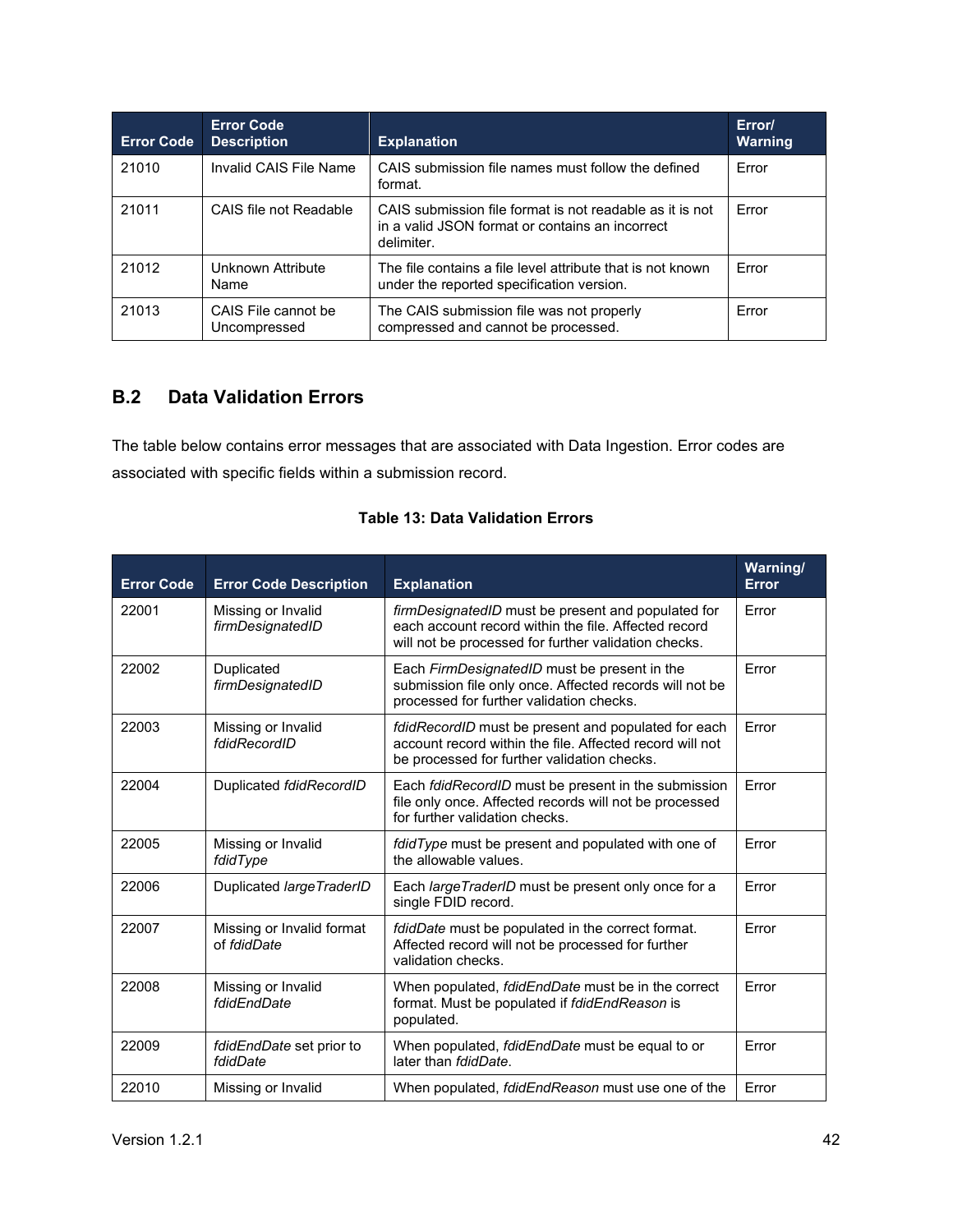| <b>Error Code</b> | <b>Error Code Description</b>                              | <b>Explanation</b>                                                                                                                                                                                                                                             | Warning/<br><b>Error</b> |
|-------------------|------------------------------------------------------------|----------------------------------------------------------------------------------------------------------------------------------------------------------------------------------------------------------------------------------------------------------------|--------------------------|
|                   | fdidEndReason                                              | allowable values. Must be populated if fdidEndDate is<br>populated.                                                                                                                                                                                            |                          |
| 22011             | Missing or Invalid<br>replacedByFDID                       | When populated, replacedByFDID must be in the<br>correct format for an FDID. Must be populated if<br>fdidEndReason is set to REPLACED.                                                                                                                         | Error                    |
| 22012             | Missing or Invalid format<br>of large TraderID             | When populated, large TraderID must be in the<br>correct format for either a Large Trader ID or an<br>Unidentified Large Trader ID. Must be populated for<br>each Large Trader record. Affected record will not be<br>processed for further validation checks. | Error                    |
| 22013             | Missing or Invalid<br>largeTraderRecordID                  | large TraderRecordID must be present and populated<br>for each Large Trader record within the file. Affected<br>record will not be processed for further validation<br>checks.                                                                                 | Error                    |
| 22014             | Duplicated<br>largeTraderRecordID                          | Each large Trader RecordID reported for a single FDID<br>record within the file must be present only once.                                                                                                                                                     | Error                    |
| 22015             | Missing or Invalid<br><b>ItidEffectiveDate</b>             | ItidEffectiveDate must be populated in the correct<br>format.                                                                                                                                                                                                  | Error                    |
| 22016             | Missing or Invalid<br><b>ItidEndDate</b>                   | When populated, <i>ItidEndDate</i> must be in the correct<br>format. Must be populated if ItidEndReason is<br>populated.                                                                                                                                       | Error                    |
| 22017             | Missing or Invalid<br><b>ItidEndReason</b>                 | When populated, <i>ItidEndReason</i> must use one of the<br>allowable values. Must be populated if ItidEndDate is<br>populated.                                                                                                                                | Error                    |
| 22018             | Unknown Attribute Name                                     | The record contains an attribute that is not known<br>under the reported specification version.                                                                                                                                                                | Error                    |
| 22019             | Missing or Invalid<br>fdidEndDateNULL                      | When populated, fdidEndDateNULL must use one of<br>the allowable values. Must be set to true when<br>fdidEndReasonNULL is set to true. Must be set to<br>true when replacedByFDIDNull is set to true.                                                          | Error                    |
| 22020             | Missing or Invalid<br>fdidEndReasonNULL                    | When populated, fdidEndReasonNULL must use one<br>of the allowable values. Must be set to true when<br>fdidEndDateNULL is set to true. Must be set to true<br>when replacedByFDIDNull is set to true.                                                          | Error                    |
| 22021             | Missing or Invalid<br>replacedByFDIDNULL                   | When populated, replacedByFDIDNULL must use<br>one of the allowable values.                                                                                                                                                                                    | Error                    |
| 22022             | Missing or Invalid<br><b>ItidEndDateNULL</b>               | When populated, <i>ItidEndDateNULL</i> must use one of<br>the allowable values.                                                                                                                                                                                | Error                    |
| 22023             | Missing or Invalid<br><b>ItidEndReasonNULL</b>             | When populated, ItidEndReasonNULL must use one<br>of the allowable values.                                                                                                                                                                                     | Error                    |
| 22024             | replacedByFDID must not<br>be equal to<br>firmDesignatedID | When populated, replacedByFDID must be a different<br>value than the firmDesignatedID.                                                                                                                                                                         | Error                    |
| 22028             | ItidEndDate set prior to<br><b>ItidEffectiveDate</b>       | <i>ItidEndDate</i> must not be set to a value prior to the<br>ItidEffectiveDate.                                                                                                                                                                               | Error                    |
| 22029             | fdidEndDate and<br>fdidEndDateNULL<br>disagreement         | fdidEndDate must not be populated when<br>fdidEndDateNULL is populated as true.                                                                                                                                                                                | Error                    |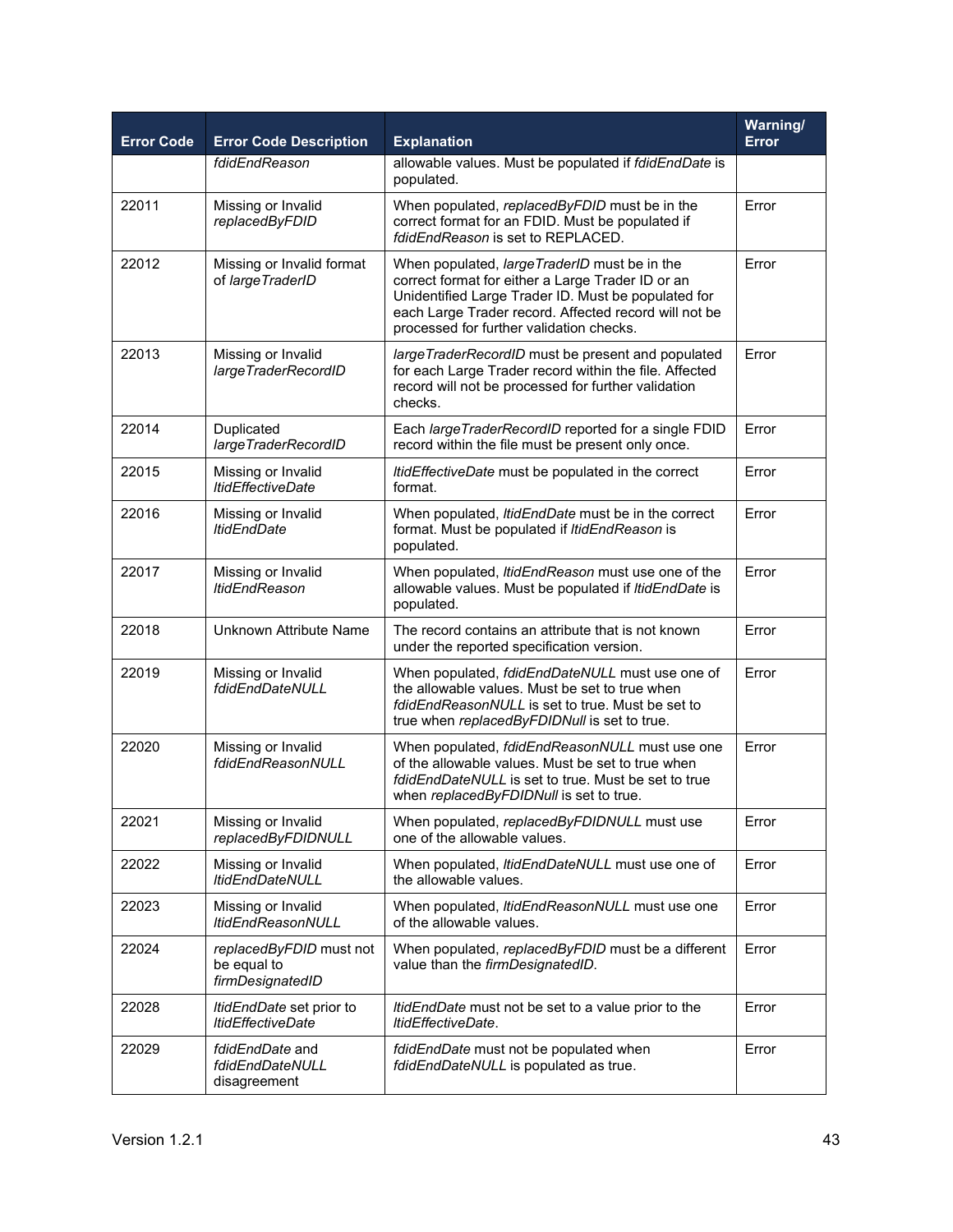| <b>Error Code</b> | <b>Error Code Description</b>                                    | <b>Explanation</b>                                                                            | Warning/<br><b>Error</b> |
|-------------------|------------------------------------------------------------------|-----------------------------------------------------------------------------------------------|--------------------------|
| 22030             | fdidEndReason and<br>fdidEndReasonNULL<br>disagreement           | fdidEndReason must not be populated when<br>fdidEndReasonNULL is populated as true.           | Error                    |
| 22031             | replacedByFDID and<br>replacedByFDIDNULL<br>disagreement         | replacedByFDID must not be populated when<br>replacedByFDIDNULL is populated as true.         | Error                    |
| 22032             | <i>ItidEndDate</i> and<br><b>ItidEndDateNULL</b><br>disagreement | <i>ItidEndDate</i> must not be populated when<br>ItidEndDateNULL is populated as true.        | Error                    |
| 22033             | <i>ItidEndReason</i> and<br>ltidEndReasonNULL<br>disagreement    | <i>ItidEndReason</i> must not be populated when<br>ItidEndReasonNULL is populated as true.    | Error                    |
| 22034             | Data type violation                                              | Record contains one or more attribute values that<br>violate the data type for the attribute. | Error                    |

# <span id="page-49-0"></span>**B.3 Data Layer Validation Error Codes**

The table below contains error messages that are associated when validating data contained in a submission record against data previously accepted into CAT CAIS for the same submission record. Error codes are associated with specific fields within a submission record.

|  |  |  | <b>Table 14: Data Layer Validation Errors</b> |  |
|--|--|--|-----------------------------------------------|--|
|--|--|--|-----------------------------------------------|--|

| <b>Error Code</b> | <b>Error Code Description</b>                                                                         | <b>Explanation</b>                                                                                                                                                                                                      | Warning/<br>Error |
|-------------------|-------------------------------------------------------------------------------------------------------|-------------------------------------------------------------------------------------------------------------------------------------------------------------------------------------------------------------------------|-------------------|
| 23001             | <i>fdidDate</i> set later than<br>stored fdidEndDate                                                  | The <i>fdidDate</i> included in the submission file is set to a<br>date later than the stored folidEndDate.                                                                                                             | Error             |
| 23004             | replacedByFDID set to an<br>unknown value                                                             | When populated, the replacedByFDID must reference<br>an FDID that is accepted without error in the current<br>submission, or an FDID that was previously accepted<br>by CAIS.                                           | Error             |
| 23005             | <i>fdidEndDate</i> set prior to<br>fdidDate of replacing<br>record                                    | When fdidEndReason is set as REPLACED, the<br>fdidEndDate must not be set prior to the fdidDate of<br>the FDID set as the replaced By FDID.                                                                             | Error             |
| 23006             | replacedByFDIDNULL not<br>set to true when<br>fdidEndDateNULL and<br>fdidEndReasonNULL set<br>to true | When fdidEndDateNULL and fdidEndReasonNULL<br>are present and set to true for an FDID that was<br>previously ended for an fdidEndReason of<br>REPLACED, the replacedByFDIDNULL must also be<br>present and set to true. | Error             |
| 23007             | <i>ItidEffectiveDate</i> set later<br>than stored <i>ItidEndDate</i>                                  | The <i>ItidEffectiveDate</i> in the submission file is set to a<br>date later than the stored <i>ItidEndDate</i> , and the<br><i>ItidEndDate</i> is not set to a later date in the current<br>submission.               | Error             |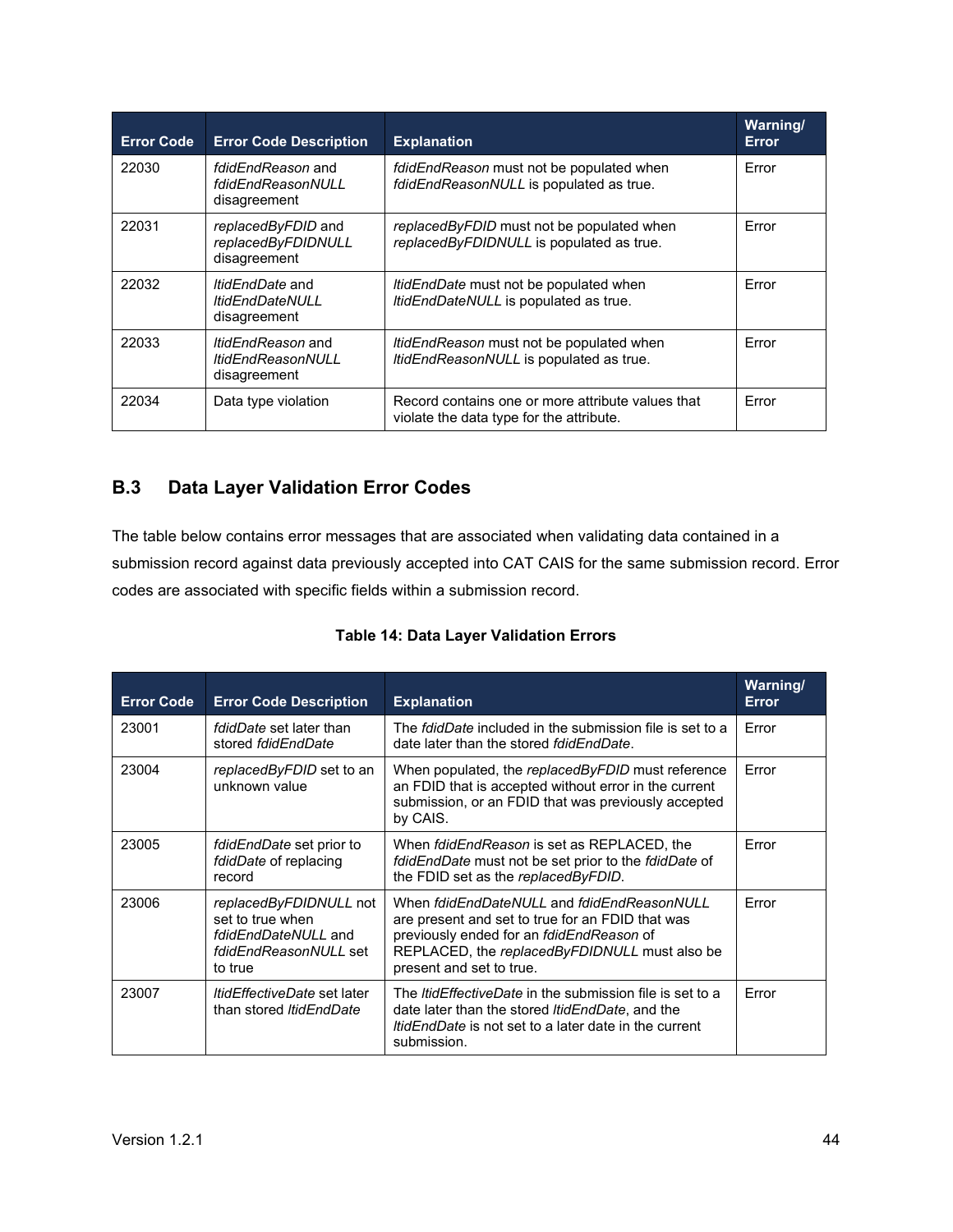# <span id="page-50-0"></span>**B.4 Warning Error Codes**

The table below contains Warning messages that are associated with Data Ingestion and included in the Feedback file. Warning codes are associated with specific fields within a submission record. Warnings are not required to be repaired.

| <b>Error Code</b> | <b>Error Code Description</b>                        | <b>Explanation</b>                                                                                                                                                                              | <b>Warning/</b><br><b>Error</b> |
|-------------------|------------------------------------------------------|-------------------------------------------------------------------------------------------------------------------------------------------------------------------------------------------------|---------------------------------|
| 24001             | Missing or Invalid<br>rejectionID                    | When populated, the rejectionID must be a known<br>rejectionID for the catReporterID whose data is<br>included in the submission file.                                                          | Warning                         |
| 24002             | Missing or Invalid<br>correctionAction               | When populated, <i>correctionAction</i> must use one of<br>the allowable values. Must be populated if rejectionID<br>is populated.                                                              | Warning                         |
| 24003             | Missing or Invalid<br>correctingFirmDesignated<br>ID | When populated, <i>correctingFirmDesignatedID</i> must<br>reference a firmDesignatedID that is included in the<br>current submission file or was accepted by CAT CAIS<br>in a prior submission. | Warning                         |
| 24005             | Improper correction<br>attempt                       | The rejectionID included in the correction attempt is<br>for an improper error code. It is only acceptable to<br>submit a correction against rejections for error codes<br>22001 and 22012.     | Warning                         |
| 24006             | Unknown Attribute Name                               | The Correction List record contains an attribute that is<br>not known under the reported specification version.                                                                                 | Warning                         |
| 24007             |                                                      | Reserved                                                                                                                                                                                        |                                 |
| 24008             | Data type violation                                  | Correction List record contains one or more attribute<br>values that violate the data type for the attribute.                                                                                   | Warning                         |

#### **Table 15: CAT CAIS Validation Warnings**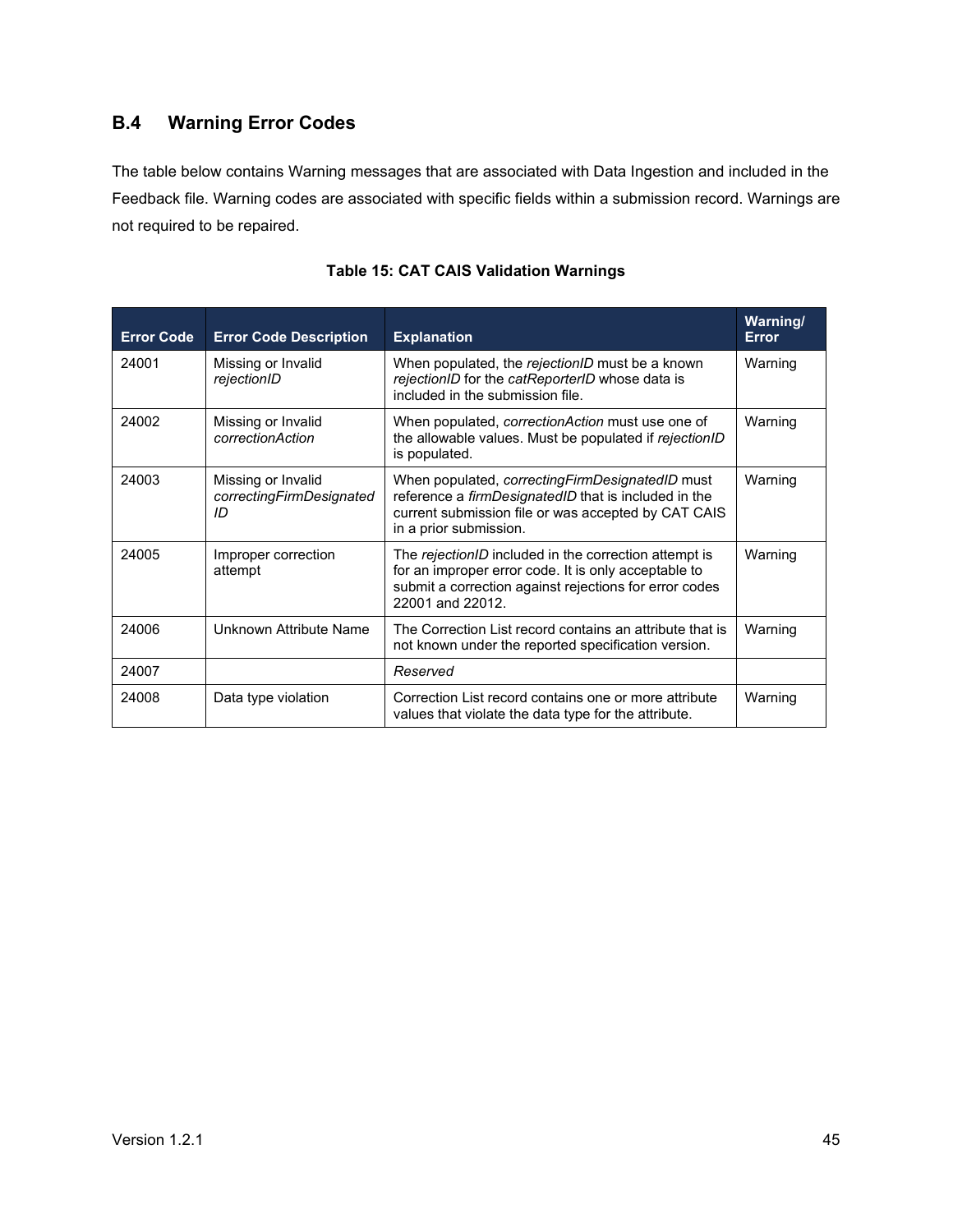# <span id="page-51-0"></span>**Appendix C: Glossary**

| <b>Term</b>                 | <b>Definition</b>                                                                                                                                                                                                                                                 |
|-----------------------------|-------------------------------------------------------------------------------------------------------------------------------------------------------------------------------------------------------------------------------------------------------------------|
| <b>CAT Reporter CRD</b>     | The CAT Reporter CRD is the Central Registration Depository identifier that an<br>Industry Member uses to report CAT account and customer data.                                                                                                                   |
| <b>CAT Submitter ID</b>     | The CAT Submitter ID is the identifier of the CAT Reporting Agent, the entity<br>authorized to submit the files to CAT on behalf of the Industry Member.                                                                                                          |
| <b>CAT Trading Day</b>      | CAT Trading Day for Industry Members is defined as beginning immediately after<br>4:15:00PM and no fractions of a second Eastern Time on one trade date and<br>ending at exactly 4:15:00PM and no fractions of a second Eastern Time on the<br>next trading date. |
|                             | Weekends or any day that all equities or options national securities exchanges are<br>closed are not considered a CAT Trading Day.                                                                                                                                |
|                             | Trading Days that close early end 15 minutes after the Market Close.                                                                                                                                                                                              |
| <b>FDID</b>                 | FDID is defined in Section 1.1 of the CAT NMS Plan as "a unique identifier for<br>each trading account designated by Industry Members for purposes of providing<br>data to the Central Repository."                                                               |
|                             | See CAT FAQ M2 for more information on the prohibition on use of actual account<br>numbers. Refer to the CAT Industry Presentation on FDID for additional<br>information.                                                                                         |
| <b>Account Opening Date</b> | Account Opening Date is defined in the CAT NMS Plan. For account data<br>submission, Account Opening Date is to be reported as <i>fdidDate</i> within the<br>submission file.                                                                                     |
| <b>Trade Date</b>           | Trade Date for Industry Member is defined as beginning immediately after<br>23:59:59.999999 ET on Trade Date T - 1 and up to 23:59:59.999999 ET of the<br>next Trade Date T.                                                                                      |
|                             | Weekends and holidays are not considered a Trade Date.                                                                                                                                                                                                            |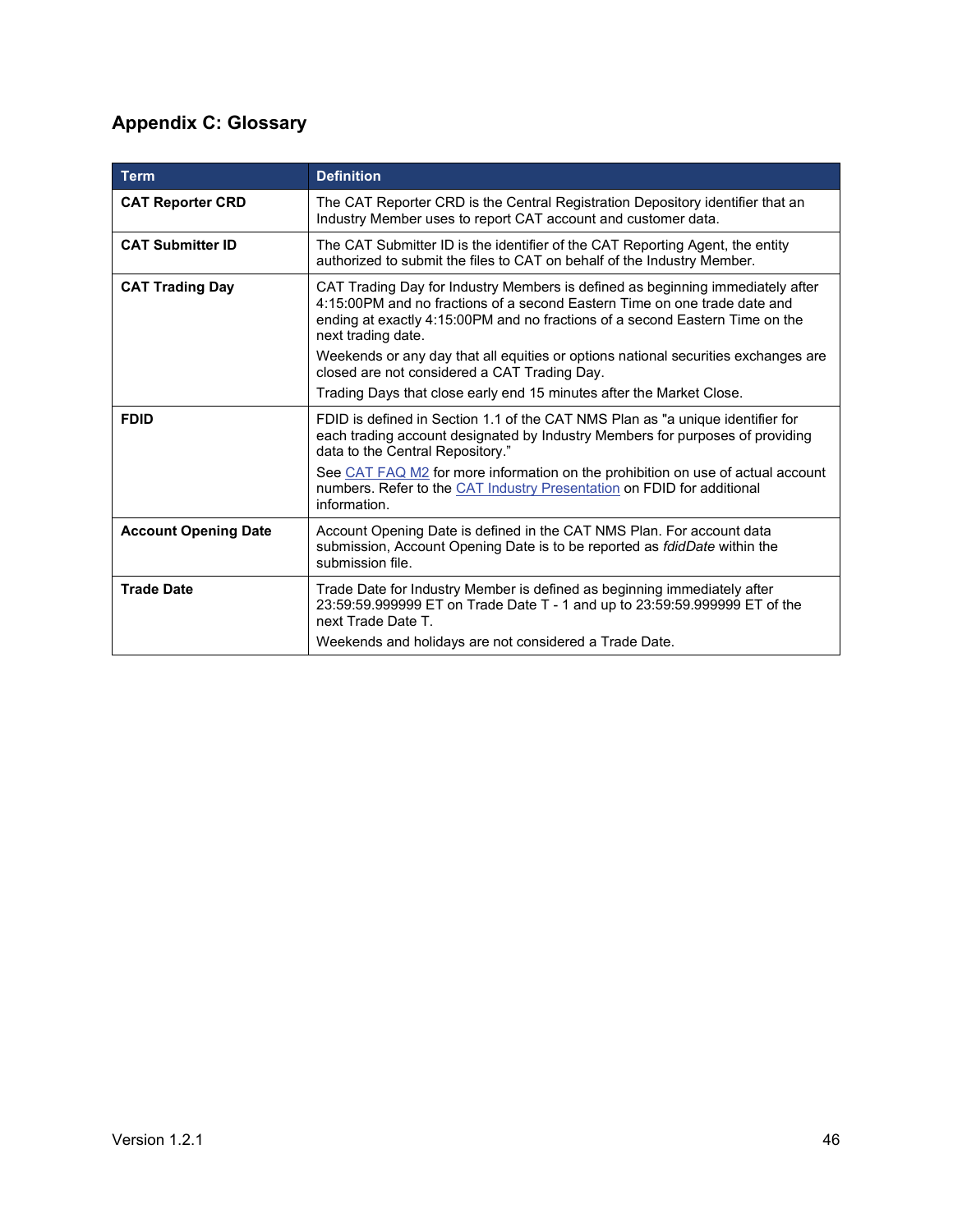# <span id="page-52-0"></span>**Appendix D: Data Dictionary**

| <b>Field Name</b>              | <b>Data Type</b>               | <b>JSON</b><br><b>Object</b> | Include<br><b>Key</b> | <b>Occurrences</b>                                | <b>Description</b>                                                                                                                                                                                                                                                                                                                                                                                    | Format/<br><b>Accepted Values</b> |
|--------------------------------|--------------------------------|------------------------------|-----------------------|---------------------------------------------------|-------------------------------------------------------------------------------------------------------------------------------------------------------------------------------------------------------------------------------------------------------------------------------------------------------------------------------------------------------------------------------------------------------|-----------------------------------|
| catReporterCRD                 | Unsigned                       | Main                         | R                     | <b>Exactly One</b><br>per<br>submission<br>file   | The CRD number<br>assigned to the<br>firm to which the<br>data within the file<br>belongs.                                                                                                                                                                                                                                                                                                            |                                   |
| catSubmitterID                 | Unsigned                       | Main                         | $\mathsf{R}$          | <b>Exactly One</b><br>per<br>submission<br>file   | The ID of the CAT<br>Reporting Agent<br>that submitted the<br>file to CAT. In the<br>case the CAT<br>Reporter is<br>submitting data for<br>themselves, they<br>must still populate<br>the CAT Submitter<br>ID field.                                                                                                                                                                                  |                                   |
| correctingFirmDesign<br>atedID | Text (40)                      | Correction<br>Record         | $\mathsf C$           | Zero or One<br>per<br>Correction<br>Record        | The<br>firmDesignatedID<br>within the<br>submission file<br>that is correcting<br>for the prior<br>rejected FDID.<br>Required if the<br>correction Action is<br>CORRECTION.                                                                                                                                                                                                                           |                                   |
| correctionAction               | Choice                         | Correction<br>Record         | $\mathsf R$           | <b>Exactly One</b><br>per<br>Correction<br>Record | The particular<br>action that is<br>being taken to<br>correct for the<br>prior rejection.<br>Values:<br>CORRECTION-<br>A new entry is<br>included in the<br>submission file to<br>correct for the<br>prior rejected<br>record using a<br>new<br>firmDesignatedID<br>or new<br>largeTraderID.<br>DELETE - The<br>prior rejection<br>needs to be<br>cleared without a<br>new record being<br>submitted. | "CORRECTION"<br>"DELETE"          |
| correctionList                 | Multi-<br>Dimensional<br>Array | Main                         | $\mathbf C$           | <b>Exactly One</b><br>per<br>Submission<br>File   | Structure for the<br>array of<br>Correction records<br>within the file.<br>Required if the<br>submission file                                                                                                                                                                                                                                                                                         |                                   |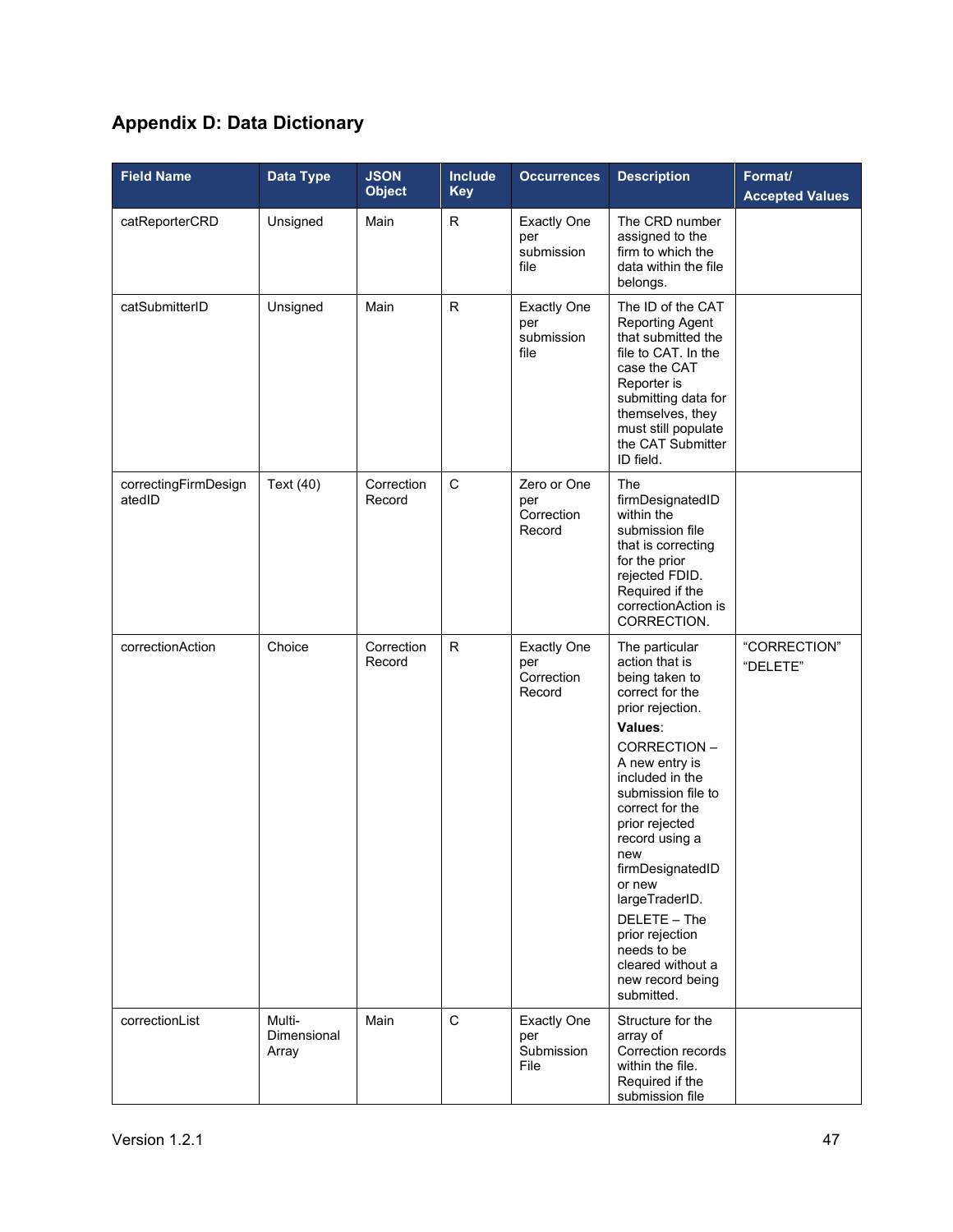| <b>Field Name</b> | <b>Data Type</b>     | <b>JSON</b><br><b>Object</b> | <b>Include</b><br><b>Key</b> | <b>Occurrences</b>                       | <b>Description</b>                                                                                                                                                                                                                                                                                          | Format/<br><b>Accepted Values</b>                |
|-------------------|----------------------|------------------------------|------------------------------|------------------------------------------|-------------------------------------------------------------------------------------------------------------------------------------------------------------------------------------------------------------------------------------------------------------------------------------------------------------|--------------------------------------------------|
|                   |                      |                              |                              |                                          | contains one or<br>more Correction<br>records.                                                                                                                                                                                                                                                              |                                                  |
| fdidDate          | Date<br>(Number) (8) | <b>FDID</b><br>Record        | R.                           | <b>Exactly One</b><br>per FDID<br>Record | Date on which the<br>FDID account<br>opened, as<br>defined in Section<br>2.2.3 of this<br>specification, in<br>YYYYMMDD<br>format.                                                                                                                                                                          | YYYYMMDD                                         |
| fdidEndDate       | Date<br>(Number) (8) | <b>FDID</b><br>Record        | C                            | Zero or One<br>per FDID<br>Record        | Date on which the<br>Account was<br>closed or the<br>Relationship was<br>ended, in<br>YYYYMMDD<br>format. Must be<br>provided if the<br>fdidEndReason<br>field is populated.<br>Must not be<br>provided if<br>fdidEndDateNULL<br>is populated as<br>true.                                                   | YYYYMMDD                                         |
| fdidEndDateNULL   | <b>Boolean</b>       | <b>FDID</b><br>Record        | $\circ$                      | Zero or One<br>per FDID<br>Record        | Indicates any<br>fdidEndDate<br>currently stored in<br>CAT CAIS should<br>be cleared. Must<br>be provided as<br>true if<br>fdidEndReasonN<br>ULL is populated<br>as true. Must not<br>be provided as<br>true if<br>fdidEndDate is<br>populated.                                                             | true<br>false                                    |
| fdidEndReason     | Choice               | <b>FDID</b><br>Record        | С                            | Zero or One<br>per FDID<br>Record        | Reason why the<br>Account was<br>closed or the<br>Relationship was<br>ended. Must be<br>provided if the<br>fdidEndDate field<br>is populated. Must<br>not be provided if<br>fdidEndReasonN<br>ULL is populated<br>as true.<br>Values:<br>CORRECTION-<br>FDID was<br>erroneously<br>reported<br>ENDED - FDID | "CORRECTION"<br>"ENDED"<br>"REPLACED"<br>"OTHER" |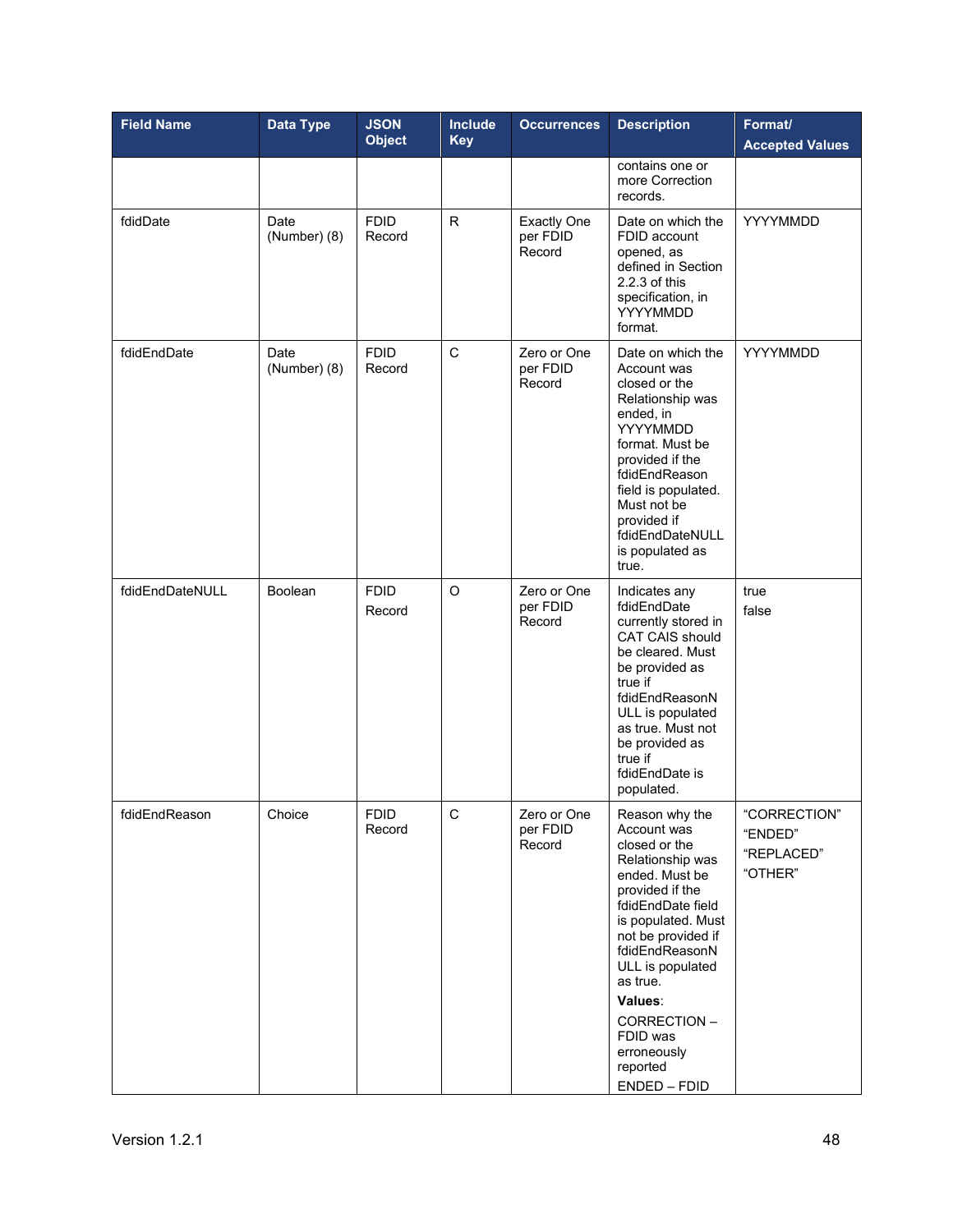| <b>Field Name</b> | <b>Data Type</b>                      | <b>JSON</b><br><b>Object</b> | Include<br><b>Key</b> | <b>Occurrences</b>                              | <b>Description</b>                                                                                                                                                                                                                                   | Format/<br><b>Accepted Values</b>         |
|-------------------|---------------------------------------|------------------------------|-----------------------|-------------------------------------------------|------------------------------------------------------------------------------------------------------------------------------------------------------------------------------------------------------------------------------------------------------|-------------------------------------------|
|                   |                                       |                              |                       |                                                 | was ended<br>REPLACED-<br>FDID replaced by<br>another FDID<br>within the CAT<br>Reporter Firm.<br>OTHER - Other<br>unlisted reason for<br>ending the FDID                                                                                            |                                           |
| fdidEndReasonNULL | <b>Boolean</b>                        | <b>FDID</b><br>Record        | O                     | Zero or One<br>per FDID<br>Record               | Indicates any<br>fdidEndReason<br>currently stored in<br><b>CAT CAIS should</b><br>be cleared. Must<br>be provided as<br>true if<br>fdidEndDateNULL<br>is populated as<br>true. Must not be<br>provided as true if<br>fdidEndReason is<br>populated. | true<br>false                             |
| fdidRecordCount   | Unsigned                              | Main                         | $\mathsf{R}$          | <b>Exactly One</b><br>per<br>submission<br>file | The count of<br>firmDesignatedID<br>attribute<br>occurrences<br>within the file.<br>Used to validate<br>the count of FDID<br>records intended<br>to be submitted<br>within the file<br>matches the count<br>of records present<br>in the file.       |                                           |
| fdidRecordID      | Unsigned                              | <b>FDID</b><br>Record        | R.                    | <b>Exactly One</b><br>per FDID<br>Record        | A unique<br>reference to a<br>single FDID for a<br>single submission<br>file.                                                                                                                                                                        |                                           |
| fdidRecordList    | Multi-<br><b>Dimensional</b><br>Array | Main                         | $\mathsf C$           | Zero or One<br>per<br>submission<br>file        | Structure for the<br>array of FDID<br>Records that are<br>included in the<br>file. Required if<br>the submission file<br>contains one or<br>more FDID<br>records; not<br>required if no<br>FDID records are<br>included in the<br>file.              |                                           |
| fdidType          | Choice                                | <b>FDID</b><br>Record        | R                     | <b>Exactly One</b><br>per FDID<br>Record        | Representation of<br>the type of record<br>of the reported<br>FDID.<br>Values:                                                                                                                                                                       | "ACCOUNT"<br>"RELATIONSHIP"<br>"ENTITYID" |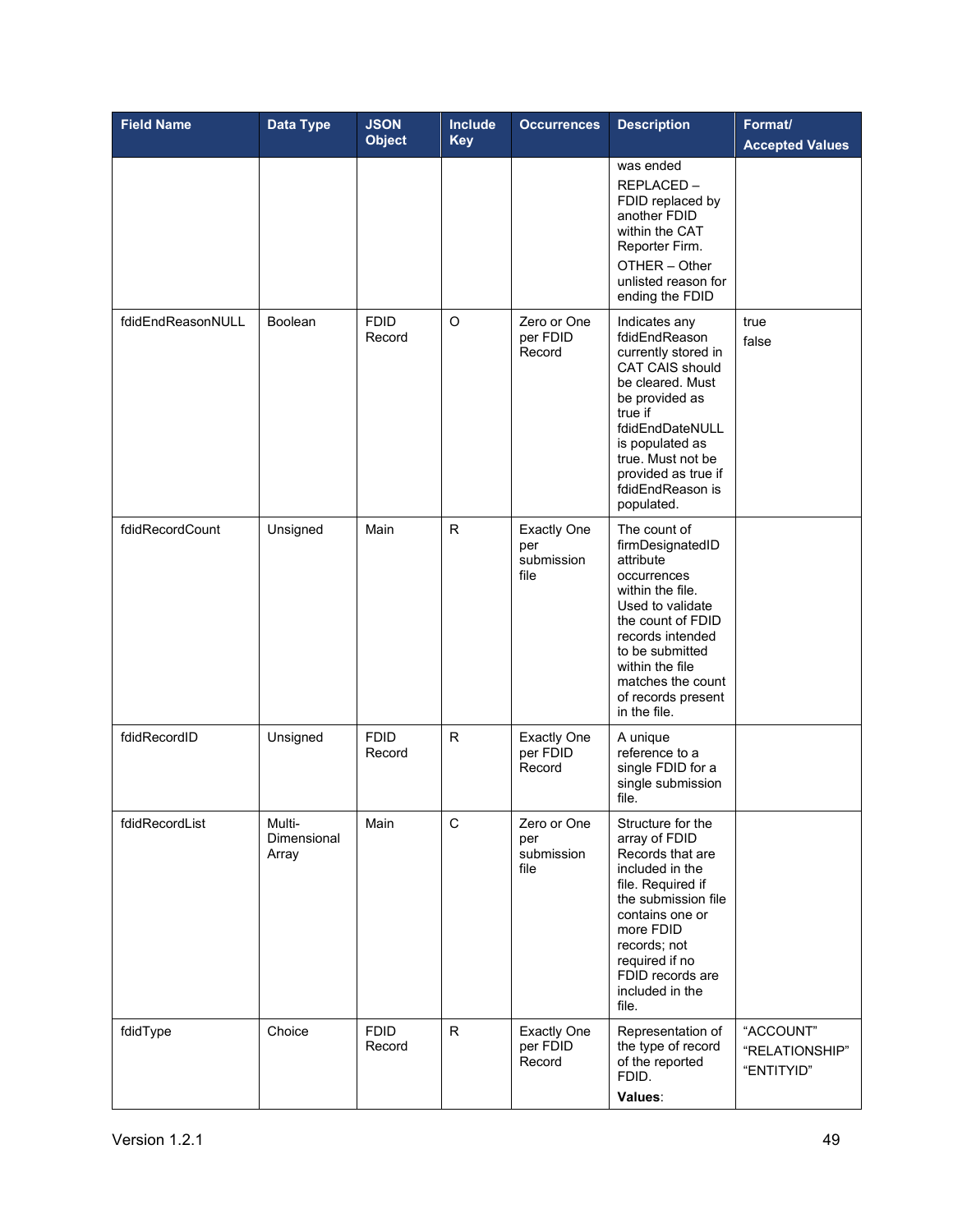| <b>Field Name</b> | <b>Data Type</b>               | <b>JSON</b><br><b>Object</b> | <b>Include</b><br><b>Key</b> | <b>Occurrences</b>                                  | <b>Description</b>                                                                                                                                                                                                                                                                                                                                                                                                                                                                                           | Format/<br><b>Accepted Values</b>                          |
|-------------------|--------------------------------|------------------------------|------------------------------|-----------------------------------------------------|--------------------------------------------------------------------------------------------------------------------------------------------------------------------------------------------------------------------------------------------------------------------------------------------------------------------------------------------------------------------------------------------------------------------------------------------------------------------------------------------------------------|------------------------------------------------------------|
|                   |                                |                              |                              |                                                     | ACCOUNT-<br>Account type<br>record<br>RELATIONSHIP-<br>Relationship type<br>record<br><b>ENTITYID - Entity</b><br>Identifier type<br>record                                                                                                                                                                                                                                                                                                                                                                  |                                                            |
| firmDesignatedID  | Text (40)                      | <b>FDID</b><br>Record        | $\mathsf R$                  | <b>Exactly One</b><br>per FDID<br>Record            | The Firm<br>Designated ID of<br>the Account or<br>Relationship being<br>reported by the<br><b>CAT Reporting</b><br>firm.                                                                                                                                                                                                                                                                                                                                                                                     |                                                            |
| largeTraderID     | Text (13)                      | Large<br>Trader<br>Record    | $\mathsf{R}$                 | <b>Exactly One</b><br>per Large<br>Trader<br>Record | The LTID or<br>ULTID associated<br>to the FDID in the<br><b>CAT Reporter's</b><br>system. For LTID<br>records, the<br>identifier must be<br>eight numeric<br>characters,<br>followed by a<br>dash, followed by<br>four numeric<br>characters. For<br>ULTID records,<br>the identifier must<br>start with 'ULT',<br>followed by<br>alphanumeric [0-<br>9A-Z] characters<br>for the fourth<br>through eighth<br>positions, followed<br>by a dash,<br>followed by four<br>alphanumeric [0-<br>9A-Z] characters. | For LTID-<br>99999999-9999<br>For ULTID -<br>ULTXXXXX-XXXX |
| largeTraderList   | Multi-<br>Dimensional<br>Array | <b>FDID</b><br>Record        | $\mathbf C$                  | Zero or One<br>per FDID<br>Record                   | Structure for the<br>array of LTID or<br>ULTID records<br>that are<br>associated to the<br>FDID record<br>within the file.<br>Required if the<br>submission file<br>contains one or<br>more LTID/ULTID<br>records<br>associated to the<br>FDID record; not<br>required if no<br>LTID/ULTID<br>records are<br>included in the file                                                                                                                                                                            |                                                            |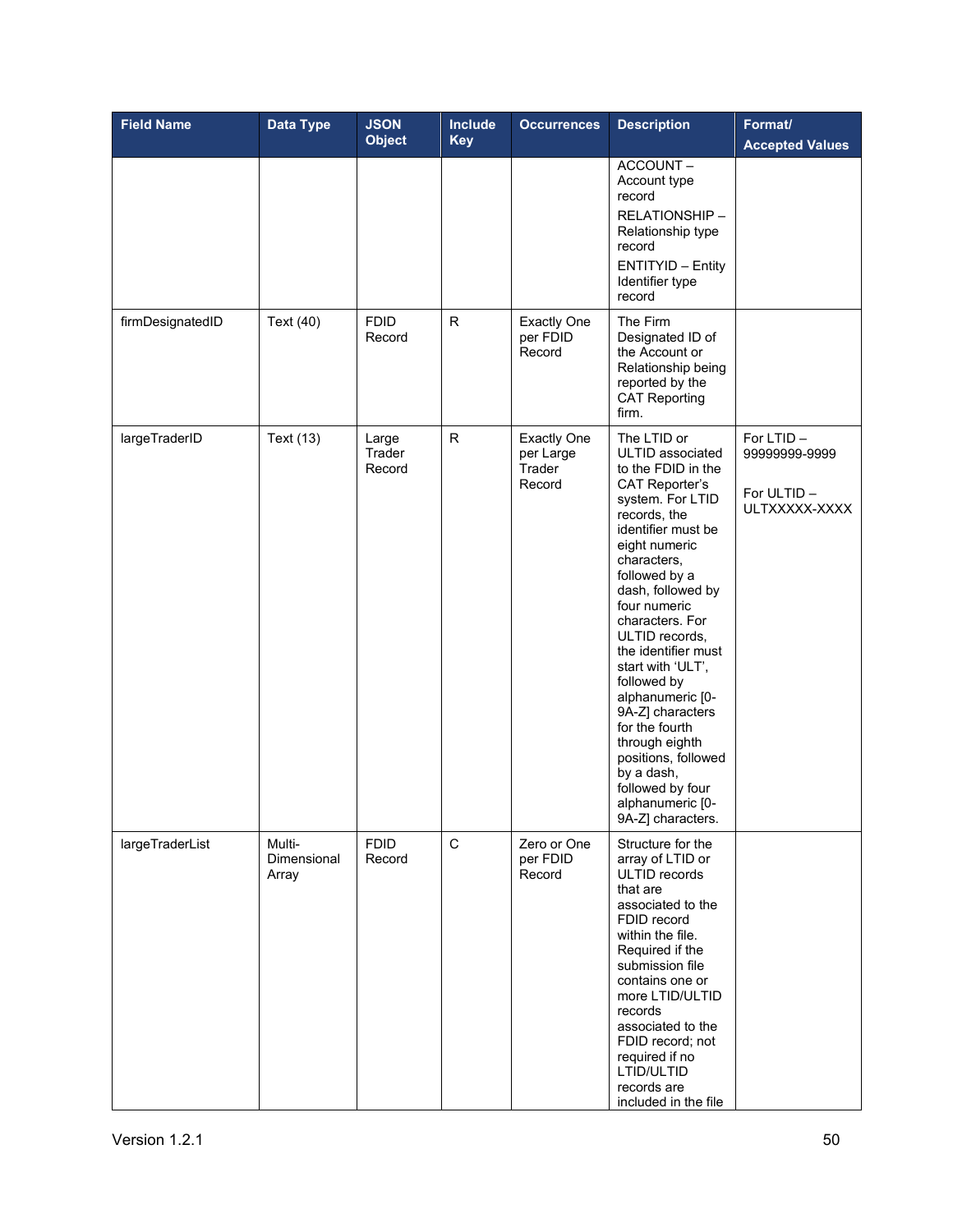| <b>Field Name</b>        | <b>Data Type</b>     | <b>JSON</b><br><b>Object</b> | Include<br><b>Key</b> | <b>Occurrences</b>                                  | <b>Description</b>                                                                                                                                                                                                                                                                                                      | Format/<br><b>Accepted Values</b>                |
|--------------------------|----------------------|------------------------------|-----------------------|-----------------------------------------------------|-------------------------------------------------------------------------------------------------------------------------------------------------------------------------------------------------------------------------------------------------------------------------------------------------------------------------|--------------------------------------------------|
|                          |                      |                              |                       |                                                     | in association to<br>the reported<br>FDID.                                                                                                                                                                                                                                                                              |                                                  |
| largeTraderRecordID      | Unsigned             | Large<br>Trader<br>Record    | R.                    | <b>Exactly One</b><br>per Large<br>Trader<br>Record | A unique<br>reference to a<br>single LTID or<br>ULTID in<br>reference to a<br>single FDID for a<br>single submission<br>file.                                                                                                                                                                                           |                                                  |
| <b>ItidEffectiveDate</b> | Date<br>(Number) (8) | Large<br>Trader<br>Record    | R.                    | <b>Exactly One</b><br>per Large<br>Trader<br>Record | Date on which the<br><b>LTID or ULTID</b><br>became<br>associated to the<br>FDID within the<br><b>CAT Reporter's</b><br>system, in<br>YYYYMMDD<br>format.                                                                                                                                                               | YYYYMMDD                                         |
| <b>ItidEndDate</b>       | Date<br>(Number) (8) | Large<br>Trader<br>Record    | C                     | Zero or One<br>per Large<br>Trader<br>Record        | Date on which the<br>LTID or ULTID<br>was no longer<br>associated to the<br>FDID within the<br><b>CAT Reporter's</b><br>system, in<br>YYYYMMDD<br>format. Must be<br>provided if the<br><b>ItidEndReason</b><br>field is populated.<br>Must not be<br>provided if<br><b>ItidEndDateNULL</b><br>is populated as<br>true. | YYYYMMDD                                         |
| <b>ItidEndDateNULL</b>   | Boolean              | Large<br>Trader<br>Record    | C                     | Zero or One<br>per Large<br>Trader<br>Record        | Indicates any<br><b>ItidEndDate</b><br>currently stored in<br>CAT CAIS should<br>be cleared. Must<br>be provided as<br>true if<br><b>ItidEndReasonNU</b><br>LL is populated as<br>true. Must not be<br>provided as true if<br>ItidEndDate is<br>populated.                                                              | true<br>false                                    |
| <b>ItidEndReason</b>     | Choice               | Large<br>Trader<br>Record    | $\mathbf C$           | Zero or One<br>per Large<br>Trader<br>Record        | Reason why the<br>LTID or ULTID<br>was no longer<br>associated to the<br>FDID. Must be<br>populated in order<br>to end date an<br>LTID-to-FDID<br>association in the                                                                                                                                                    | "CORRECTION"<br>"ENDED"<br>"REPLACED"<br>"OTHER" |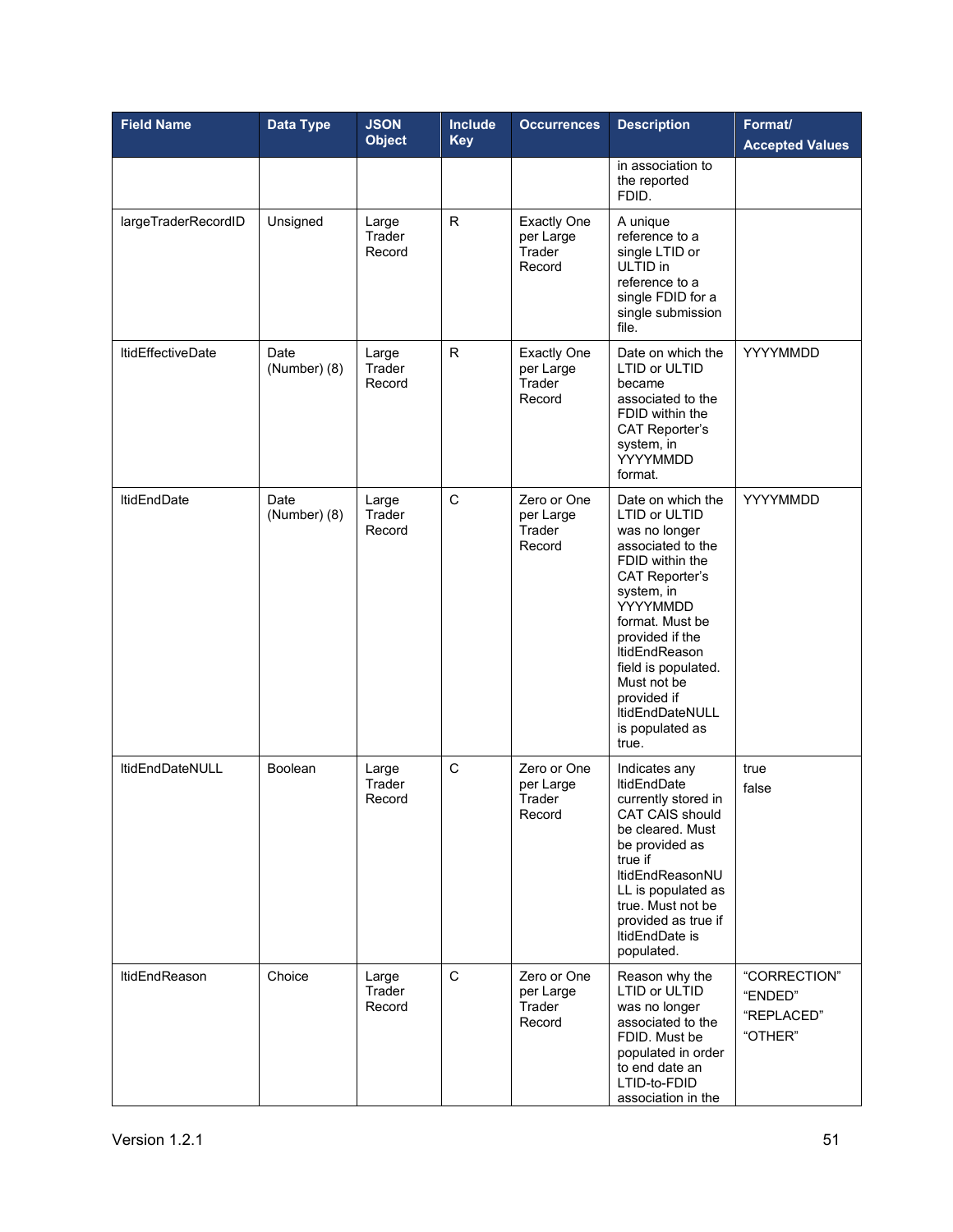| <b>Field Name</b>        | <b>Data Type</b> | <b>JSON</b><br><b>Object</b> | Include<br><b>Key</b> | <b>Occurrences</b>                                | <b>Description</b>                                                                                                                                                                                                                                                                                                                                                                                                               | Format/<br><b>Accepted Values</b> |
|--------------------------|------------------|------------------------------|-----------------------|---------------------------------------------------|----------------------------------------------------------------------------------------------------------------------------------------------------------------------------------------------------------------------------------------------------------------------------------------------------------------------------------------------------------------------------------------------------------------------------------|-----------------------------------|
|                          |                  |                              |                       |                                                   | system. Must be<br>provided if the<br>ItidEndDate field<br>is populated. Must<br>not be provided if<br>ItidEndReasonNU<br>LL is populated as<br>true.<br>Values:<br>CORRECTION-<br>LTID was<br>erroneously<br>reported<br>ENDED - LTID-<br>to-FDID<br>association was<br>ended<br>REPLACED-<br>LTID was<br>replaced by a<br>different LTID<br>OTHER - Other<br>unlisted reason for<br>ending the LTID-<br>to-FDID<br>association |                                   |
| <b>ItidEndReasonNULL</b> | <b>Boolean</b>   | Large<br>Trader<br>Record    | C                     | Zero or One<br>per Large<br>Trader<br>Record      | Indicates any<br>ItidEndReason<br>currently stored in<br><b>CAT CAIS should</b><br>be cleared. Must<br>be provided as<br>true if<br>ItidEndDateNULL<br>is populated as<br>true. Must not be<br>provided as true if<br>ItidEndReason is<br>populated.                                                                                                                                                                             | true<br>false                     |
| rejectionID              | Unsigned         | Correction<br>Record         | R                     | <b>Exactly One</b><br>per<br>Correction<br>Record | The rejectionID<br>from a prior<br>submission that<br>was created for<br>the particular Data<br>Ingestion error<br>being corrected.                                                                                                                                                                                                                                                                                              |                                   |
| replacedByFDID           | Text (40)        | <b>FDID</b><br>Record        | $\mathbf C$           | Zero or One<br>per FDID<br>Record                 | The new FDID<br>replacing the<br>currently reported<br>FDID, used to<br>provide historical<br>linkage across<br>replaced records<br>over time. Must be<br>provided if the<br>fdidEndReason is<br>REPLACED. Must<br>not be provided if<br>the                                                                                                                                                                                     |                                   |